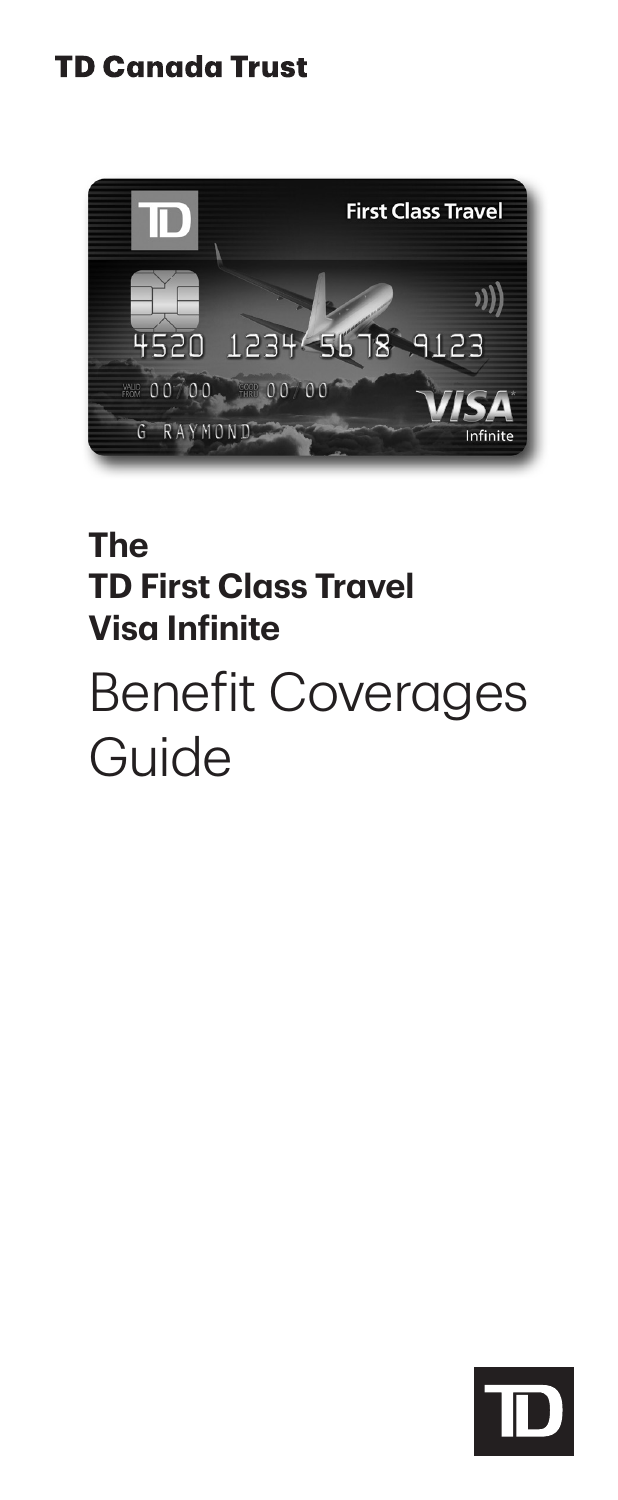#### This document includes:

| • Travel Medical Insurance Certificate 1                                        |
|---------------------------------------------------------------------------------|
| • Trip Cancellation/Trip Interruption                                           |
| • Common Carrier Travel Accident                                                |
| • Delayed and Lost Baggage                                                      |
| • Auto Rental Collision/Loss Damage<br>Insurance Certificate <b>Sanction</b> RO |
| • Purchase Security and Extended<br>Warranty Protection Certificate 94          |
|                                                                                 |

• ......103 Emergency Travel Assistance Services

*This document contains important and useful information about your embedded Insurance Benefits and Services for your TD First Class Visa Infinite\* Card. Please keep this document in a secure place for future reference. A copy of this document is also available online at [td.com/agreements](http://td.com/agreements) for future reference.*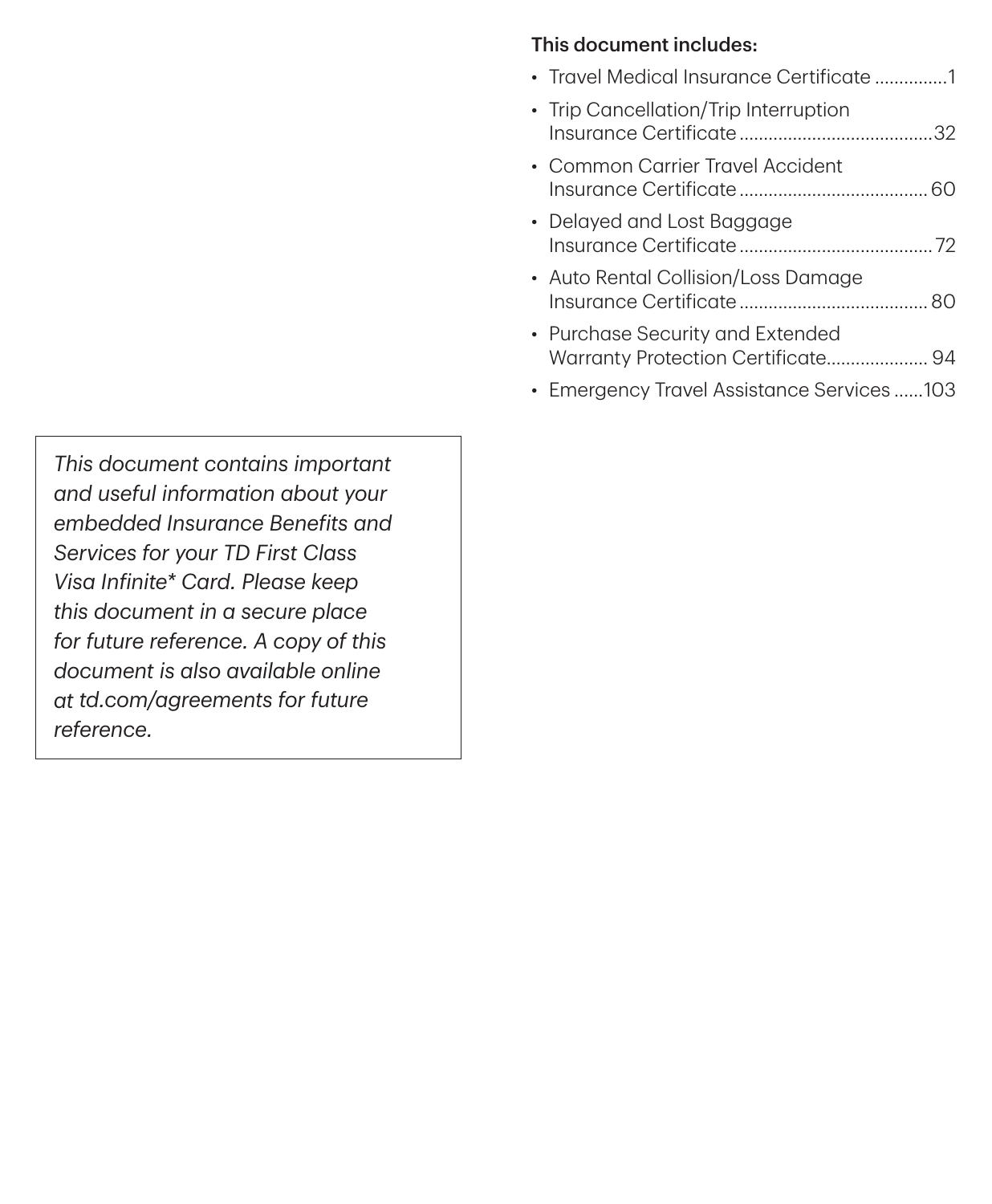# TRAVEL MEDICAL INSURANCE

If *You* are 64 years of age or under: Coverage is provided for the first 21 consecutive days of *Your Covered Trip*. If *You* are 65 years of age or older: Coverage is provided for the first 4 consecutive days of *Your Covered Trip*. If the duration of *Your* trip will be longer than 21 days or 4 days, *You* can apply to extend *Your* coverage by contacting *Our Administrator* at 1‑866‑374‑1129.

#### Coverage under this Certificate is provided by:

TD Life Insurance Company ("Insurer") P.O. Box 1, TD Centre, Toronto, ON M5K 1A2

#### Claims administration and adjudication services are provided by:

Global Excel Management Inc. ("Administrator") 73 Queen Street, Sherbrooke, QC J1M 0C9 Phone: 1‑866‑374‑1129 or +1‑416‑977‑4425

#### IMPORTANT NOTICE – READ CAREFULLY BEFORE *YOU* TRAVEL

*We* want *You* to understand (and it is in *Your* best interest to know) what *Your* coverage includes, what it excludes, and what is limited (payable but with limits). Please take time to read through *Your Certificate* before *You* travel. Italicized and capitalized terms are defined in *Your Certificate*.

- Travel insurance covers claims arising from sudden and unexpected situations (e.g., accidents and emergencies).
- To qualify for this insurance, *You* must meet all the eligibility requirements.
- This insurance contains limitations and exclusions (e.g., *Medical Conditions* that are not *Stable*, pregnancy, child born on trip, excessive use of alcohol, high risk activities, etc.)
- This insurance may not cover claims related to *Pre‑Existing Medical Conditions* whether disclosed or not.
- Contact *Our Administrator* at 1‑866‑374‑1129 (toll‑free) from Canada or the U.S., or +1‑416‑977‑4425 (collect) from other countries before seeking *Treatment* or *Your* benefits may be limited or denied.
- In the event of a claim *Your* prior medical history may be reviewed.

IT IS *YOUR* RESPONSIBILITY TO UNDERSTAND *YOUR* COVERAGE. Please read *Your Certificate* for specific coverage, details, limitations and exclusions. If *You* have questions call 1-866-374-1129 or visit td.com/agreements

# Section 1 – Summary of Benefits

| <b>Benefits</b>                       | <b>Maximum Benefit</b><br>Payable        |
|---------------------------------------|------------------------------------------|
| <b>Medical Emergency</b><br>Insurance | \$1,000,000 per<br><b>Insured Person</b> |
|                                       | per Covered Trip                         |

# Section 2 – Introduction

#### Certificate of Insurance

This *Certificate* applies to the TD First Class Travel Visa Infinite Card, which will be referred to as a "TD Credit Card" throughout the *Certificate*. TD Life Insurance Company ("TD Life") provides the insurance for this *Certificate* under Group Policy No. TGV002 (the "Group Policy"). *Our Administrator* administers the insurance on behalf of TD Life, and provides medical and claims assistance, claims payment and administrative services under the Group Policy. This *Certificate* contains important information. Please read it carefully and take it with *You* on *Your* trip.

#### How to contact *Us*

- Prior to travel, contact *Our Administrator*: Call 1-866-374-1129 (toll-free) from 8 a.m. to 8 p.m. ET, Monday to Friday.
- When travelling and *You* require emergency health care or 24‑Hour Emergency Assistance, contact *Our Administrator*: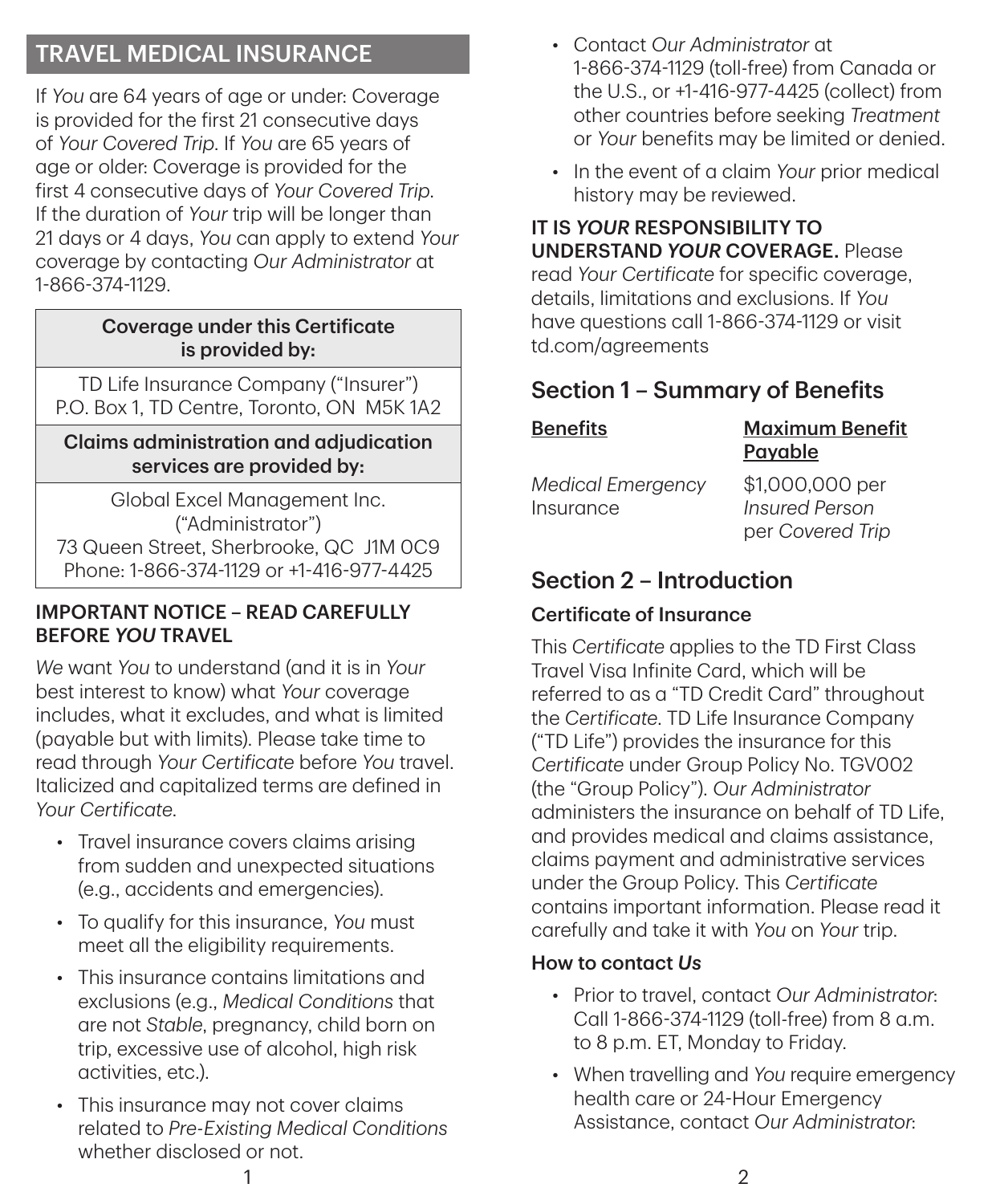Call 1‑866‑374‑1129 (toll‑free) from Canada or the U.S., or +1‑416‑977‑4425 (collect) from other countries.

• In a *Medical Emergency*, *You* must call *Our Administrator* immediately, or as soon as reasonably possible. If not, benefits will be limited as described in Section 6 -"Limitations and Exclusions", under "*Medical Emergency Treatment* requires pre‑approval of *Our Administrator*." Some expenses will only be covered if *Our Administrator* approves them in advance.

# Section 3 – Eligibility

The *Primary Cardholder* is eligible to be insured under this *Certificate* if, throughout the *Covered Trip*, the *Primary Cardholder*:

- is a resident of Canada;
- is covered under a *GHIP* or a valid health care plan in Canada for members of the Canadian Armed Forces; and
- has an *Account* in *Good Standing*.

The *Primary Cardholder's Spouse* is eligible to be insured under this *Certificate* if, throughout the *Covered Trip*:

- the *Primary Cardholder* is eligible to be insured under this *Certificate* as described above, even if the *Primary Cardholder* is not travelling; and
- the *Spouse*:
	- is a resident of Canada;
	- is covered under a *GHIP* or a valid health care plan in Canada for members of the Canadian Armed Forces; and
	- continues to meet the definition of *Spouse* of the *Primary Cardholder*.

The *Primary Cardholder's Dependent Child* is eligible to be insured under this *Certificate* whether or not the *Primary Cardholder* or the *Primary Cardholder's Spouse* travels with them if, throughout the *Covered Trip*:

• the *Primary Cardholder* is eligible to be

insured under this *Certificate* as described above, even if the *Primary Cardholder* is not travelling; and

- the *Dependent Child*:
	- is a resident of Canada;
	- is covered under a *GHIP* or a valid health care plan in Canada for members of the Canadian Armed Forces; and
	- continues to meet the definition of *Dependent Child*.

Exclusion: If a *Dependent Child* is born while the child's mother is outside of her province or territory of residence, the *Dependent Child* will not be eligible to be insured with respect to that trip.

An *Additional Cardholder* is eligible to be insured under this *Certificate* if, throughout the *Covered Trip*:

- the *Primary Cardholder* is eligible to be insured under this *Certificate* as described above, even if the *Primary Cardholder* is not travelling; and
- the *Additional Cardholder*:
	- is a resident of Canada;
	- is covered under a *GHIP* or a valid health care plan in Canada for members of the Canadian Armed Forces; and
	- continues to meet the definition of *Additional Cardholder*.

Note: The *Spouse* and children of an *Additional Cardholder* are not eligible for coverage under this *Certificate* unless they meet other eligibility requirements set out above (e.g., if the child of an *Additional Cardholder* is also the *Dependent Child* of the *Primary Cardholder*).

Coverage after the *Maximum Number of Covered Days*:

• This *Certificate* does not offer any coverage after the end of the *Maximum Number of Covered Days*.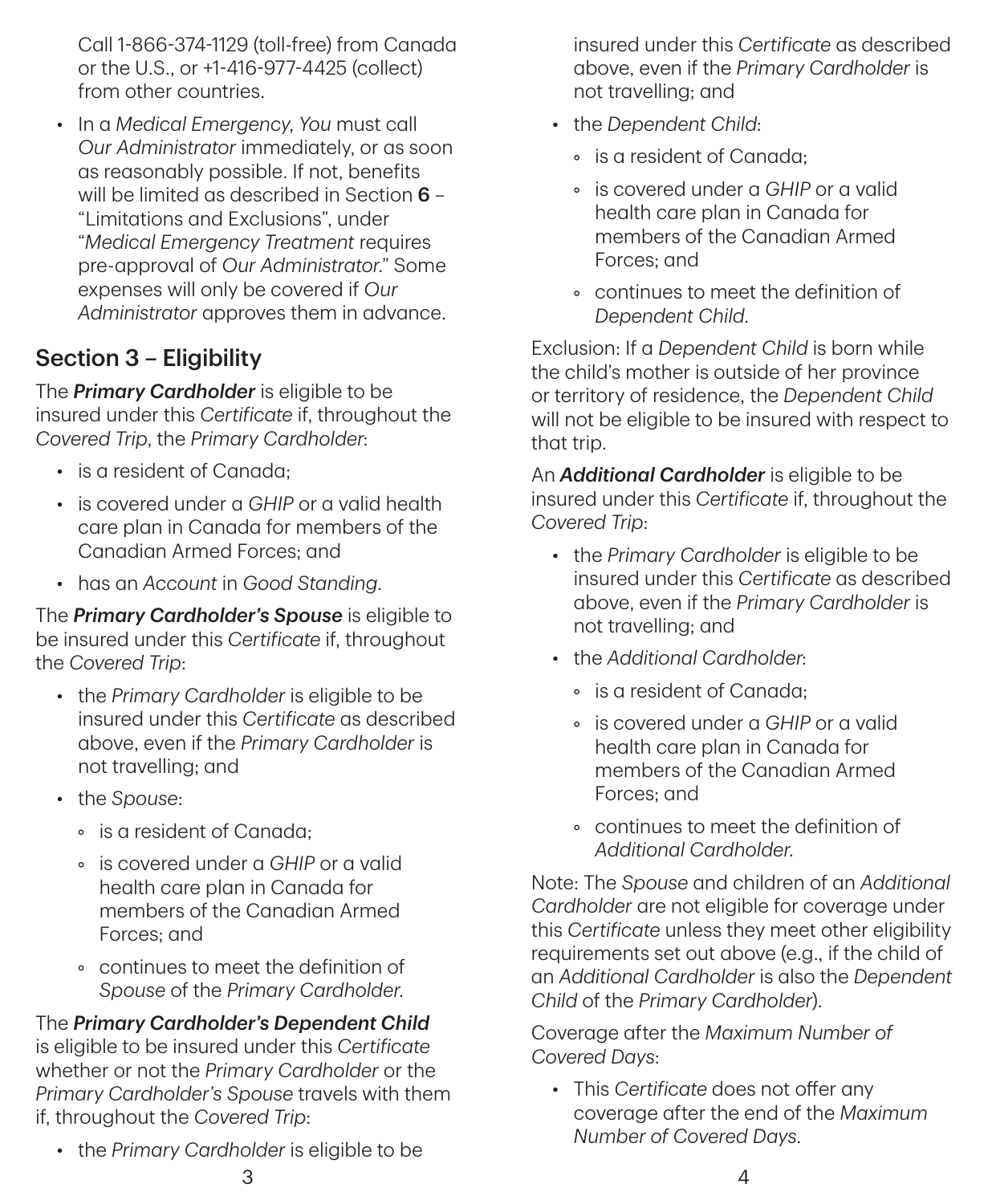- If an *Insured Person* 64 years of age and under is planning a trip that will last more than 21 days, or an *Insured Person* 65 years of age or older is planning a trip that will last more than 4 days, the *Insured Person* may want to purchase separate insurance for the number of days that the trip will exceed the *Maximum Number of Covered Days*.
- Coverage may be available under a different TD Life group policy. Different terms and conditions will apply and, depending on the *Insured Person's* age and the length of their trip, the *Insured Person* may be required to provide information about their health. Call *Our Administrator* at 1‑866‑374‑1129 prior to *Your Departure Date* for more information or if *You* would like to obtain a quote.

# Section 4 – Definitions

In this *Certificate*, the following words and phrases capitalized and italicized have the meanings shown below. As *You* read through the *Certificate*, *You* may need to refer to this Section to ensure *You* have a full understanding of *Your* coverage, limitations and exclusions.

Account means the *Primary Cardholder's* TD Credit Card Account that the *Bank* maintains.

Additional Cardholder means a person to whom a TD Credit Card has been issued at the authorization of the *Primary Cardholder*.

**Bank** means The Toronto-Dominion Bank.

Certificate means this Certificate of Insurance.

**Coverage Period** means the time between when the eligible *Insured Person* departs on a *Covered Trip* and the return date up to the *Maximum Number of Covered Days*. Please see Section 7 – "How to Become Insured or Extend Coverage" of the Certificate for full details.

#### Covered Trip means a trip:

• made by an *Insured Person* outside the *Insured Person's* province or territory of residence;

- that does not exceed the *Maximum Number of Covered Days*, including the *Departure Date*; and
- that does not extend to or past:
	- the date the *Insured Person* no longer meets the eligibility requirements; or
	- the date coverage terminates.

Note: In the event of a claim, the *Insured Person* will be required to submit proof of the departure. Only a *Medical Emergency* occurring during a *Covered Trip* will be eligible for consideration. Note that the day of departure counts as a full day for this purpose.

#### Exclusions:

- A *Covered Trip* does not include any trip for the purpose of commuting to or from an *Insured Person's* usual place of employment.
- Coverage is only provided under the Group Policy if the *Medical Emergency* occurs within the *Maximum Number of Covered Days* that the *Insured Person* is first away from their province or territory of residence. Note that the day of departure counts as a full day for this purpose.

Note: If the *Insured Person's* trip exceeds the *Maximum Number of Covered Day*s, the *Insured Person* may want to purchase separate insurance under a different TD Life group policy for the number of days that the trip will exceed the *Maximum Number of Covered Days*.

Different terms and conditions will apply and, depending on the *Insured Person's* age and the length of their trip, the *Insured Person* may be required to provide information about their health. Call *Our Administrator* at 1‑866‑374‑1129 prior to *Your Departure Date* for more information or if *You* would like to obtain a quote.

Departure Date means the date the *Insured Person* left their home province/territory of residence.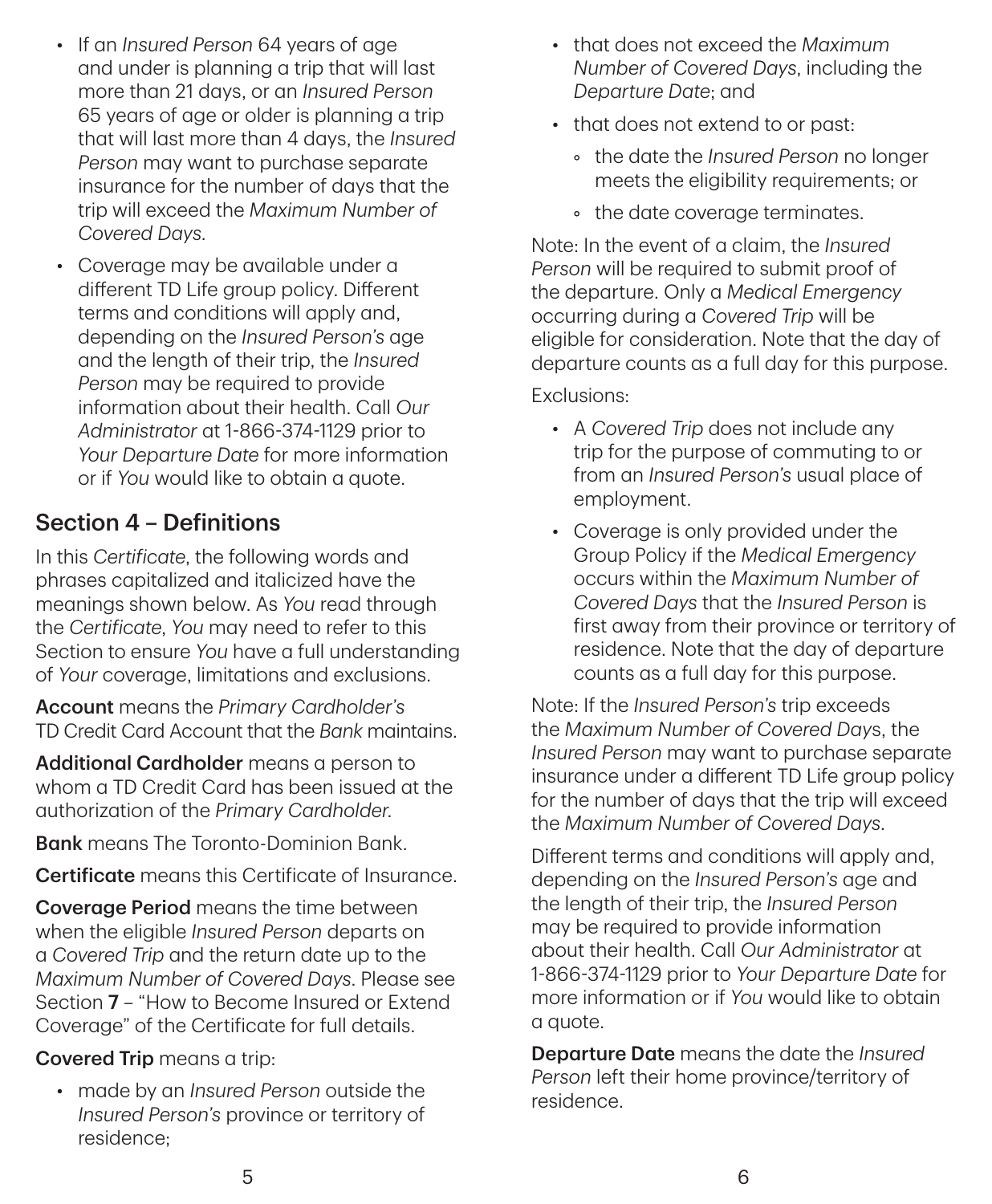Dependent Children mean *Your* natural, adopted, or stepchildren who are:

- unmarried:
- dependent on *You* for financial maintenance and support; and
	- under 22 years of age; or
	- under 26 years of age and attending an institution of higher learning, full-time, in Canada; or
	- mentally or physically handicapped.

**Dollars** and \$ mean Canadian dollars.

Eligible Medical Emergency Expenses are defined in Section 5 – "Description of Insurance Coverage".

#### Government Health Insurance Plan (GHIP)

means a Canadian provincial or territorial government health insurance plan.

Good Standing means an *Account* is in *Good Standing* if:

- the *Primary Cardholder* has applied for the *Account*;
- the *Bank* has approved and opened the *Account*;
- the *Primary Cardholder* has not advised the *Bank* to close the *Account*; and
- the *Bank* has not suspended or revoked credit privileges or otherwise closed the *Account*.

#### Hospital means:

- an institution that is licensed as an accredited hospital that is staffed and operated for the care and *Treatment* of in‑patient and outpatients. *Treatments* must be supervised by *Physicians* and there must be registered nurses on duty 24 hours a Day. Diagnostic and surgical capabilities must also exist on the premises or in facilities controlled by the establishment;
- a *Hospital* is not an establishment used mainly as a clinic, extended or palliative

care facility, rehabilitation facility, addiction treatment centre, convalescent, rest or nursing home, home for the aged or health spa.

Hospitalized or Hospitalization means confined as an in‑patient in a *Hospital*.

Immediate Family Member means an *Insured Person's*:

- *Spouse*, parents, stepparent, grandparents, natural or adopted children, stepchildren or legal ward, grandchildren, brothers, sisters, stepbrothers, stepsisters, aunts, uncles, nieces, nephews; and
- mother-in-law, father-in-law, brothers‑in‑law, sisters‑in‑law, sons‑in‑law, daughters‑in‑law; and
- the *Insured Person's Spouse's* grandparents, brothers‑in‑law and sisters‑in‑law.

Insured Person means a person who is eligible to be insured under this *Certificate* described in Section 3 - "Eligibility".

Maximum Number of Covered Days means the first 21 consecutive days for *Insured Persons* 64 years of age and under, and the first 4 consecutive days for *Insured Persons* 65 years of age or older. The *Departure Date* counts as one full day for this purpose. Age will be measured as of the *Departure Date* for this purpose.

Medical Condition means any disease, illness, or injury (including symptoms of undiagnosed conditions; complication of pregnancy within the first 31 weeks of pregnancy; a mental or emotional disorder, including acute psychosis that requires admission to a *Hospital*).

Medical Emergency means a sudden and unforeseen *Medical Condition* that occurs during the *Covered Trip* and requires immediate *Treatment*. A *Medical Emergency* no longer exists when the evidence reviewed by *Our Administrator* indicates that no further *Treatment* is required at destination or *You*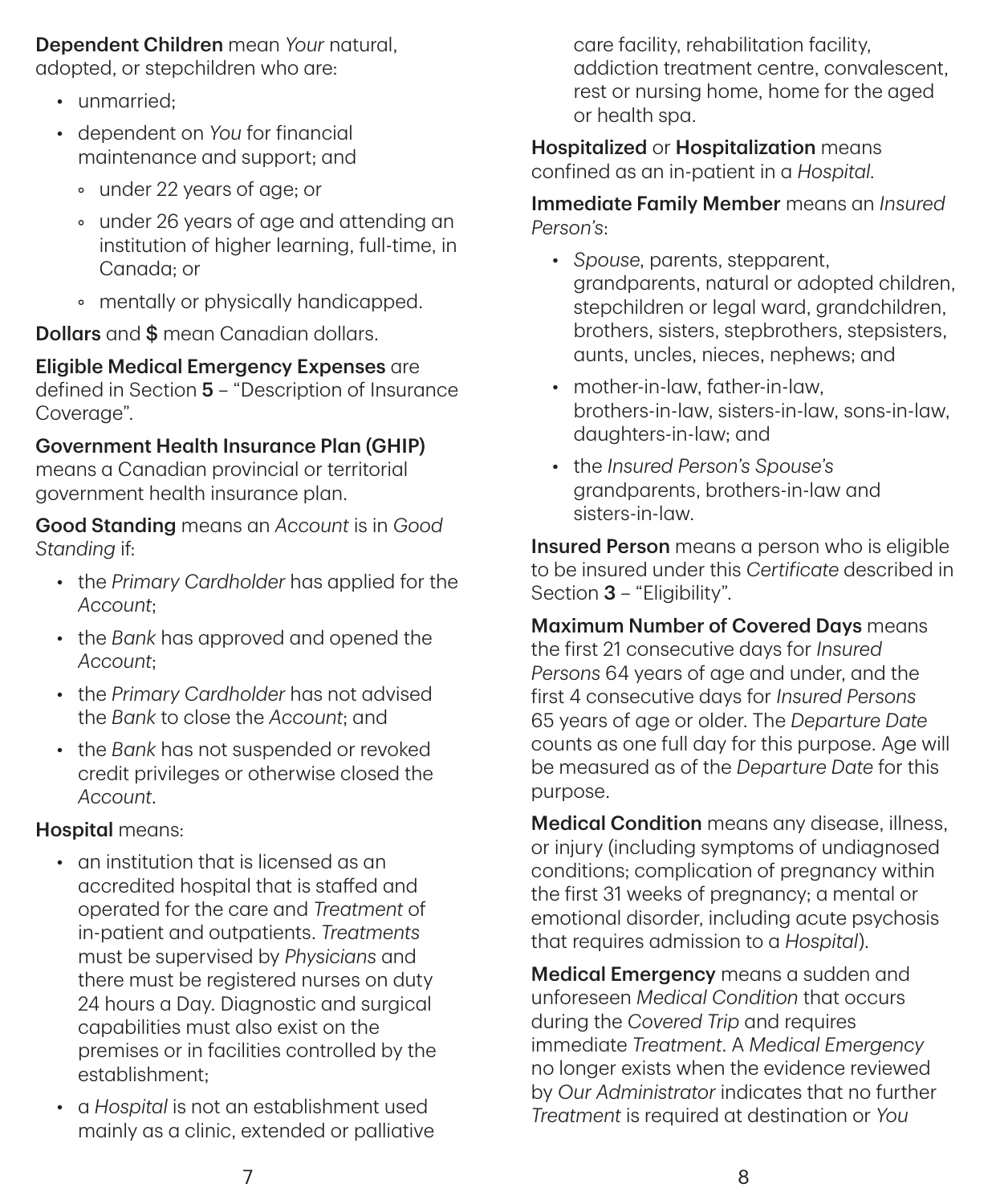are able to return to *Your* province/territory of residence for further *Treatment*.

Mountaineering means the ascent or descent of a mountain requiring the use of specialized equipment, including crampons, pick‑axes, anchors, bolts, carabineers or lead‑rope or top‑rope anchoring equipment.

Physician means a person who is not *You* or *Your Immediate Family Member* or *Your Travelling Companion*, licensed in the jurisdiction where the services are provided, to prescribe and administer medical treatment.

Pre-Existing Medical Condition means any *Medical Condition* that exists in the *Pre‑existing Medical Condition Period*.

Pre‑Existing Medical Condition Period with respect to any benefit under this *Certificate* is as follows:

- *Insured Persons* 64 years of age and under – 90 days immediately before the beginning of the *Coverage Period*; and
- *Insured Persons* 65 years of age or older – 180 days immediately before the beginning of the *Coverage Period*.

Primary Cardholder means a person who applied for a TD Credit Card, whose name is on the *Account* and to whom a TD Credit Card has been issued. A *Primary Cardholder* does not include an A*dditional Cardholder*.

#### Spouse means:

- the person who the *Insured Person* is legally married to; or
- the person the *Insured Person* has lived with for at least 1 continuous year in the same household and publicly refers to as their partner.

Stable: a *Medical Condition*, is considered *Stable* when all of the following statements are true:

1. There has not been any new *Treatment* prescribed or recommended, or change(s) to existing *Treatment* (including a stoppage in *Treatment*); and

- 2. there has not been any change to any existing prescribed drug (including an increase, decrease, or stoppage to prescribed dosage), or any recommendation or starting of a new Prescription Drug; and
- 3. the *Medical Condition* has not become worse; and
- 4. there has not been any new, more frequent or more severe symptoms; and
- 5. there has been no *Hospitalization* or referral to a specialist; and
- 6. there have not been any tests, investigation or *Treatment* recommended, but not yet complete, nor any outstanding test results; and
- 7. there is no planned or pending *Treatment*.

All of the above conditions must be met for a *Medical Condition* to be considered *Stable*.

Note: The following exceptions are considered *Stable*:

- the routine adjustment of Coumadin, warfarin or insulin (as long as they are not newly prescribed or stopped) and there has been no change in *Your Medical Condition*; or
- a change from a brand name medication to a generic brand medication of the same dosage.

Travelling Companion means any person who travels with *You* during the *Covered Trip* and who is sharing transportation and/or accommodation with *You*.

Exceptions: No more than 3 individuals (including *You*) will be considered travel companions on any one trip.

**Treated or Treatment** means a procedure prescribed, performed or recommended by a *Physician* or other authorized healthcare professional for a *Medical Condition*. This includes but is not limited to prescribed medication, investigative testing or surgery.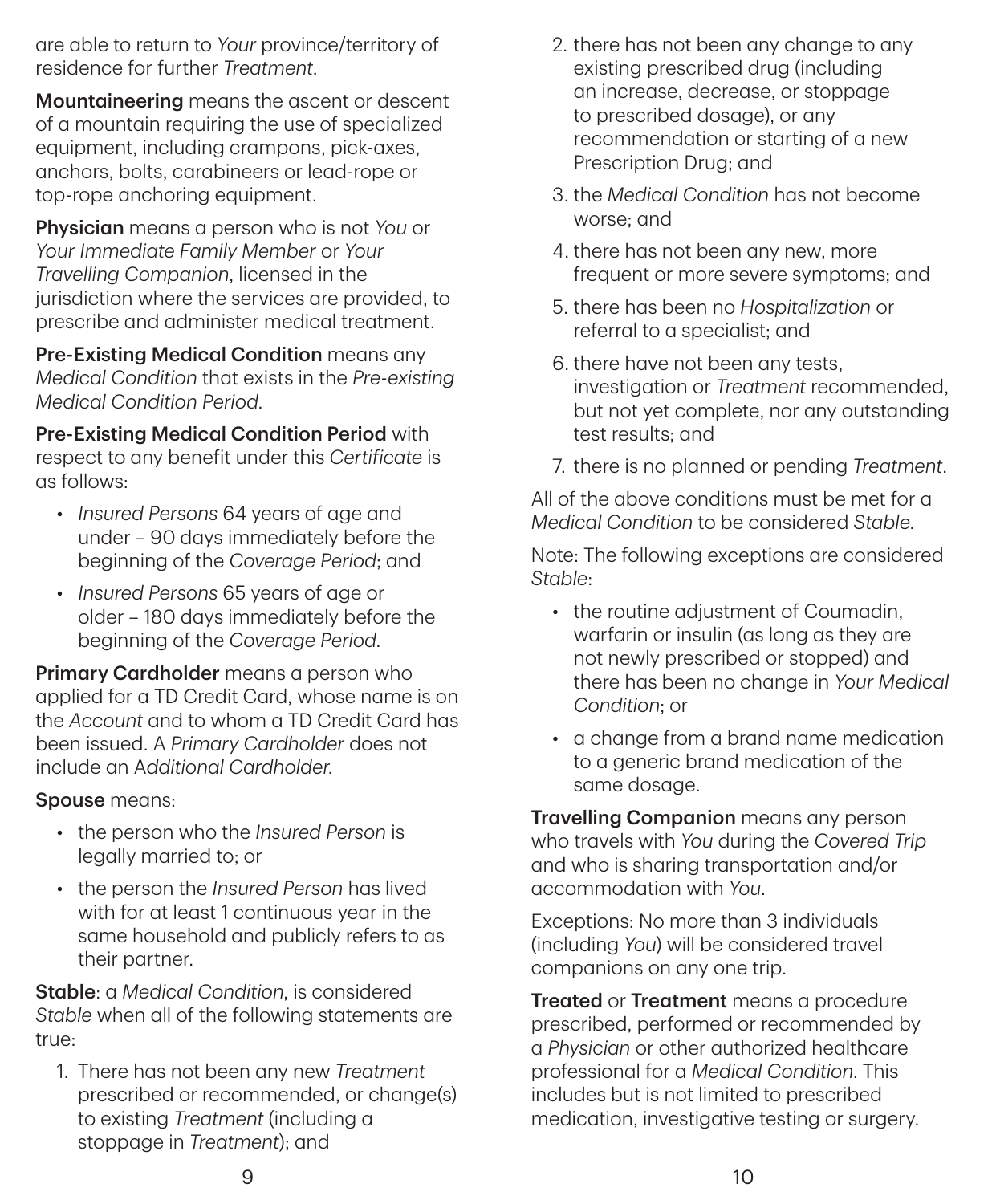### Usual, Customary and Reasonable Charges

mean charges that do not exceed the general level of charges made by other providers of similar standing in the geographical area where charges are incurred for comparable *Treatment*, services or supplies for a similar *Medical Emergency*.

We. Us and Our mean TD Life Insurance Company.

You and Your mean the *Primary Cardholder*.

# Section 5 – Description of Insurance Coverage

### Travel *Medical Emergency* Coverage

Travel *Medical Emergency* coverage provides benefits to travellers in emergency medical situations outside of *Your* province/territory of residence. *We* will pay a *Medical Emergency Benefit* if an *Insured Person* suffers a *Medical Emergency* during the *Coverage Period* on a *Covered Trip*.

Medical Emergency Benefit means, subject to the maximum benefit payable of up to \$1,000,000 or the benefit amount payable described below (whichever is lower), the *Usual, Customary and Reasonable Charges* for *Eligible Medical Emergency Expenses*, less all amounts payable or reimbursable under a *GHIP* or any group or individual health plans or insurance policies.

#### Eligible Medical Emergency Expenses mean:

- 1. Hospital benefit: Attendance at a *Hospital* for *Treatment* as an inpatient, outpatient, and emergency basis, when approved in advance by *Our Administrator*.
- 2. **Physicians' bills**: Fees charged by a *Physician*, when required as part of *Treatment* for a *Medical Emergency* and approved in advance by *Our Administrator*.
- 3. Private duty nursing: Up to \$5,000 for services performed and deemed necessary by a registered nurse; including medically necessary nursing supplies.

#### 4. Diagnostic services:

- Charges for diagnostic tests, laboratory tests and X‑rays, which are:
	- prescribed by the treating *Physician*; and
	- approved in advance by *Our Administrator* if the tests involve:
		- **magnetic resonance imaging (MRI);**
		- computerized axial tomography (CAT) scans;
		- sonograms:
		- ultrasounds: or
		- **a** any invasive diagnostic procedures including angioplasty.

#### : 5. Ambulance

• charges for emergency ambulance service to the nearest approved *Hospital*.

#### 6. Air Ambulance:

- charges for emergency air ambulance only if:
	- *Our Administrator* determines that the *Insured Person's* physical condition precludes the use of any other means of transportation; and
	- *Our Administrator* makes the determination before the service is provided; and
	- *Our Administrator* pre‑approves this service; and
	- *Our Administrator* arranges this service.
- 7. Prescription Drugs:
	- reimbursement of prescription drugs prescribed during the *Covered Trip* and required as part of emergency *Treatment*.

**Exclusion**: Vitamins and patent. proprietary and experimental drugs are excluded.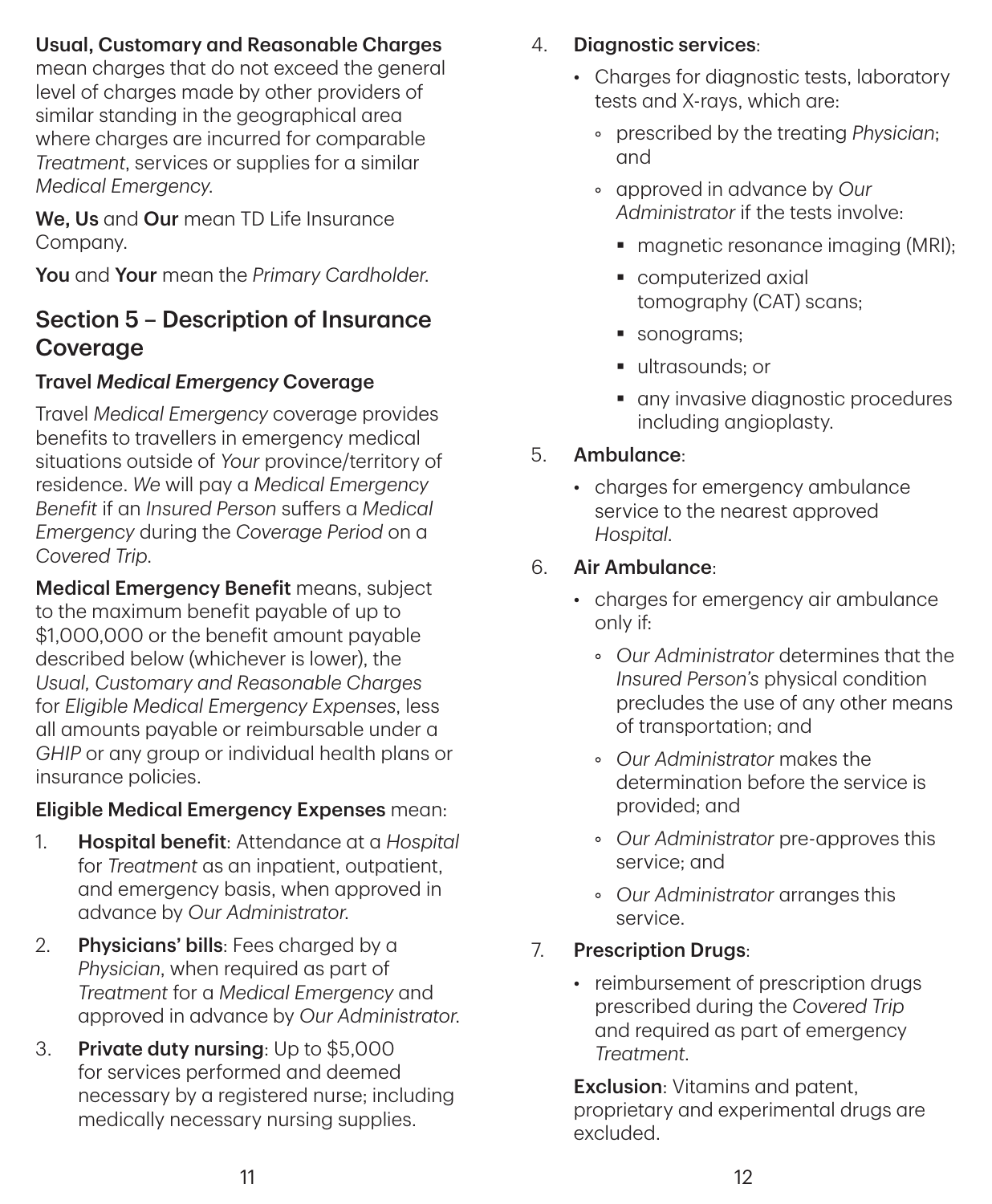- 8. Accidental Dental: Up to \$2,000 for dental *Treatment* that is:
	- required during the *Coverage Period*; and
	- necessary because of a blow to natural or permanently installed teeth, which results from an accident causing a *Medical Emergency*.
- 9. Emergency relief of dental pain: *Treatment* for emergency relief of dental pain is covered up to a maximum of \$200.
- 10. Medical Appliances: cost of casts, crutches, trusses, braces, slings, splints, medical walking boots and/or the rental cost of a wheelchair or walker if:
	- prescribed by a *Physician*; and
	- required as a result of a *Medical Emergency*.
- 11. **Emergency return home:** The cost for a one‑way economy fare and, if required to accommodate a stretcher, a second one‑way economy fare if:
	- as a result of a *Medical Emergency*, *Our Administrator* determines that an *Insured Person* should return to Canada for medical reasons; and
	- *Our Administrator* approves the transportation in advance.
- 12. Transportation to Bedside: if an *Insured Person* is *Hospitalized* and is expected to remain *Hospitalized* for at least 3 consecutive days, the cost of one round‑trip economy airfare from *Your Bedside Companion's* province or territory of residence, if it is:
	- for the *Insured Person's Spouse*, parent, child, brother or sister; and
	- approved in advance by *Our Administrator*.

### 13. Bedside Companion Benefit

• up to \$150 per day, to a maximum of \$1,500, for food and accommodation for a person if:

- *Our Administrator* has approved transportation for the person under either a Transportation to Bedside benefit or a *Travelling Companion* Benefit; and
- *Our Administrator* has approved the Bedside Companion Benefit in advance.

#### 14. Travelling Companion Benefit

- The cost of a single one-way economy airfare if:
	- an *Insured Person* suffers a covered *Medical Emergency*; and
	- as a result, a *Travelling Companion* stays beyond their scheduled return date; and
	- *Our Administrator* approves, in advance, the cost of a one‑way economy airfare back to the *Travelling Companion's* place of departure.

### 15. Meals and accommodation

- Up to \$350 per day to a maximum of \$3,500, for *Your*:
	- commercial accommodations and meals; and
	- essential telephone calls and internet usage fees; and
	- taxi fares (or rental car in lieu of taxi fares).
- If, upon a *Physician's* discretion. *You*, or *Your Travelling Companion*, are relocated to receive medical attention for a *Medical Emergency* covered under this insurance; or
- *You* are delayed beyond *Your* return date in order to receive *Medical Emergency Treatment*; or
- *Your Travelling Companion* requires *Medical Emergency Treatment* for any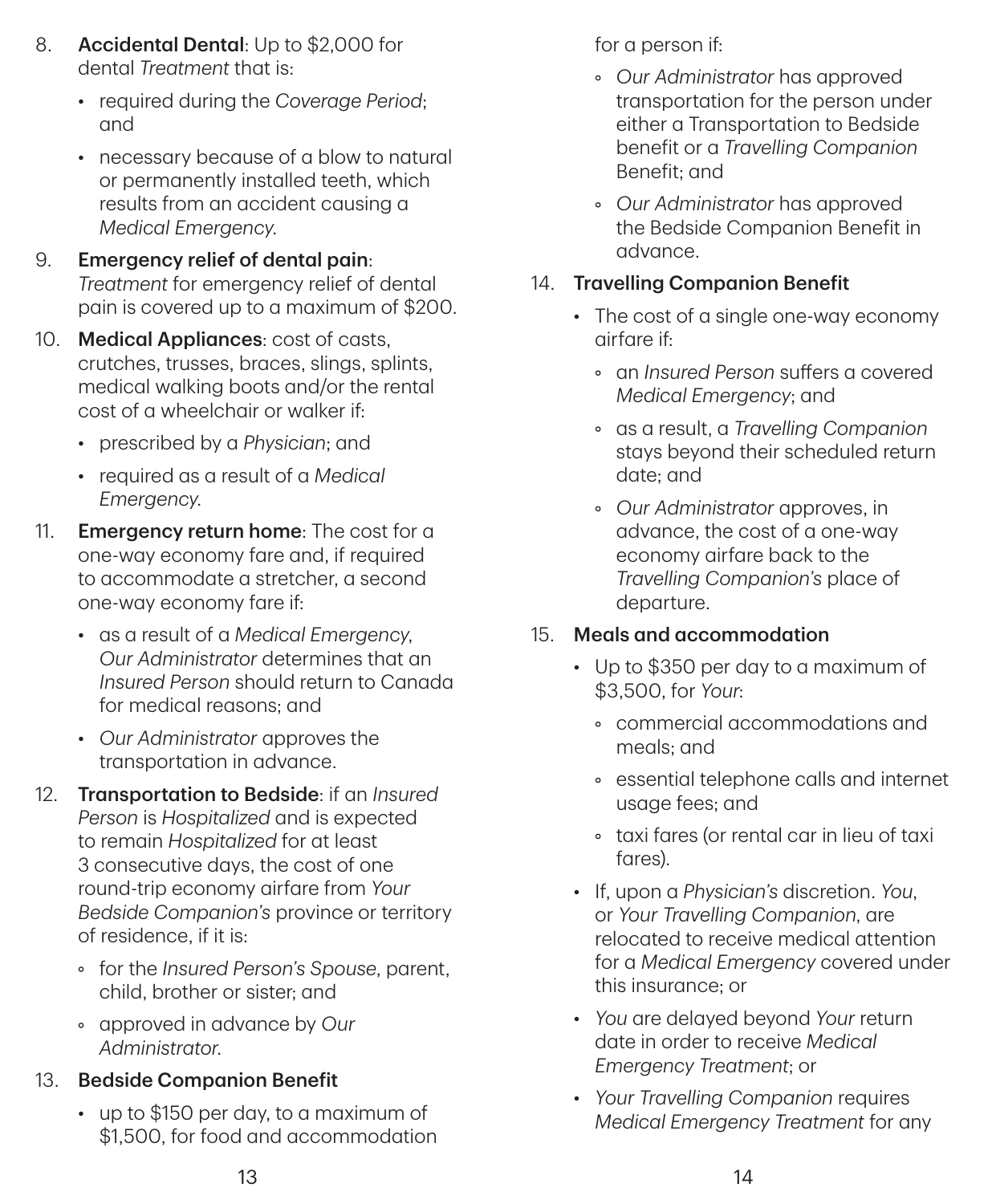*Medical Condition* covered under this insurance.

Note: Subject to pre‑authorization from *Our Administrator*.

#### 16. Incidental Hospital Expenses

Up to \$50 per day to a maximum of \$500, for the *Insured Person's* incidental *Hospital* expenses (telephone calls, television rental, parking), while the *Insured Person* is *Hospitalized* for at least 48 hours.

- 17. **Vehicle Return**: up to \$1,000 towards the cost of returning an *Insured Person's* vehicle to their home or the nearest appropriate vehicle rental agency if:
	- the *Insured Person* is unable to return the vehicle because of a *Medical Emergency*; and
	- *Our Administrator* arranges for the return of the vehicle.

#### 18. Return of Deceased

- up to \$5,000 towards the cost of preparation and transportation home of a deceased *Insured Person* if death results from a covered *Medical Emergency*; or
- one round-trip economy airfare, if:
	- an *Immediate Family Member* is required to identify or obtain release of the deceased; and
	- *Our Administrator* approves the transportation in advance.

Note: The cost of a burial casket or urn is not covered. The cost of funeral expenses at home province or territory is also not covered.

#### 19. Baggage Return

• If an *Insured Person* returns to their province or territory of residence by air ambulance because of their *Medical Emergency*, this insurance covers the cost to return the *Insured Person's* baggage up to an overall maximum of \$500 per *Covered Trip*.

### What to do in a *Medical Emergency*

In a *Medical Emergency*, *You* or someone on your behalf must call *Our Administrator* immediately, or as soon as reasonably possible. If not, benefits will be limited as described below in Section 6 – "Limitations and Exclusions", under "Failure to Report". Some expenses will only be covered if *Our Administrator* approves them in advance.

*You* can get help 24 hours a day, 7 days a week by contacting *Our Administrator*: Call 1‑866‑374‑1129 (toll‑free) from Canada or the U.S., or +1‑416‑977‑4425 (collect) from other countries.

*Our Administrator* will verify whether coverage is in effect and, if so, will direct *You* to the nearest appropriate medical facility. *Our Administrator* will arrange for direct payment to the medical services provider wherever possible. If a direct payment cannot be arranged, *You* may be asked to pay for services and then submit a claim for reimbursement of eligible expenses.

NOTE: All payments and payment guarantees are subject to the terms, conditions, limitations and exclusions of this *Certificate*.

# Section 6 – Limitations and Exclusions

Limitations and exclusions that apply to a particular benefit are found above, in the description of those benefits. In addition, for all benefits, this *Certificate* does not cover any *Treatment*, services, or expenses of any kind caused directly or indirectly as a result of the following:

1. *Pre‑Existing Medical Condition*

There is no coverage and no benefit will be paid for any *Pre‑Existing Medical Condition* that was not *Stable* during the *Pre‑Existing Medical Condition Period* immediately preceding the beginning of the *Coverage Period*.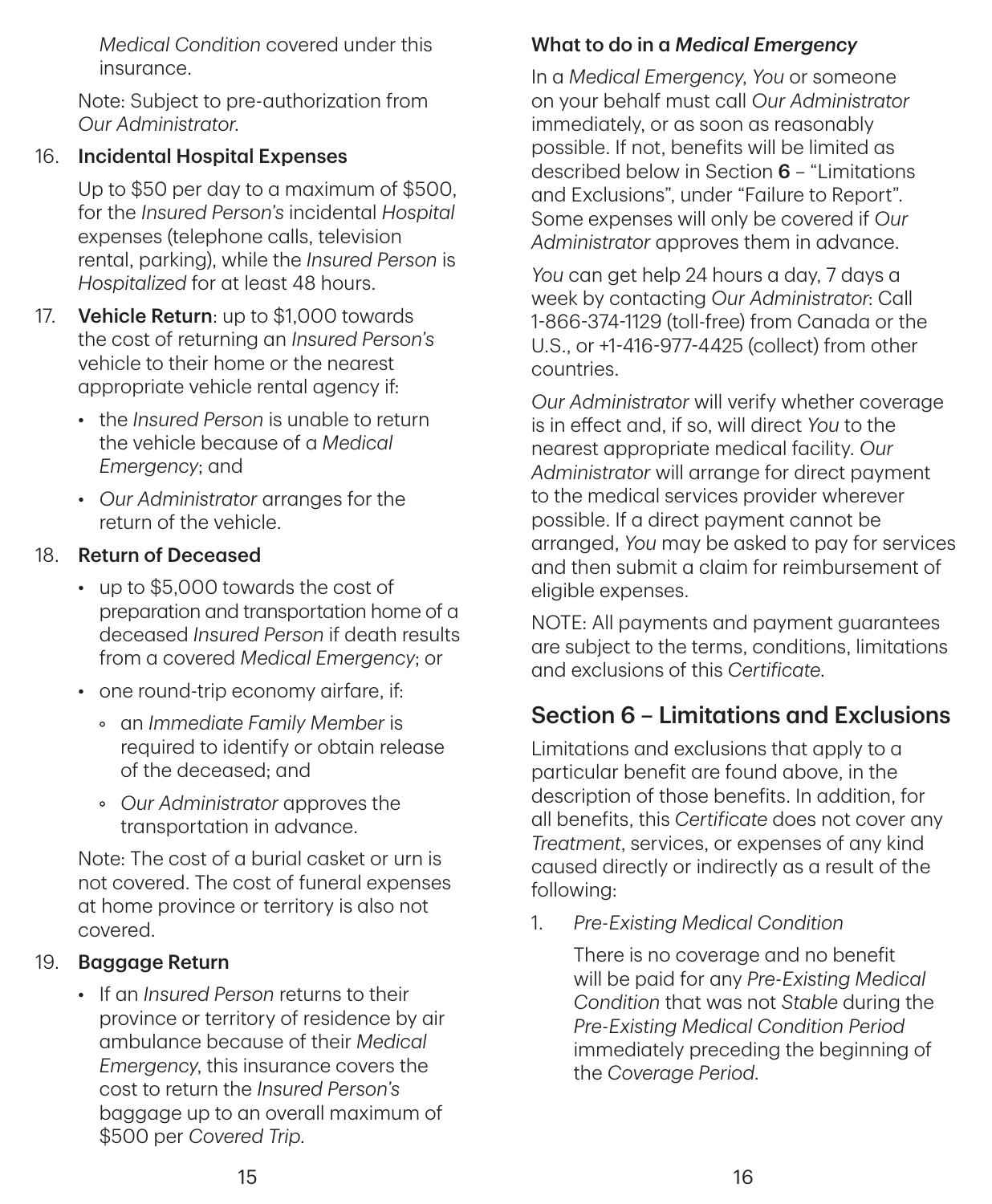- *Pre‑Existing Medical Condition Period*:
	- For *Insured Persons* 64 years of age and under – 90 days immediately before the beginning of the *Coverage Period*; and
	- For *Insured Persons* 65 years of age or older – 180 days immediately before the beginning of the *Coverage Period*.
- 2. Failure to report
	- A *Medical Emergency* must be reported by *You* to *Our Administrator* within 48 hours of admission to a *Hospital*, or as soon as reasonably possible. If it is medically impossible for *You* to call, *We* ask that *You* have someone call *Our Administrator* on *Your* behalf within 48 hours of admission to a *Hospital*, or as soon as reasonably possible.
	- If the *Medical Emergency* is not reported as required, the maximum benefit payable with respect to the *Medical Emergency* will be 80% of the *Eligible Medical Emergency Expenses*, to a limit of \$30,000.
- 3. Failure to obtain advance approval
	- Where an *Eligible Medical Emergency Expense* specifies that it must be approved in advance by *Our Administrator*, if advance approval is not obtained, no benefit will be payable for that expense.
	- No benefit will be paid with respect to any surgery or invasive procedure that has not been approved in advance by *Our Administrator*, except in extreme circumstances where a request for prior approval would delay necessary surgery in a life-threatening medical crisis.
- 4. *Treatment* once fit to transfer to another facility or return to *Your* home province or territory

If *Our Administrator* determines that *You* should transfer to another facility or return to *Your* home province/territory of residence for *Treatment*, and *You* choose not to, benefits will not be paid for further medical *Treatment*.

5. Ongoing *Medical Emergency Treatment* requires pre‑approval (Investigations, *Treatment* and surgery)

> After *Your Medical Emergency Treatment* has started, *Our Administrator* must assess and pre‑approve additional medical *Treatment*. If *You* undergo tests as part of a medical investigation, *Treatment* or surgery, obtain *Treatment* or undergo surgery that is not pre‑approved, *Your* claim will not be paid. This includes but not limited to invasive testing, surgery, cardiac catheterization, other cardiac procedures, transplant, and MRI.

6. Non‑Emergency Services

*We* will not pay a benefit with respect to non‑*Medical Emergency*, experimental or elective *Treatment*, including:

- cosmetic surgery, chronic care, rehabilitation including any expenses for directly or indirectly related complications;
- placement of new crowns, bridges, dentures.
- 7. Recurrence or ongoing *Treatment* once *Medical Emergency* has ended
	- *We* will not pay a benefit with respect to the continued *Treatment*, recurrence or complication of a *Medical Condition* or related condition, following *Treatment* during *Your* trip, if *Our Administrator* determines that *Your Medical Emergency* has ended.
	- *We* will not pay a benefit with respect to the continued *Treatment*, recurrence or complication of a *Medical Condition* or related condition where Treatment was received without notification to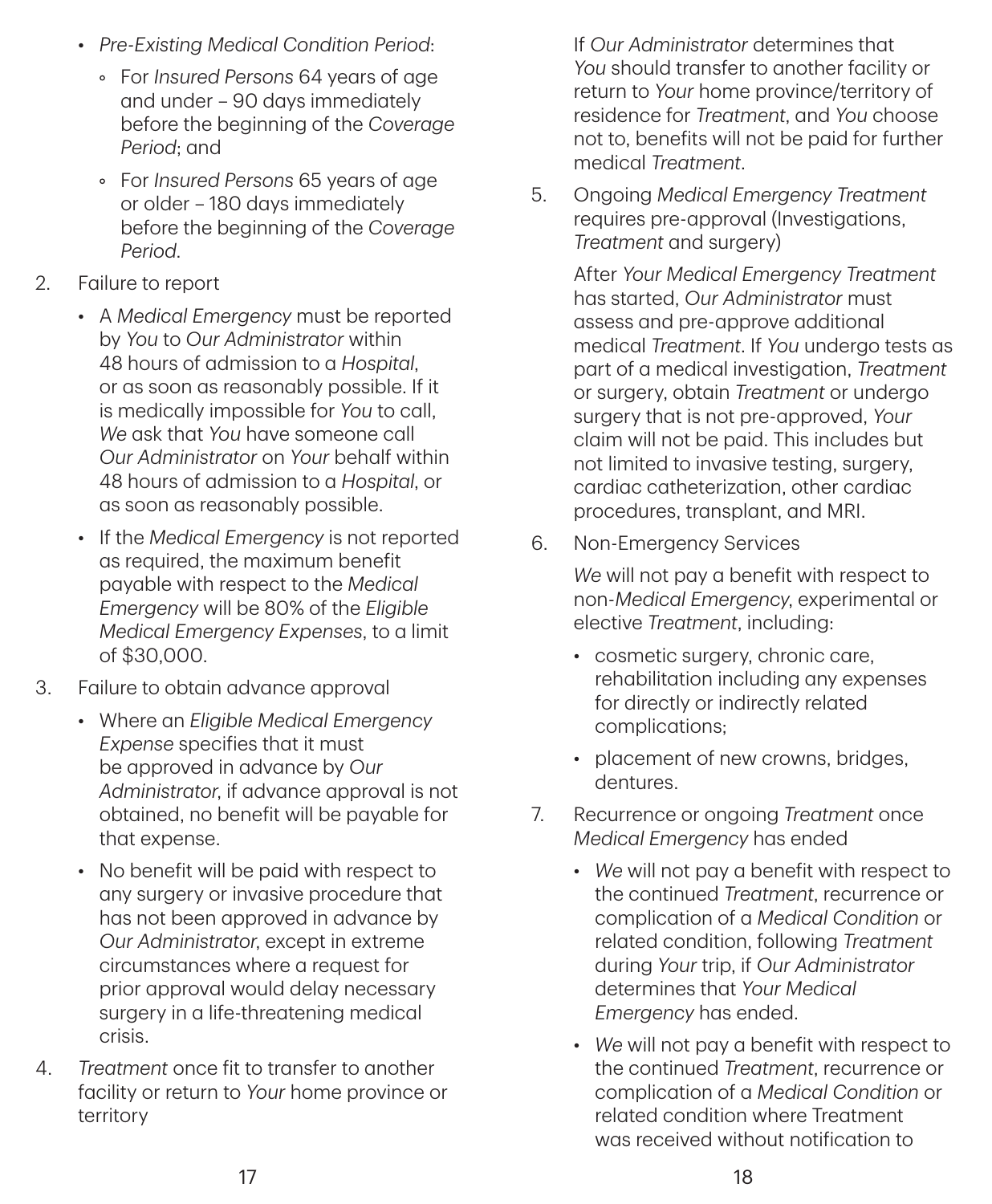*Our Administrator* and *Your Medical Emergency* has ended.

8. Failure to meet the requirement to be covered by a *GHIP* or Canadian Armed Forces health care plan

> *We* will not pay a benefit if *You* are not covered under the *GHIP* of *Your* province or territory of residence prior to and for the entire duration of the trip. It is *Your* responsibility to check that *you* do have this coverage. There is no coverage if *You* do not have a valid *GHIP*. Members of the Canadian Armed Forces must have a valid health care plan in Canada prior to and for the entire duration of the *Covered Trip*.

- 9. Travelling for the purpose of obtaining *Treatment*
	- *We* will not pay a benefit if a trip is made for the purpose of obtaining a diagnosis, medical *Treatment*, surgery, investigation, palliative care, or any alternative therapy, as well as any directly or indirectly related complication.
- 10. Travelling when *Treatment* could be expected
	- *We* will not pay a benefit if any *Medical Condition* or symptoms for which it is reasonable to believe or expect that *Treatment* or *Hospitalization* will be required during *Your* trip.
	- *We* will not pay a benefit if any evident symptoms that would be reasonable to expect *You* to investigate in the 3 months prior to *Your Departure Date* on a *Covered Trip*.
- 11. *Medical Emergency* occurring outside the *Coverage Period*

*We* will not pay a benefit if a *Medical Emergency* that occurs before the *Coverage Period* begins or after it ends:

• For an *Insured Person* 64 years of age and under, this means, for example, that no benefit will be paid with respect to

any *Medical Emergency* if an *Insured Person's Medical Emergency* occurs after the first 21 days following an *Insured Person's Departure Date* from their province or territory of residence.

• For an *Insured Person* 65 years of age or older, this means, for example, that no benefit will be paid with respect to any *Medical Emergency* if an *Insured Person's Medical Emergency* occurs after the first 4 days following an *Insured Person's Departure Date* from their province or territory of residence.

For clarity, no benefit will be paid with respect to a *Medical Emergency* that occurs after 11:59 p.m. ET on the last day of the *Coverage Period*, if *You* have not purchased top‑up coverage. Note: The day of departure counts as a full day for this purpose.

12. General

As noted above, the benefits payable under the Group Policy will be the actual cost of the covered expense less:

- the amount reimbursable under *GHIP*; and
- the amount reimbursable through any other insurance or health plan coverage.
- 13. No benefit will be payable in connection with *Treatment*, services or expenses related to or resulting from:

a) Misrepresentation

- Any *Medical Condition* for which *You* or an *Insured Person* provided *Our Administrator* or *Us* with false or inaccurate information regarding *Hospitalizations*, *Treatment* or medications.
- b) Claims related to expectant mother's complications of pregnancy, or delivery
	- claim related to routine pre-natal or post‑natal care; or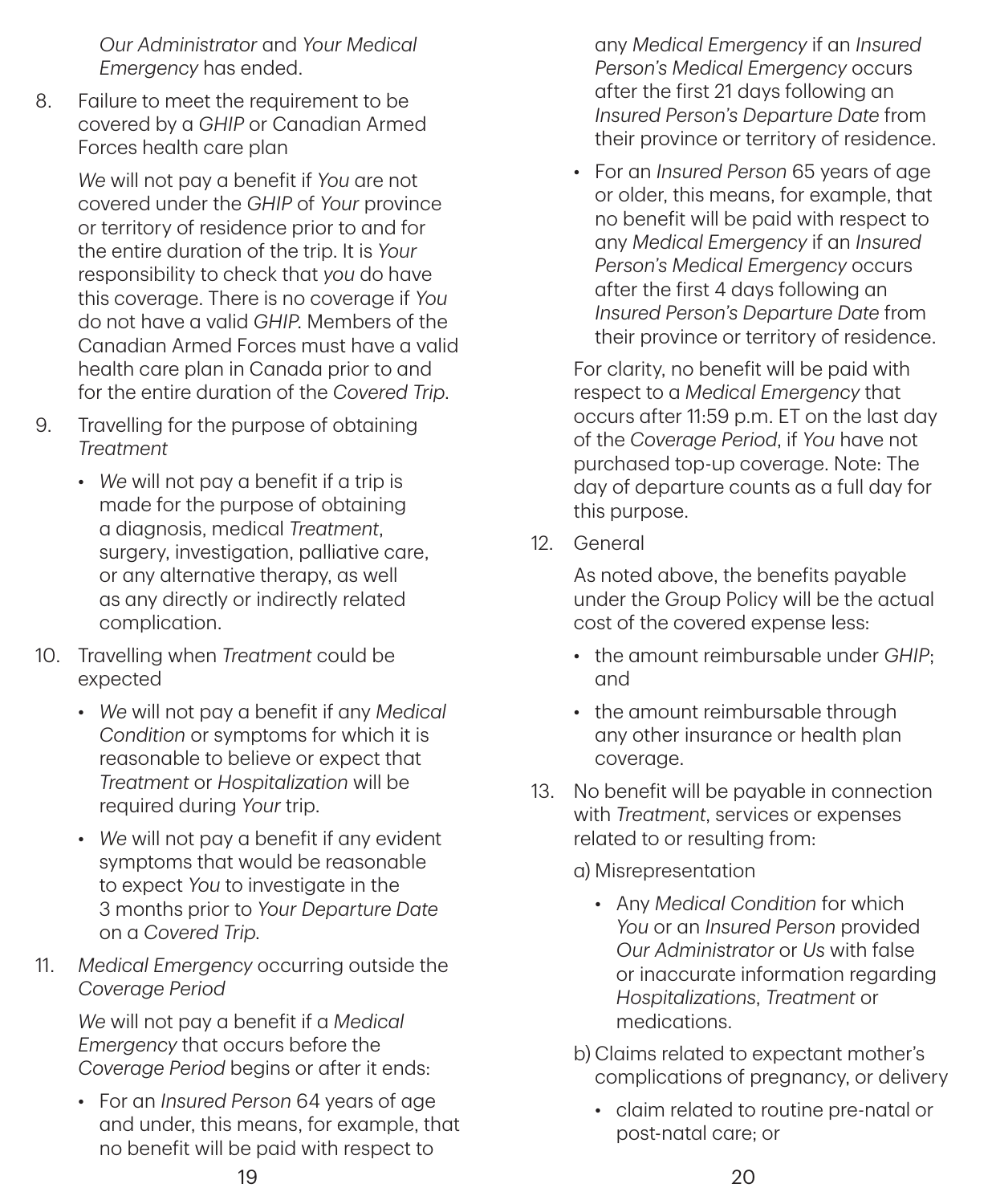- claim related to pregnancy, delivery or complications of either, arising 9 weeks before the expected date of delivery or any time after delivery; or
- child born during the *Covered Trip*.

c) Intentionally self‑inflicted injuries

- intentionally self-inflicted injuries, suicide or attempted suicide, (whether or not the *Insured Person* is aware of the result of their actions), regardless of the *Insured Person's* state of mind.
- d) Non‑compliance with prescribed *Treatment*
	- any *Medical Condition* that is the result of *You* not following medical *Treatment* as prescribed to *You*, including prescribed or over‑the‑counter medication.

e) Abuse of alcohol, drugs or intoxicants

- Any *Medical Condition*, including symptoms of withdrawal, arising from, or in any way related to, *Your* chronic use of alcohol, drugs or other intoxicants whether prior to or during *Your* trip.
- Any *Medical Condition* arising during *Your* trip from, or in any way related to, the abuse of alcohol, drugs or other intoxicants.
- f) Illegal Act
	- Claim that results from or is related to *Your* involvement in the commission or attempted commission of a criminal offence or illegal act in the country where the claim was incurred, including driving while impaired or over the legal limit.

g) Professional Sports or Racing

• participation in professional sports or any organized racing or speed contests.

h) War or civil unrest

- an act of war, whether declared or undeclared; or
- hostile or warlike action in time of peace or war; or
- willing participation in a war, riot or civil unrest; or
- rebellion; or
- revolution: or
- insurrection; or
- any service in the armed forces while on duty.
- i) Commuting
	- any trip that is primarily for the purpose of commuting to or from the *Insured Person*'s usual place of employment.
- j) Sports and High-Risk Activities
	- accident that occurs while *You* are participating in:
		- any sporting activity for which *You* are paid;
		- any sporting event for which the winners are awarded cash prizes;
		- any extreme sport or activity involving a high level of risk, such as those indicated below, but not limited to:
			- parasailing, hang-gliding and paragliding;
			- **parachuting and sky diving;**
			- **•** bungee jumping;
			- *Mountaineering*;
			- cave exploration;
			- scuba diving, outside the limits of *Your* certification;
			- any airborne activity in any aircraft other than a passenger aircraft that holds a valid certificate of airworthiness;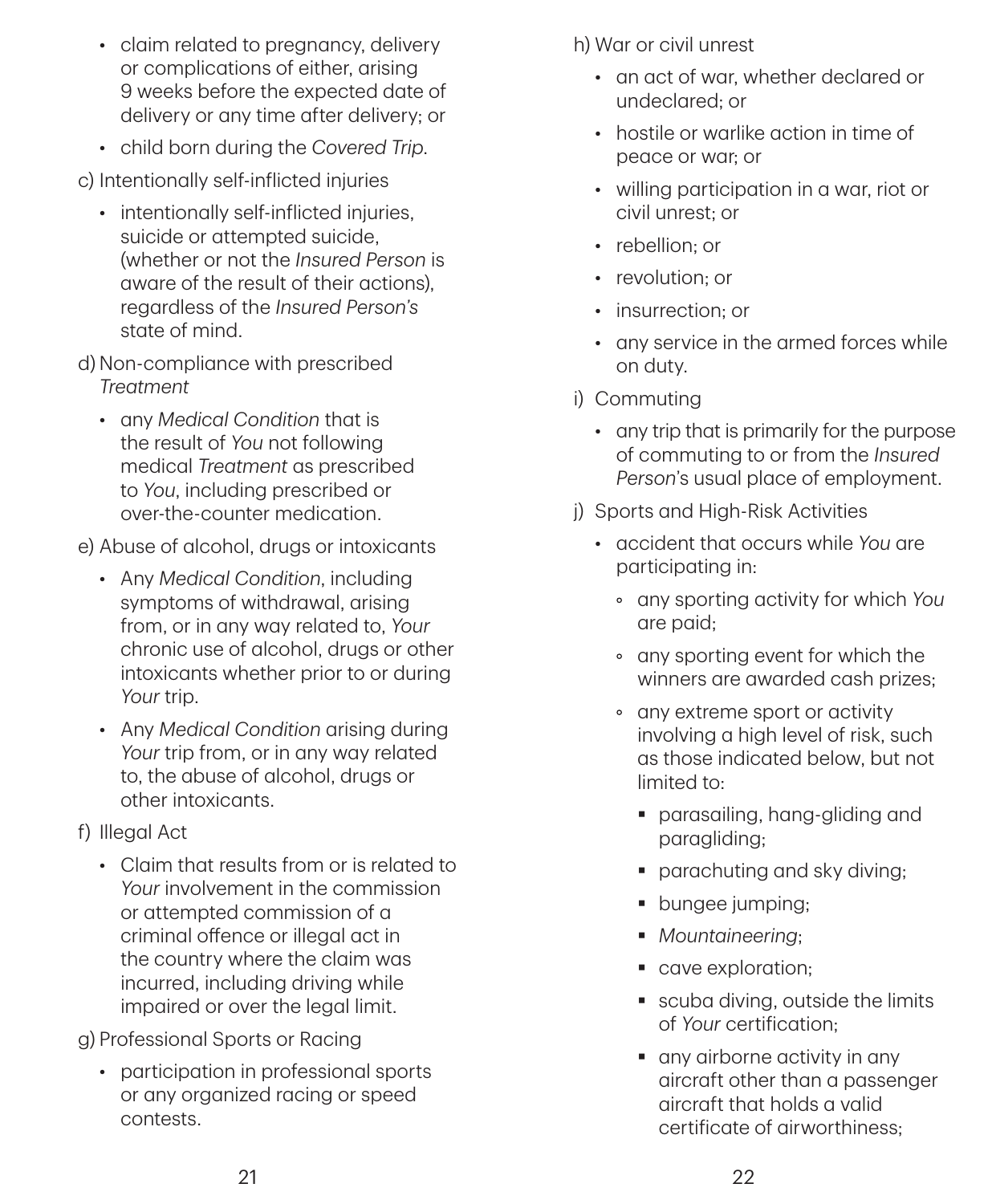- **a** any competition, motorized speed event or other high-risk activity on land, water or air, including training activities, whether on approved tracks or elsewhere.
- k) Travel Advisory
	- where an official travel advisory was issued by the Canadian government stating, "Avoid all non‑essential travel" or "Avoid all travel" regarding the country, region or city of *Your* destination, before *Your Departure Date*; or
	- if the travel advisory or formal notice stating "Avoid all non‑essential travel" or "Avoid all travel" is issued after *Your Departure Date*, *Your* coverage under this policy in that specific country, region or area will be limited to a period that is reasonably necessary for *You* to safely evacuate the country, region or area.

To view the travel advisories, visit the Government of Canada Travel site.

This exclusion does not apply to claims for a *Medical Emergency* or a *Medical Condition* unrelated to the travel advisory.

- 14. Travel against medical advice
	- any claim incurred after a *Physician* advised *You* not to travel.
- 15. Coverage and/or payment benefit prohibited by law
	- this coverage shall be null and void and no benefit will be payable where the coverage and/or payment of the benefit is prohibited by Canadian law or by any other applicable national economic or trade sanctions law or regulation.
- 16. Family Members of an *Additional Cardholder*
	- No benefit will be payable with respect to a person merely because that person is the *Spouse* or a *Dependent Child* of an *Additional Cardholder*, unless that person is otherwise eligible for insurance under this *Certificate*.

# Section 7 – How to Become Insured or Extend Coverage

#### How to Become Insured

*You* will have coverage if *You* meet the Eligibility Requirements for insurance described in Section 3 – "Eligibility".

#### When does Coverage Start and End

When *Your Coverage Period* Starts:

The *Coverage Period* begins on the *Insured Person's Departure Date* for their *Covered Trip*.

Note: If the *Insured Person's* trip is longer than the *Maximum Number of Covered Days* (21 consecutive days for *Insured Persons* 64 years of age and under, and 4 consecutive days for *Insured Persons* 65 years of age or older), then only a *Medical Emergency* occurring within the first *Maximum Number of Covered Days* following the departure from the *Insured Person's* province or territory of residence will be eligible for coverage. The day of departure counts as a full day for this purpose.

When *Your Coverage Period* Ends:

*Your Coverage Period* ends on the earliest of the following:

- the date the *Insured Person* returns to their province or territory of residence from the *Covered Trip*; or
- the end of the *Maximum Number* of *Covered Days* for that *Insured Person* (except as described in the Automatic Extension of Coverage section); or
- the date the Group Policy terminates.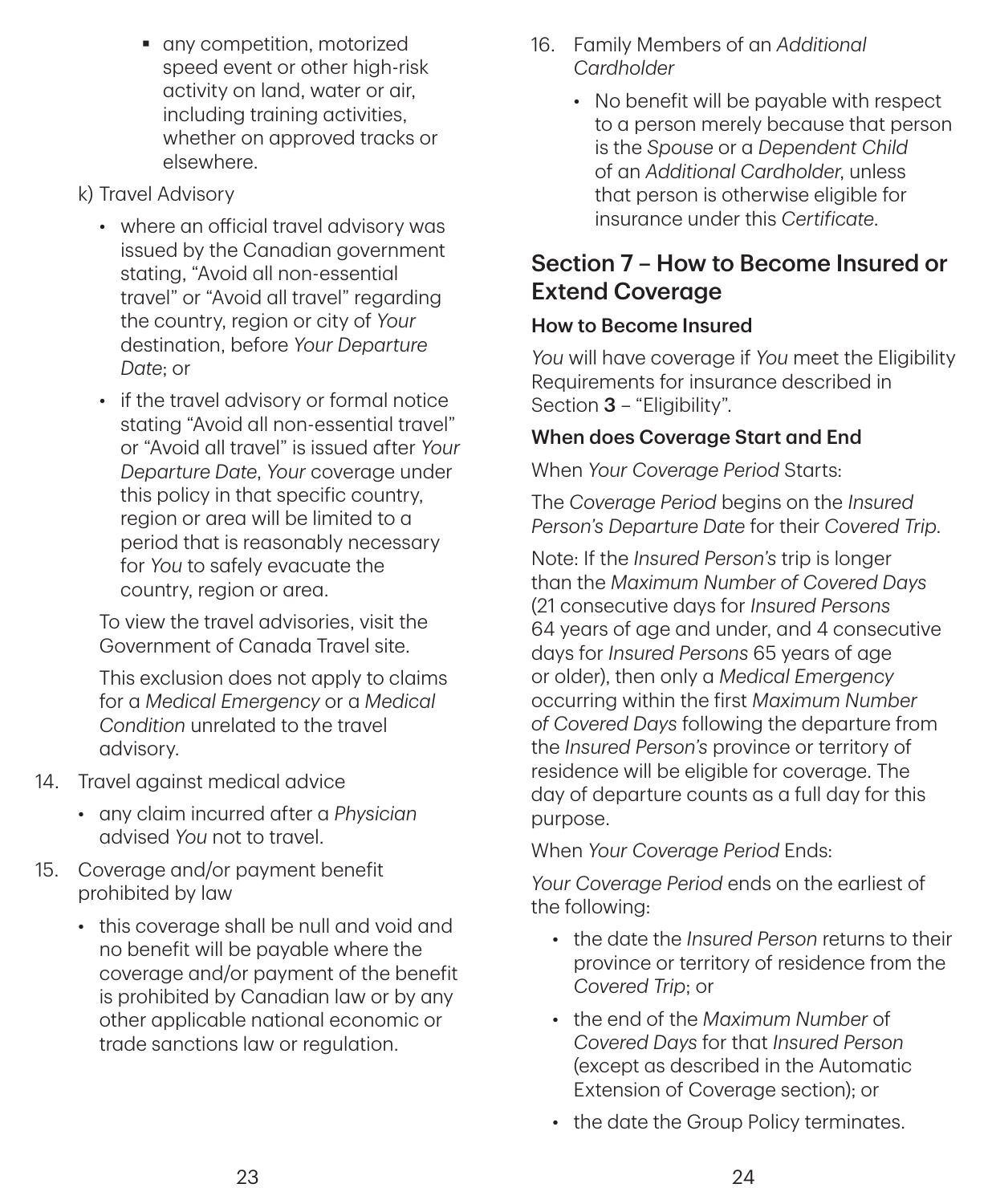#### When *Your* Coverage Terminates:

Coverage for the *Primary Cardholder* under this *Certificate* will terminate on the earliest of the following dates:

- the date the *Account* is cancelled, closed or otherwise ceases to be in *Good Standing*;
- the date *You* cease to be eligible for coverage; or
- the date the Group Policy terminates.

Coverage for an *Insured Person* other than the *Primary Cardholder* under this *Certificate* will terminate on the earliest of the following dates:

- the date coverage terminates for the *Primary Cardholder*; or
- the date the *Insured Person* ceases to be eligible for coverage.

No benefits will be paid under this *Certificate* for losses incurred after coverage has terminated.

# Automatic Extension of Coverage

If an *Insured Person* is suffering from a *Medical Emergency* at the end of the *Maximum Number of Covered Days* for that *Insured Person* (the "Termination Date"), then the *Coverage Period* is automatically extended to 72 hours following the end of the *Medical Emergency*:

- for that *Insured Person*; and
- for any other *Insured Person* if:
	- *Our Administrator* has approved a *Travelling Companion Benefit* for that other *Insured Person*; and
	- that other *Insured Person* was insured under this *Certificate* with respect to the *Covered Trip* at the *Termination Date*.

However, under no circumstances will coverage continue after termination of the Group Policy or the *Account*.

# How to Top Up the *Coverage Period*

*You* can apply to top up the *Coverage Period* by contacting *Our Administrator*.

Coverage may be available under a different TD Life group policy. Different terms and conditions will apply and, depending on the *Insured Person's* age and the length of their trip, the *Insured Person* may be required to provide information about their health. Call *Our Administrator* at 1‑866‑374‑1129 prior to *Your Departure Date* for more information or if *You* would like to obtain a quote.

# Section 8 – How to Submit a Claim

# Who to Contact to Submit a Claim:

A *Medical Emergency* should always be reported immediately, or benefits will be limited. *You* can get help 24 hours a day, 7 days a week by contacting *Our Administrator* at 1‑866‑374‑1129 (toll‑free) from Canada or the U.S., or +1‑416‑977‑4425 (collect) from other countries.

# Complete the Required Form

- a) Request the Form: To request a claim form, call *Our Administrator* at 1‑866‑374‑1129 (toll‑free) from 8 a.m. to 8 p.m. ET, Monday to Friday.
- b) Time limit from date of event: If *You* are making a claim, *You* must send *Our Administrator* the appropriate claim forms, together with written proof of loss (e.g., original invoices and tickets, medical and/or death certificates) as soon as possible. In every case, *You* must submit *Your* completed claim form with required documentation within 1 year from the date of the accident or the date the claim arises. Failure to provide the applicable documentation may invalidate *Your* claim.

# Provide the Information Requested

To make a *Medical Emergency* claim, as part of the requirements above, under "Time limit from date of event," *We* will need documentation to substantiate the claim, including but not limited to the following:

- a completed claim form; and
- proof of payment by *You* and by any other benefit plan; and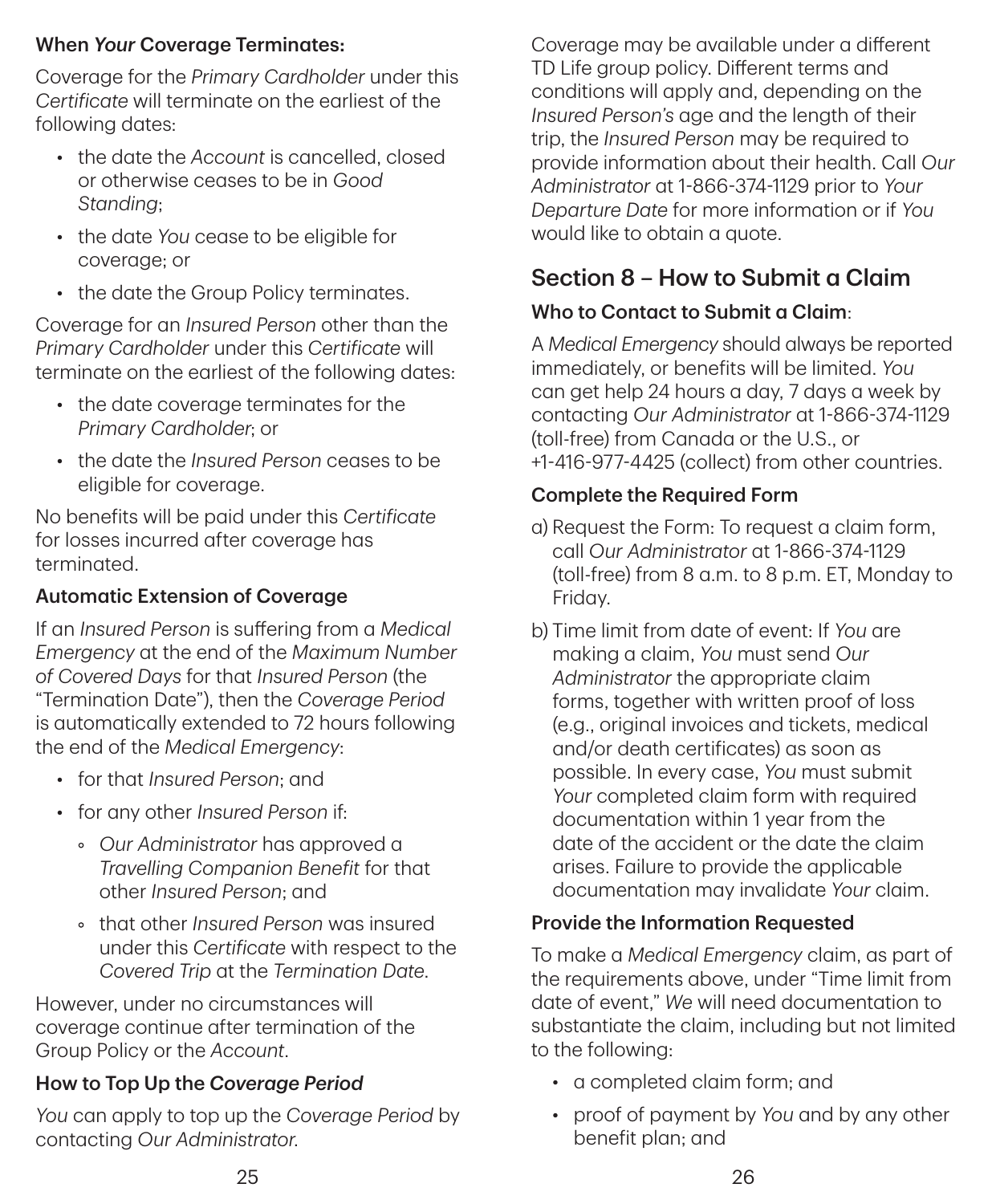- the original itemized receipts for all bills and invoices; and
- proof of travel (including departure and return dates); and
- medical records, including complete diagnosis by the attending *Physician* or documentation by the *Hospital*, which must support that the *Treatment* was medically necessary; and
- proof of the accident if *You* are submitting a claim for dental expenses resulting from a *Medical Emergency*; and
- *Your* historical medical records (if *We* determine applicable).

#### If *You* Do Not Report the Claim Immediately

In a *Medical Emergency*, *You* must call *Our Administrator* immediately, or as soon as is reasonably possible. If not, benefits will be limited as described in Section 6 – "Limitations and Exclusions". If an *Insured Person* incurs *Eligible Medical Emergency* expenses without first contacting *Our Administrator* for assistance and claim management, they must first submit receipts and other proof to:

- *GHIP*; and
- then to any group or individual health plan(s) and/or insurer(s).

*Eligible Medical Emergency* expenses not covered by a *GHIP* or other plan or insurance must be submitted to *Our Administrator* with proof of claim, receipts and payment statements.

#### The *Insured Person* must also provide proof of the actual *Departure Date* from their province or territory of residence.

#### What Claimant Can Expect from Insurer

Once *We* have approved the claim, *We* will notify *You* and payment will be after receipt of the required claim forms, documentation and written proof of loss. If the claim has been denied, *We* will inform *You* of the claim denial reasons after receipt of the required claim forms and written proof of loss.

# If *You* Report the Claim Immediately

If *Our Administrator* guarantees or pays eligible expenses on behalf of an *Insured Person*, then *You* and, if applicable, the *Insured Person* must sign an authorization form allowing *Our Administrator* to recover those expenses:

- from the *Insured Person's GHIP*; and
- from any health plan or other insurance: and
- through rights *You* may have against other insurers or other parties (see Section 10 – "General Conditions", under "Right of Subrogation").

If *Our Administrator* pays eligible expenses that are covered under other insurance or another plan, *You*, and if applicable, the *Insured Person* must help *Our Administrator* to seek reimbursement as required. The *Insured Person* must also provide evidence of the actual *Departure Date* from their province or territory of residence. If requested, an *Insured Person* must confirm any return dates to their province or territory of residence, including any return dates related to an interruption in a *Covered Trip*.

Note: If *Our Administrator* makes an advance payment for expenses that are later discovered to be ineligible under this *Certificate*, the *Insured Person* must reimburse *Us*.

# Section 9 – How To Contact *Our Administrator*

1. 24‑Hour Emergency Assistance Number

To report a *Medical Emergency* or apply for a top‑up or extension for a *Covered Trip*, contact *Our Administrator*, 24 hours a day, 7 days a week, at 1‑866‑374‑1129 (toll‑free) from Canada or the U.S., or +1‑416‑977‑4425 (collect) from other countries.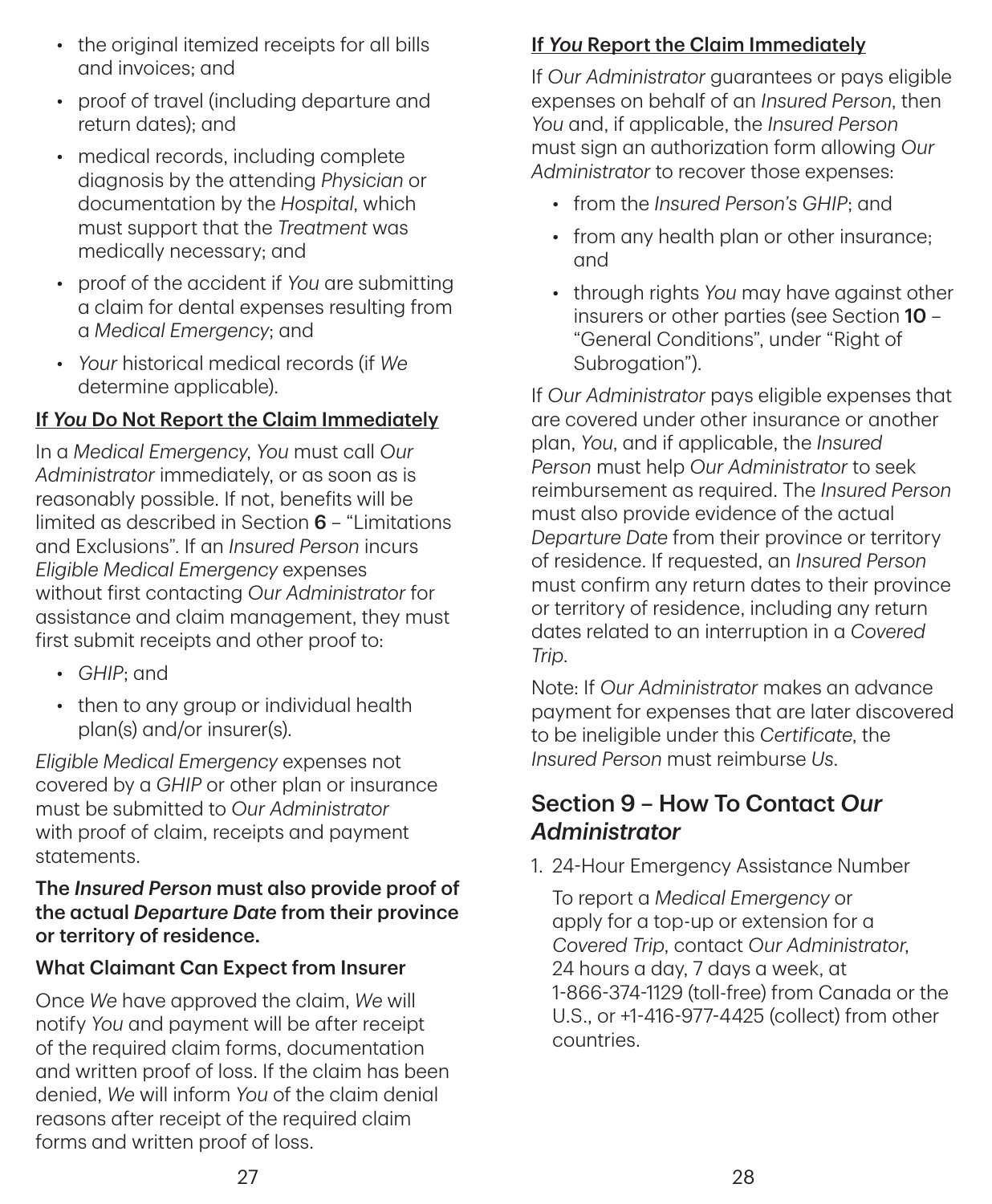2. Customer Service

Re: TD Travel Insurance c/o Global Excel Management Inc.

73 Queen Street, Sherbrooke, Quebec J1M 0C9 Fax: +1‑819‑569‑2814

To request a claim form or for claims support, call *Our Administrator* at 1‑866‑374‑1129 (toll‑free) from 8 a.m. to 8 p.m. ET, Monday to Friday.

# Section 10 – General Conditions

Unless this *Certificate* or the Group Policy states otherwise, the following conditions apply to *Your* coverage:

### Access to Medical Care

*We* and/or *Our Administrator* will assist *You* to access care whenever possible, however will not be responsible for the availability, quality or results of any medical *Treatment* or transport, or for the failure of any *Insured Person* to obtain medical *Treatment*.

#### Benefit Payments

This *Certificate* contains provisions removing or restricting the right of the *Insured Person* to designate persons to whom or for whose benefit money is to be payable. This means that under the Group Policy, neither *You* nor any *Insured Person* has the right to choose a beneficiary who will receive any benefits payable under this *Certificate*. Benefits are payable to *You* or, on *Your* behalf, to *Your* medical service provider.

# Coordination of Benefits with other insurance

• All of *Our* coverages are excess insurance, meaning that any other sources of recovery *You* have will pay first, and this insurance coverage will be the last to pay. The total benefits payable under all *Your* insurance, including this *Certificate*, cannot be more than the actual expenses for a claim. If an *Insured Person* is also insured under any other insurance certificate or policy, *We* will coordinate payment of benefits with the other insurer.

• In no case will *We* seek to recover against employment‑related plans if the lifetime maximum for all in‑country and out‑of‑country benefits is \$50,000 or less. If the lifetime maximum for all in‑country and out‑of‑country benefits is over \$50,000, *We* will coordinate benefits only above this amount.

### **Currency**

All amounts are shown in Canadian currency.

### False Claim

If *You* or an *Insured Person* make a claim knowing it to be false or fraudulent in any respect, neither *You* nor the *Insured Perso*n will be entitled to the benefits of this coverage, nor to the payment of any claim under the Group Policy.

# Group Policy

All benefits under this *Certificate* are subject in every respect to the *Group Policy*, which alone constitutes the agreement under which benefits will be provided. The principal provisions of the *Group Policy* affecting *Insured Persons* are summarized in this *Certificate*. The *Group Policy* is on file at the office of the Policyholder and upon request, *You* are entitled to receive and examine a copy of the *Group Policy*.

# Legal Action Limitation Period

Every action or proceeding against the Insurer for the recovery of insurance money payable under the contract is absolutely barred unless commenced within the time set out in the *Insurance Act* (for actions or proceedings governed by the laws of Alberta or British Columbia), The *Insurance Act* (for actions or proceedings governed by the laws of Manitoba), the *Limitations Act*, 2002 (for actions or proceedings governed by the laws of Ontario), or other applicable legislation. For actions or proceedings governed by the laws of Quebec, the prescriptive period is set out in the *Civil Code of Quebec*.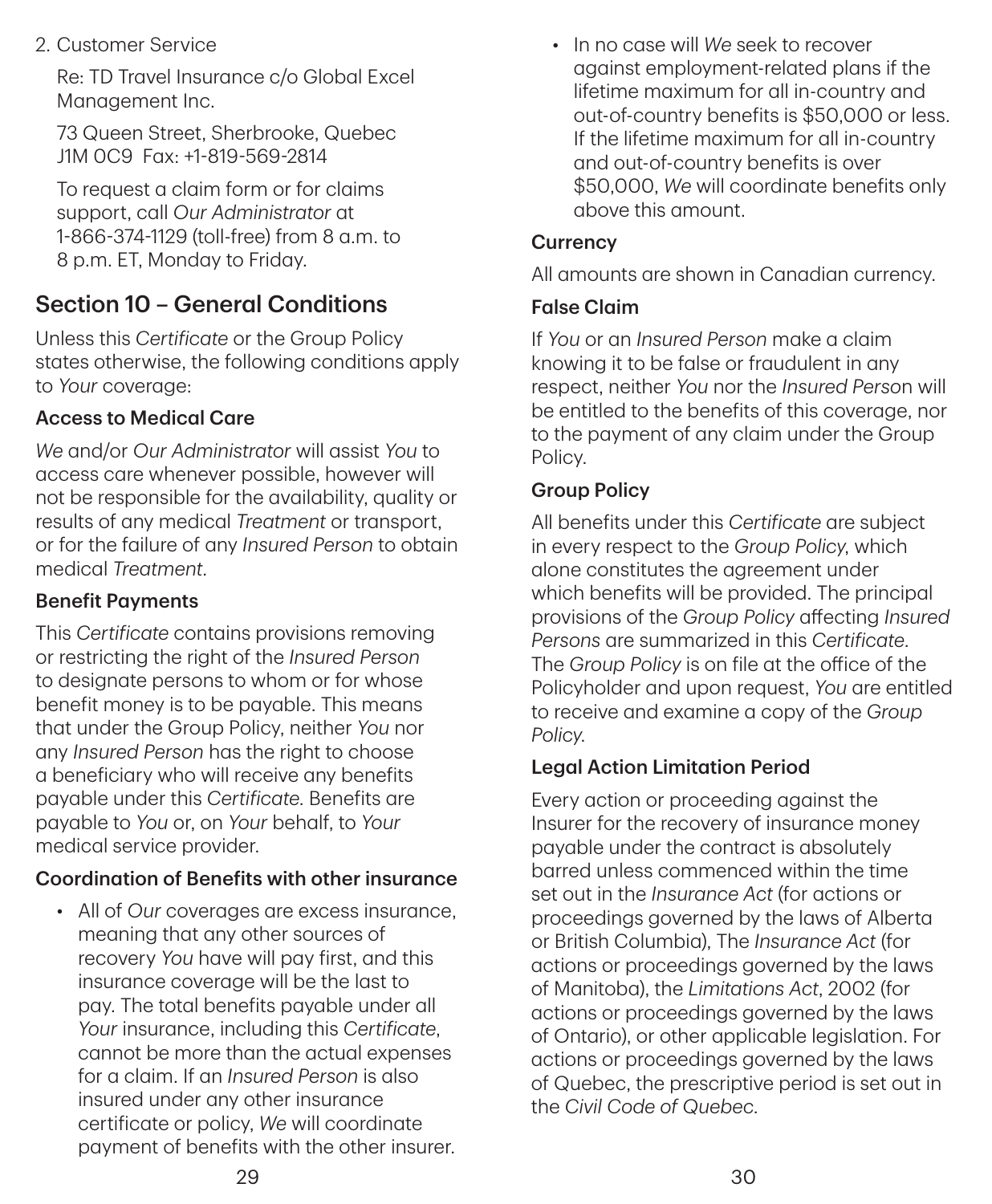### Proof of Loss

The appropriate claims forms together with written proof of loss must be furnished as soon as reasonably possible, but in all events within 1 year from the date on which the loss occurred.

#### Relationship between *Us* and the Group Policyholder

TD Life Insurance Company is affiliated with The Toronto‑Dominion Bank ("TD Bank").

#### Review and Medical Examination

When a claim is being processed, *We* will have the right and the opportunity, at *Our* own expense, to review all medical records related to the claim and to examine the *Insured Person* medically when and as often as may be reasonably required.

### Right of Subrogation

There may be circumstances where another person or entity should have paid *You* for a loss but instead *We* paid *You* for the loss. If this occurs, *You* agree to cooperate with *Us* so *We* may demand payment from the person or entity who should have paid *You* for the loss. This may include:

- transferring to *Us* the debt or obligation owing to *You* from the other person or entity;
- permitting *Us* to bring a lawsuit in *Your* name;
- if *You* receive funds from the other person or entity, *You* will hold it in trust for *Us*;
- acting so as not to prejudice any of *Our* rights to collect payment from the other person or entity.

*We* will pay the costs for the actions *We* take.

# TRIP CANCELLATION / TRIP INTERRUPTION INSURANCE

#### Coverage under this Certificate is provided by:

TD Life Insurance Company and TD Home and Auto Insurance Company (Insurer) P.O. Box 1, TD Centre, Toronto, ON M5K 1A2

Claims administration and adjudication services are provided by:

Global Excel Management Inc. ("Administrator") 73 Queen Street, Sherbrooke, QC J1M 0C9 Phone: 1‑866‑374‑1129 or +1‑416‑977‑4425

#### This Certificate contains a clause which may limit the amount payable.

#### IMPORTANT NOTICE – READ CAREFULLY BEFORE *YOU* TRAVEL

*We* want *You* to understand (and it is in *Your* best interest to know) what *Your* coverage includes, what it excludes, and what is limited (payable but with limits). Please take time to read through *Your Certificate* before *You* travel. Italicized and capitalized terms are defined in *Your Certificate*.

- Travel insurance covers claims arising from sudden and unexpected situations (e.g., accidents and emergencies).
- To qualify for this insurance, *You* must meet all the eligibility requirements.
- This insurance contains limitations and exclusions (e.g., *Medical Conditions* that are not *Stable*, pregnancy, child born on trip, excessive use of alcohol, high-risk activities, etc.).
- This insurance may not cover claims related to *Pre‑Existing Medical Conditions* whether disclosed or not.
- Contact *Our Administrator* at 1‑866‑374‑1129 (toll‑free) from Canada or the U.S., or +1‑416‑977‑4425 (collect) from other countries before *You* need to cancel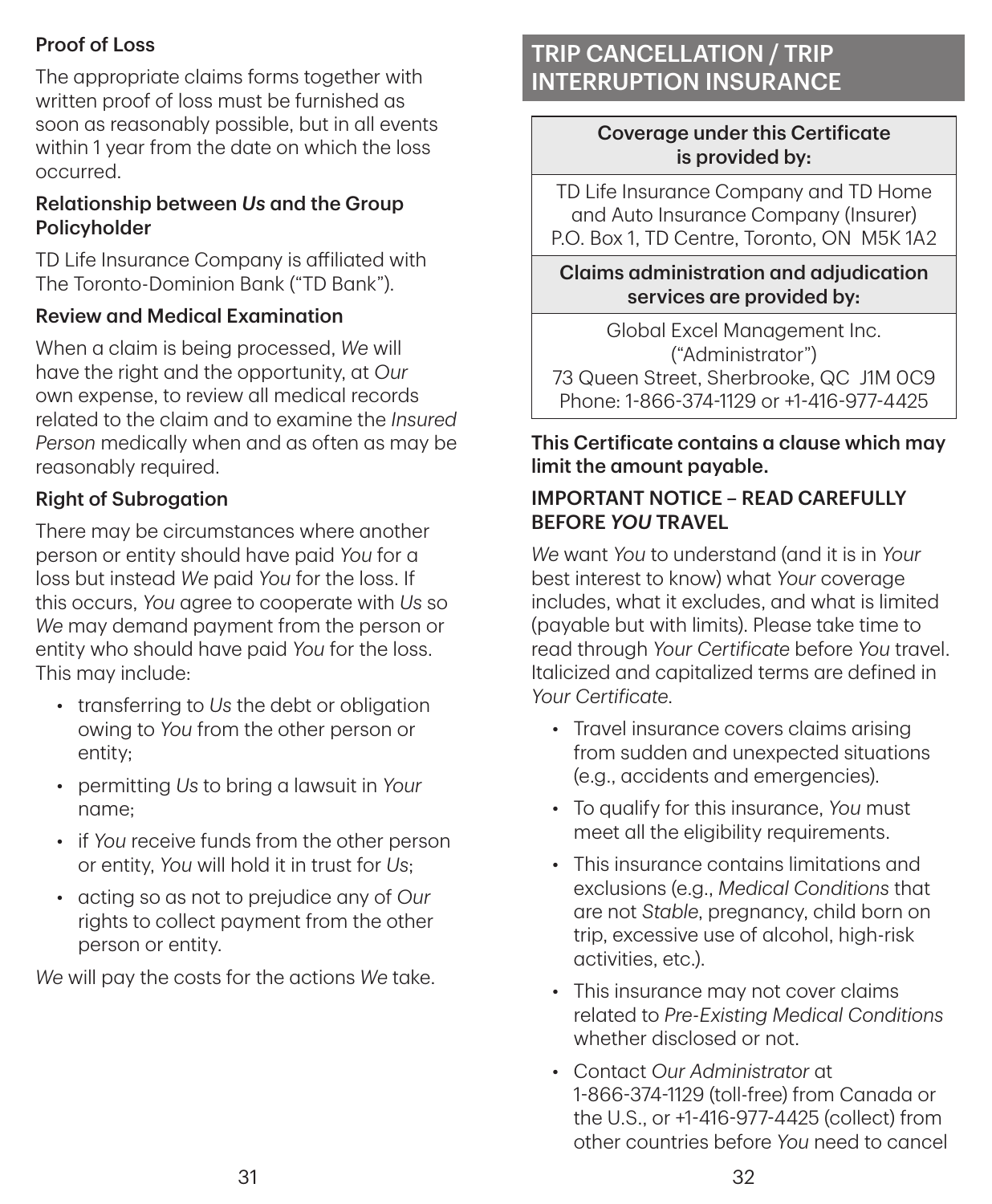or interrupt *Your Covered Trip* or *Your* benefits may be limited or denied.

• In the event of a claim *Your* prior medical history may be reviewed.

IT IS *YOUR* RESPONSIBILITY TO UNDERSTAND *YOUR* COVERAGE. Please read *Your Certificate* for specific coverage, details, limitations and exclusions.

# Section 1 – Introduction

#### Certificate of Insurance

Claims administration and adjudication services are provided by Global Excel Management Inc. This *Certificate* applies to the TD First Class Travel Visa Infinite Card, which will be referred to as a "TD Credit Card" throughout the *Certificate*. TD Life Insurance Company ("TD Life") provides the insurance for the Medical Covered Causes for Cancellation and the Medical Covered Causes for Interruption under this *Certificate* under Group Policy No. TGV003.

TD Home and Auto Insurance Company ("TDH&A") provides the insurance for the Non‑Medical Covered Causes for Cancellation and the Non‑Medical Covered Causes for Interruption under this Certificate under Group Policy TGV006. Together, these policies are referred to as the "Group Policies". This *Certificate* contains important information. Please read it carefully and take it with *You* on *Your* trip.

# Section 2 – Summary of Benefits

#### Benefits Maximum Benefit Payable

Trip Cancellation Insurance

\$1,500 per *Insured Person* per *Covered Trip*

\$5,000 total per *Covered Trip* for all *Insured Persons* on the same *Covered Trip*

Trip Interruption Insurance

\$5,000 per *Insured Person* per *Covered Trip*

\$25,000 total per *Covered Trip* for all *Insured Persons* on the same *Covered Trip*

Note: If the value of an *Insured Person's Covered Trip* exceeds the amounts listed above, *You* may wish to speak to our travel agent or other travel supplier for excess coverage.

#### If *You* need to cancel or interrupt a trip: If a Covered Cause for Cancellation or Interruption occurs, *You* or, if applicable, an *Insured Person*, must call the *Administrator*.

# Section 3 – Eligibility

The *Primary Cardholder* is eligible to be insured under this *Certificate* if, throughout the *Covered Trip*, the *Primary Cardholder*:

- is a resident of Canada; and
- has an *Account* in *Good Standing*.

The *Primary Cardholder's Spouse* is eligible to be insured under this *Certificate* if, throughout the *Covered Trip*:

- *You* are eligible to be insured under this *Certificate* as described above, even if *You* are not travelling; and
- the *Spouse*:
	- is a resident of Canada; and
	- continues to meet the definition of *Spouse* of the *Primary Cardholder*.

The *Primary Cardholder's Dependent Child* is eligible to be insured under this *Certificate* whether or not the *Primary Cardholde*r and the *Primary Cardholder's Spouse* travels with them if, throughout the *Covered Trip*:

• *You* are eligible to be insured under this *Certificate* as described above, even if *You* are not travelling; and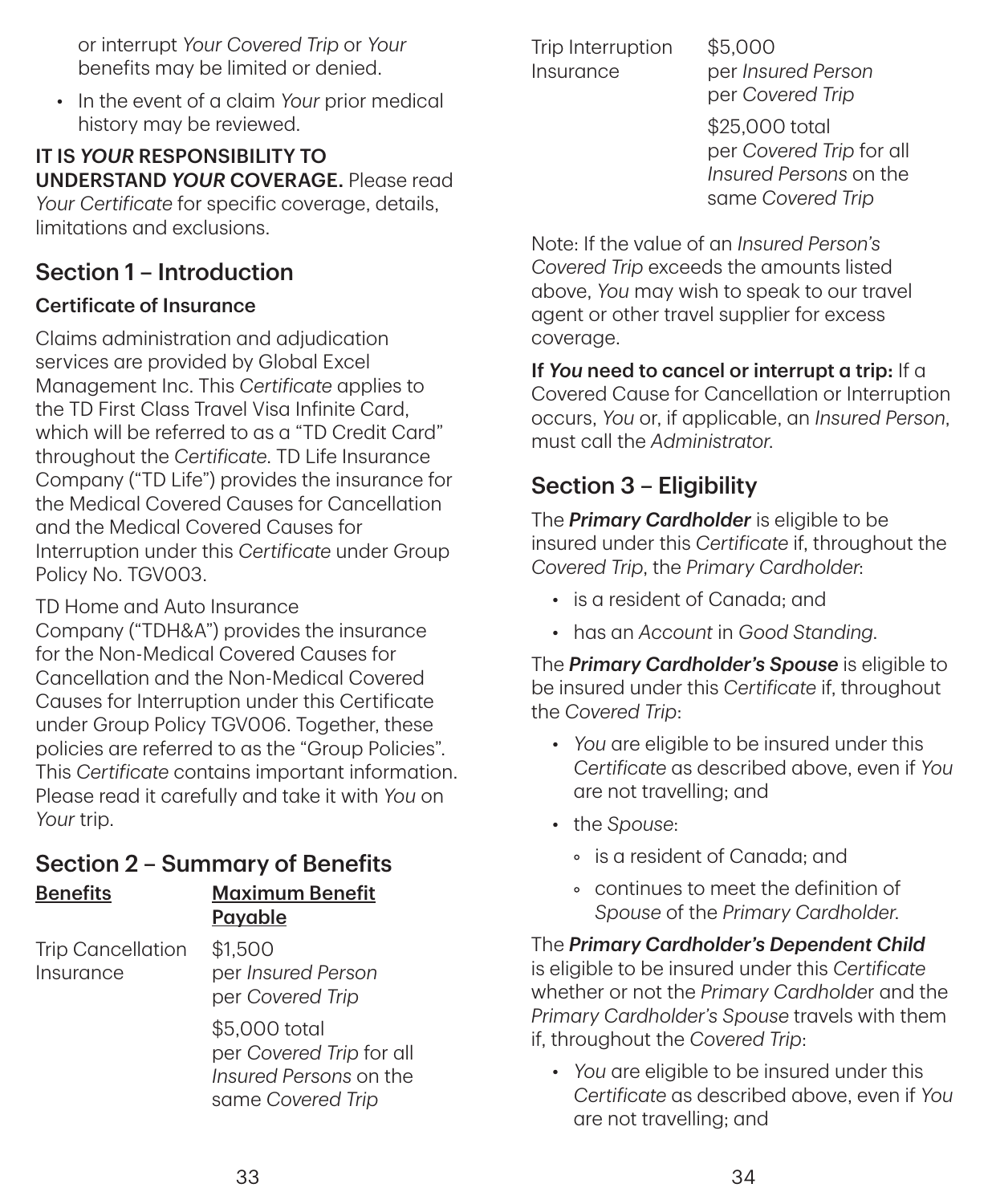- the *Dependent Child*:
	- is a resident of Canada; and
	- continues to meet the definition of *Dependent Child*.

An *Additional Cardholder* is eligible to be insured under this *Certificate* if, throughout the *Covered Trip*:

- *You* are eligible to be insured under this *Certificate* as described above, even if *You* are not travelling; and
- the *Additional Cardholder*:
	- is a resident of Canada; and
	- continues to meet the definition of *Additional Cardholder*.

Note: An *Additional Cardholder's Spouse* and children are not eligible to be insured. unless they meet one of the other eligibility requirements described above (e.g., if the *Additional Cardholder's* child is also the *Primary Cardholder's Dependent Child*).

# Section 4 – Definitions

In this *Certificate*, the following words and phrases shown in italics have the meanings shown below. As *You* read through the Certificate, *You* may need to refer to this Section to ensure *You* have a full understanding of *Your* coverage, limitations and exclusions.

Account means the *Primary Cardholder's* TD Credit Card Account that the *Bank* maintains.

Account Holder means the person who was issued a TD Credit Card, whose name is on the *Account* and who is a resident of Canada.

Additional Cardholder means a person to whom a TD Credit Card has been issued at the authorization of the *Primary Cardholder*.

**Bank** means The Toronto-Dominion Bank.

Certificate means this Certificate of Insurance.

Common Carrier means any land, air or water conveyance (e.g., passenger plane, ferry,

cruise ship, bus, limousine, taxi or train), which is licensed to carry passengers without discrimination and for hire, excluding courtesy transportation provided without a specific charge.

Coverage Period means the period of time during which a covered event must occur for a benefit to be payable. Furthermore, it means the Trip Cancellation *Coverage Period* or the Trip Interruption *Coverage Period*, as applicable and as defined in Section 7 – "How to Become Insured" of the *Certificate*.

### Covered Trip means a trip:

- made by an *Insured Person* outside the *Insured Person's* province or territory of residence;
- that does not extend to or past:
	- the date the *Insured Person* no longer meets the eligibility requirements; or
	- the date coverage terminates
- that was booked or reserved prior to *Departure Date* from the *Insured Person's* province or territory of residence; and
- for which the full cost of the *Covered Trip* has been charged to *Your Account* and/or using *Your TD Points*.

Departure Date means the date the *Insured Person* left their province/territory of residence.

Dependent Children mean *Your* natural, adopted, or stepchildren who are:

- unmarried; and
- dependent on *You* for financial maintenance and support; and
	- under 22 years of age; or
	- under 26 years of age and attending an institution of higher learning, full time, in Canada; or
	- mentally or physically handicapped.

Note: A *Dependent Child* does not include a child born while the child's mother is outside her province or territory of residence during the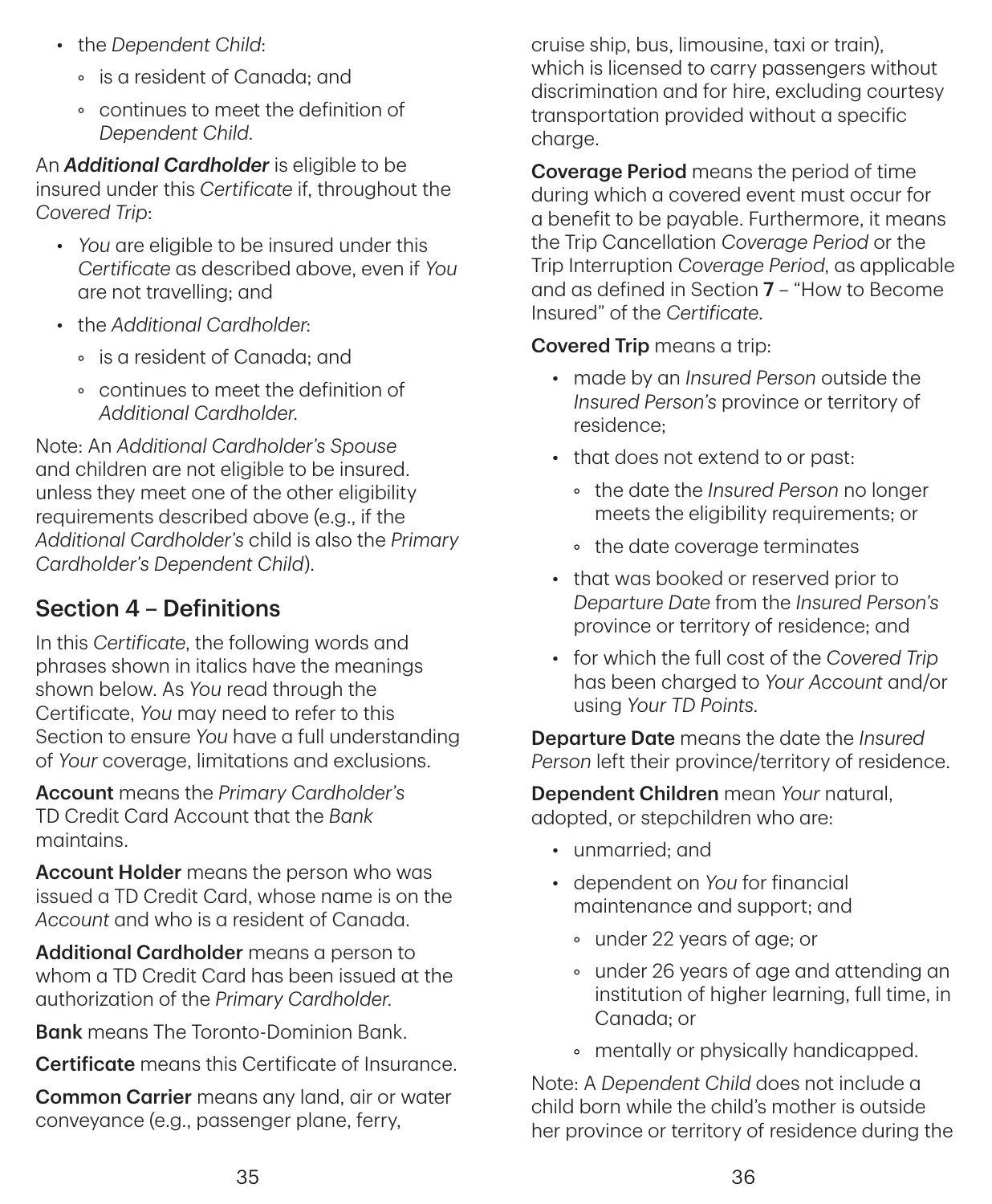*Covered Trip*. The child will not be insured with respect to that trip.

Effective Date means the date *Your Certificate* takes effect with respect to *You*, which is the date on which an *Account* is opened by the *Bank* for *You* and *You* meet the eligibility requirements. *Covered Trips* booked on or after the *Effective Date* shall be eligible for coverage.

Good Standing means an *Account* is in *Good Standing* if:

- the *Primary Cardhold*er has applied for the *Account*;
- the *Bank* has approved and opened the *Account*;
- the *Primary Cardholder* has not advised the *Bank* to close the *Account*; and
- the *Bank* has not suspended or revoked credit privileges or otherwise closed the *Account*.

Hospital means an institution that is licensed as an accredited hospital that is staffed and operated for the care and *Treatment* of in‑patients and out‑patients. *Treatment* must be supervised by *Physicians* and there must be registered nurses on duty 24 hours a day. Diagnostic and surgical capabilities must also exist on the premises or in facilities controlled by the establishment.

Note: A *Hospital* is not an establishment used mainly as a clinic, extended or palliative care facility, rehabilitation facility, addiction treatment centre, convalescent, rest or nursing home, home for the aged or health spa.

Hospitalized or Hospitalization means to be an in‑patient in a *Hospital*.

Immediate Family Member means an *Insured Person's*:

- *Spouse*, parents, stepparent, grandparents, natural or adopted children, stepchildren or legal ward, grandchildren, brothers, sisters, stepbrothers, stepsisters, aunts, uncles, nieces, nephews; and
- mother-in-law, father-in-law,

brothers‑in‑law, sisters‑in‑law, sons‑in‑law, daughters‑in‑law; and

• the *Insured Person's Spouse's* grandparents, brothers‑in‑law and sisters‑in‑law.

Insured Person means a person who is eligible to be insured under this *Certificate*.

Medical Condition means any disease, illness, or injury (including symptoms of undiagnosed conditions; complication of pregnancy within the first 31 weeks of pregnancy; a mental or emotional disorder, including acute psychosis that requires admission to a *Hospital*).

Note: A chronic condition or complications of a chronic condition are not considered a *Minor Ailment*.

Mountaineering means the ascent or descent of a mountain requiring the use of specialized equipment, including crampons, pick‑axes, anchors, bolts, carabineers and lead‑rope or top-rope anchoring equipment.

Physician means a person who is not *You* or *Your Immediate Family Member* or *Your Travelling Companion*, licensed in the jurisdiction where the services are provided, to prescribe and administer medical treatment.

Pre-Existing Medical Condition means any *Medical Condition* that exists in the *Pre‑Existing Medical Condition Period*.

Pre‑Existing Medical Condition Period with respect to any benefit under this *Certificate* is as follows:

- *Insured Persons* 64 years of age and under – 90 days immediately before the beginning of the *Coverage Period*; and
- *Insured Persons* 65 years of age or older – 180 days immediately before the beginning of the *Coverage Period*.

**Primary Cardholder** means a person who applied for a TD Credit Card, whose name is on the *Account* and to whom a TD Credit Card has been issued. A *Primary Cardholder* does not include an *Additional Cardholder*.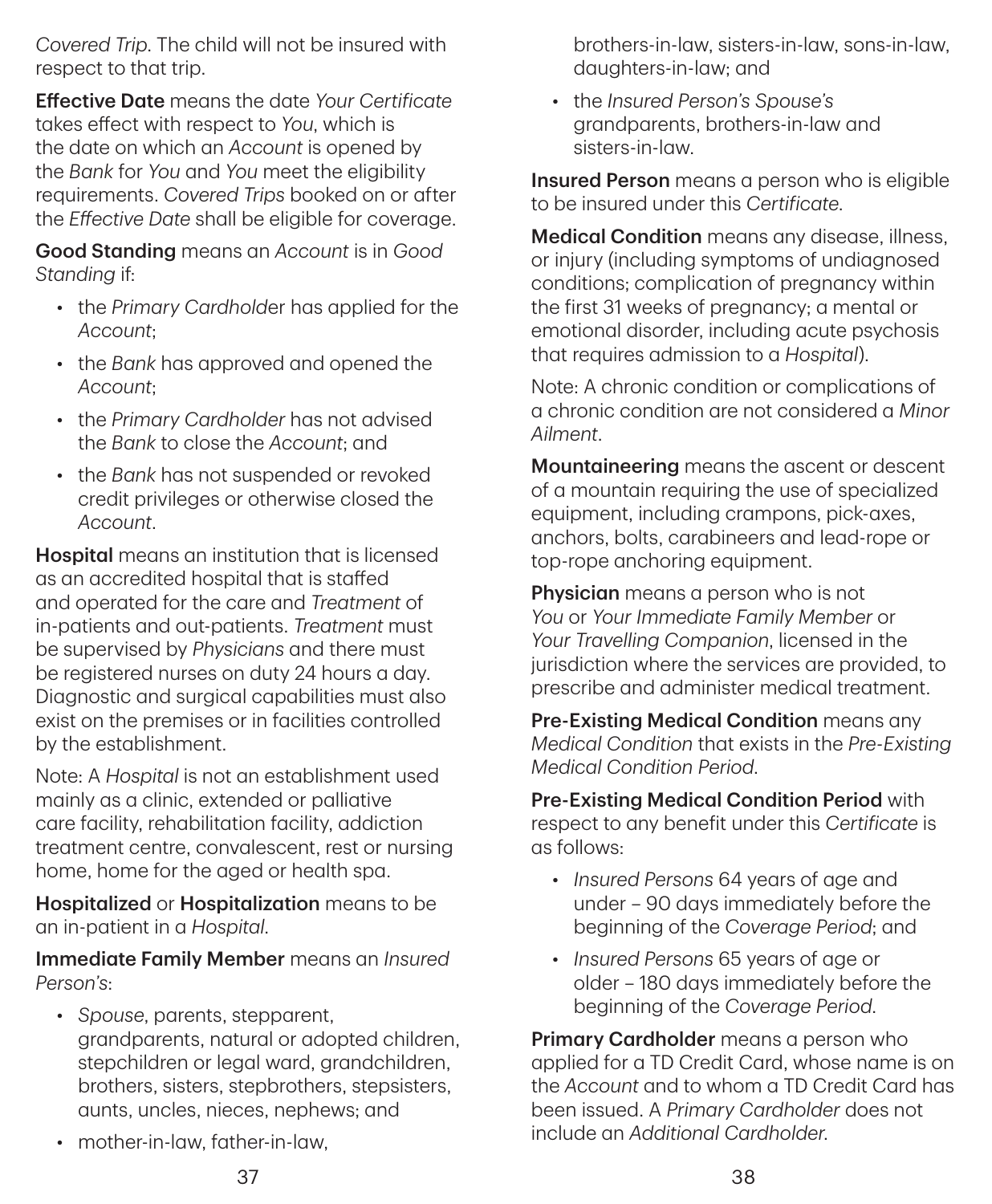Spouse means:

- the person who the *Insured Person* is legally married to; or
- the person the *Insured Person* has lived with for at least 1 continuous year in the same household and publicly refers to as their partner

Stable: a *Medical Condition*, is considered *Stable* when all of the following statements are true:

- 1. there has not been any new *Treatment* prescribed or recommended, or change(s) to existing *Treatment* (including a stoppage in *Treatment*); and
- 2. there has not been any change to any existing prescribed drug (including an increase, decrease, or stoppage to prescribed dosage), or any recommendation or starting of a new prescription drug; and
- 3. the *Medical Condition* has not become worse; and
- 4. there have not been any new, more frequent or more severe symptoms; and
- 5. there has been no *Hospitalization* or referral to a specialist; and
- 6. there have not been any tests, investigation or *Treatment* recommended, but not yet complete, nor any outstanding test results; and
- 7. there is no planned or pending *Treatment*.

All of the above conditions must be met for a *Medical Condition* to be considered *Stable*.

Note: The following exceptions are considered *Stable*

- the routine adjustment of Coumadin, warfarin or insulin (as long as they are not newly prescribed or stopped) and there has been no change in *Your Medical Condition*; or
- a change from a brand name medication to a generic brand medication of the same dosage.

TD Points mean the rewards units earned for goods and services charged to the *Account* through the TD Travel Rewards Program associated to the *Account*.

Travelling Companion means any person who travels with *You* during the *Covered Trip* and who is sharing transportation and/or accommodation with *You*.

Exceptions: No more than 3 individuals (including *You*) will be considered *Travel Companions* on any one trip.

**Treated or Treatment** means a procedure prescribed, performed or recommended by a *Physician* for a *Medical Condition*. This includes but is not limited to prescribed medication, investigative testing and surgery.

We, Us and Our mean:

- TD Life with respect to the medically covered causes for Trip Cancellation and Trip Interruption Insurance; and
- TD Home & Auto with respect to the non‑medically covered causes for Trip Cancellation and Trip Interruption Insurance.

You and Your mean the *Primary Cardholde*r.

# Section 5 – Description Of Insurance Coverage

#### Trip Cancellation and Trip Interruption Insurance Benefits

Trip Cancellation and Trip Interruption Insurance provides coverage for the following causes for Cancellation and Interruption.

### Trip Cancellation Insurance Benefits

*We* will pay a Trip Cancellation Benefit with respect to an *Insured Person* if they are required to cancel a *Covered Trip* due to a Covered Cause for Cancellation listed below that occurs during the Trip Cancellation *Coverage Period* for the *Covered Trip*.

Trip Cancellation Benefit means Eligible Trip Cancellation Expenses, subject to the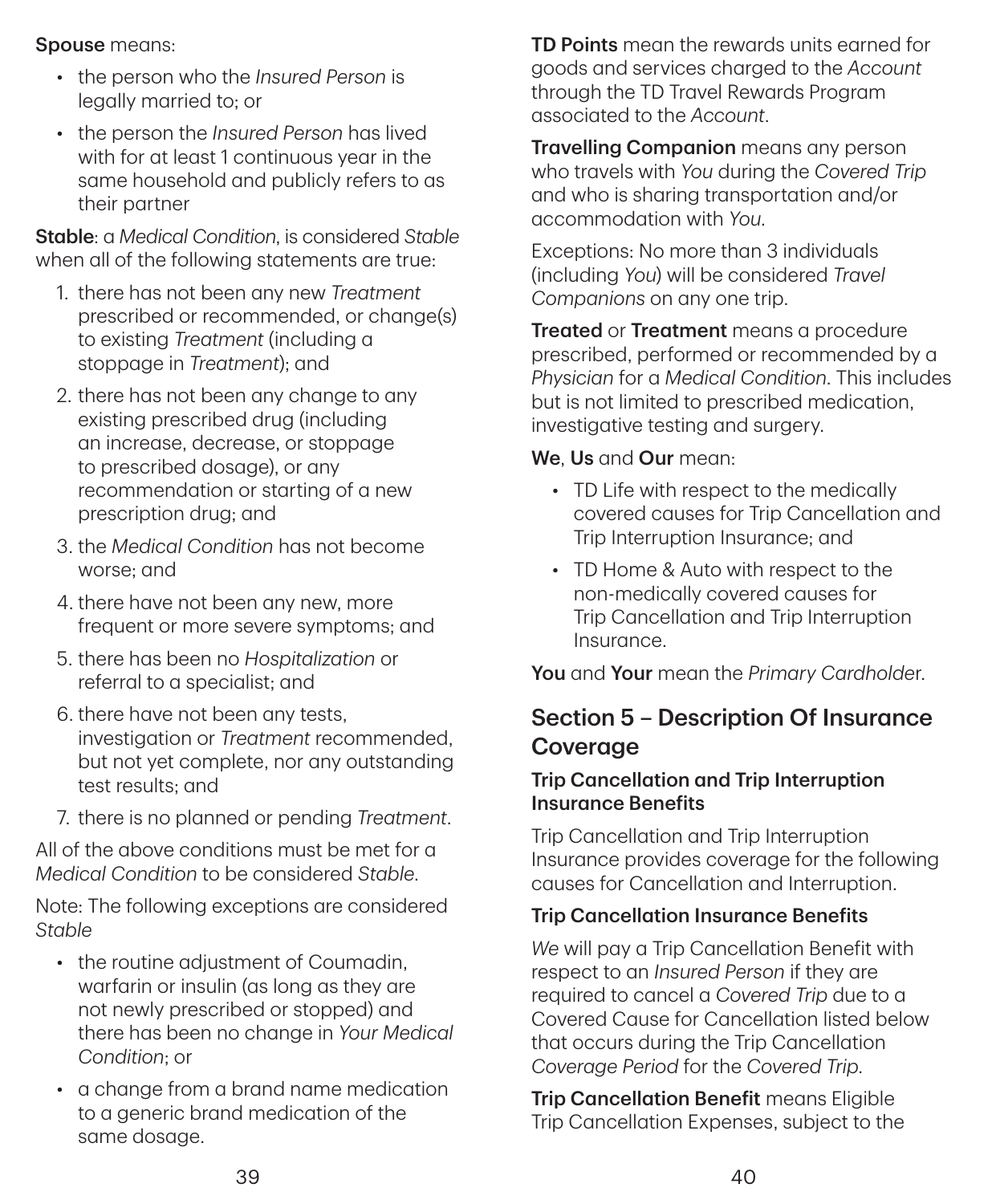Maximum Benefit Payable described in Section 2 – "Summary of Benefits".

#### Eligible Trip Cancellation Expenses mean one of the following two options:

- 1. Reimbursement for:
	- a) the portion of the *Insured Person's* unused travel arrangements, which were:
		- Paid in advance and the full cost was charged to *Your Account* and/or using *Your TD Points*;
		- Forfeited as a result of a Covered Cause for Cancellation; and
		- Non‑refundable on the date the Covered Cause for Cancellation arose; and
- b) travel point administration cancellation fees that applied on the date the Covered Cause for Cancellation arose, where applicable; but

Exclusion: There will be no reimbursement for the cost of any additional travel insurance;

- 2. Or, in the alternative, if the *Insured Person* misses the scheduled departure as a result of a Covered Cause for Cancellation, payment of reasonable transportation costs that are:
	- a) required for the *Insured Person* to travel to the destination of the *Covered Trip* by the most direct route; and
	- b) approved in advance by the *Administrator*.

### Covered Causes for Cancellation

#### Covered Causes for Cancellation mean

*Medical Covered Causes for Cancellation* and *Non‑Medical Covered Causes for Cancellation*, as described below.

- a) Medical Covered Causes for Cancellation mean:
	- death of an *Insured Person* or *Travelling Companion*;
- sudden and unexpected sickness or accidental injury of an *Insured Person* or *Travelling Companion* if:
	- it did not result from a *Pre‑Existing Medical Condition* that was not *Stable* during the *Pre‑Existing Medical Condition Period* immediately preceding the beginning of the *Coverage Period*;
	- it prevents the *Insured Person* from starting the *Covered Trip*;
	- a *Physician* certifies, in writing:
		- they have advised the *Insured Person* or *Travelling Companion* to cancel the *Covered Trip*; or
		- the sickness or injury made it impossible for the *Insured Person* or *Travelling Companion* to start the *Covered Trip*; and
		- the medical reason for the decision; and
		- the *Insured Person* or *Travelling Companion* provides the *Physician's* certification to the *Administrator* before the scheduled *Departure Date*;
- death of an *Immediate Family Member* of the *Insured Person*;
- sudden and unexpected sickness or accidental injury of an *Immediate Family Member* of the *Insured Person*; or
- the sudden and unexpected death or hospitalization of an *Insured Person's* host at the destination.
- b) Non‑Medical Covered Causes for Cancellation mean:
	- an enforceable call of an *Insured Person* or *Travelling Companion* to jury duty or sudden and unexpected subpoena of an *Insured Person* or *Travelling Companion* to act as a witness in a court of law requiring the *Insured Person's* or *Travelling*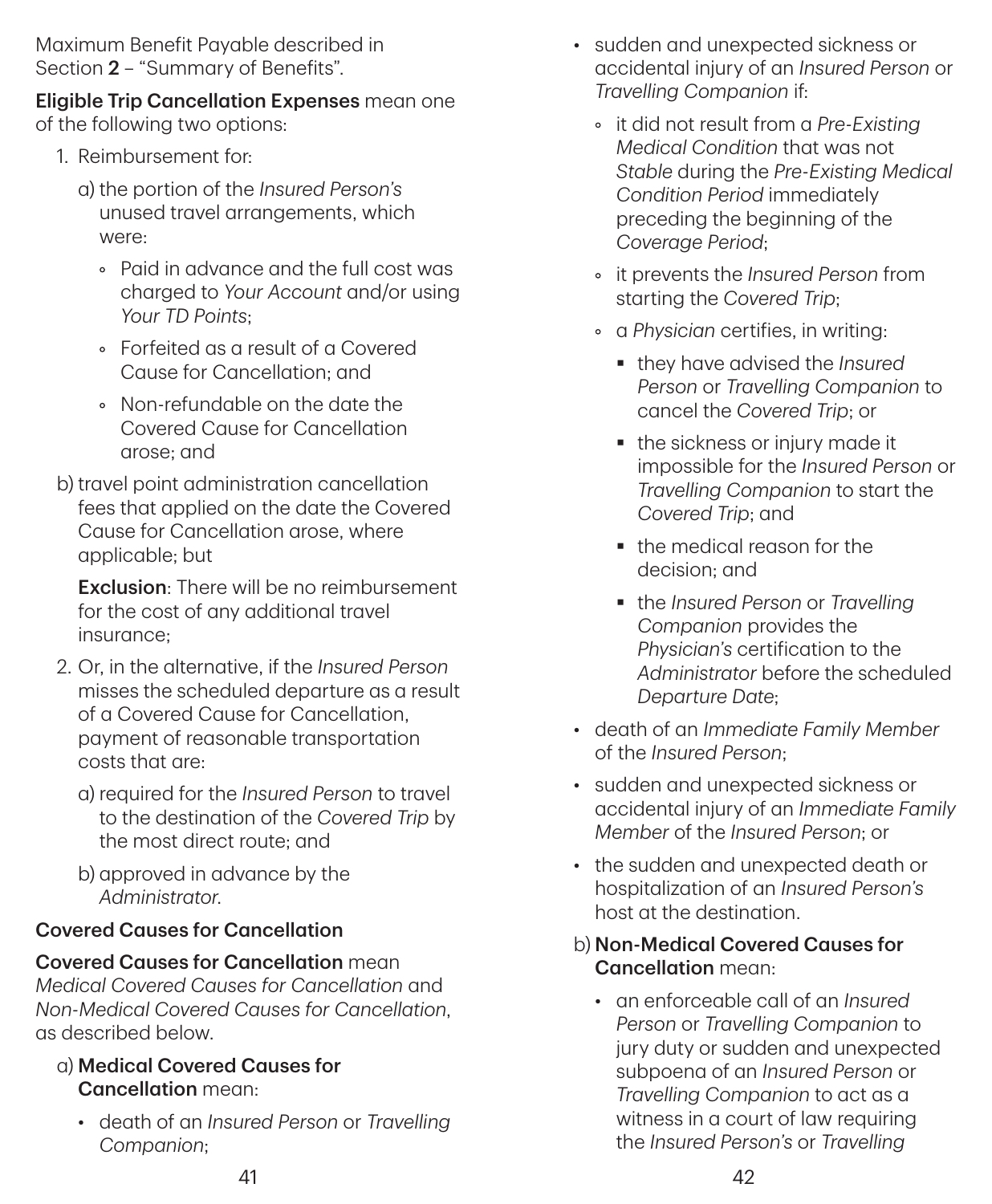*Companion's* presence in court during the *Covered Trip*;

- a written formal notice issued by the Canadian government after the *Insured Person's Covered Trip* is booked, advising Canadians not to travel to a country, region or city originally ticketed for the *Covered Trip* for a period that includes an *Insured Person's Covered Trip*;
- an employment transfer of the *Insured Person* by the employer with whom the *Insured Person* was employed on the date the *Insured Person* booked their *Covered Trip*, which transfer requires the relocation of the *Insured Person's* principal residence within 30 days before the *Insured Person's* scheduled *Covered Trip* departure date;
- a delay causing an *Insured Person* to miss a connection for a *Common Carrier* or resulting in the interruption of an *Insured Person's* travel arrangements, and is limited to the following:
	- delay of an *Insured Person's Common Carrier* resulting from the mechanical failure of that carrier;
	- a traffic accident or an emergency police‑directed road closure (either must be substantiated by a police report); or
	- weather conditions.
- a natural disaster that renders an *Insured Person's* principal residence uninhabitable;
- an *Insured Person* is quarantined in a situation where no Medical Covered Cause for Cancellation applies;
- an *Insured Person* is hijacked; and
- an enforceable call to service of an *Insured Person* or *Travelling Companion* who is a military, police

or fire reservist.

**Exclusion:** The outright cancellation of *Common Carrier* travel is not considered a delay.

Limitation: The benefit under this Covered Cause for Cancellation is the *Insured Person's* one‑way economy fare via the most cost‑effective route to the Insured Person's next destination.

#### Trip Interruption Insurance Benefits:

*We* will pay a Trip Interruption Benefit with respect to an *Insured Person* if he or she is prevented from continuing a *Covered Trip* as a result of a Covered Cause for Interruption listed below that occurs during the Trip Interruption *Coverage Period* for the *Covered Trip*.

**Trip Interruption Benefit means Eligible Trip** Interruption Expenses, subject to the Maximum Benefit Payable described in Section 2 -"Summary of Benefits".

#### Eligible Trip Interruption Expenses mean:

- if the *Insured Person* must terminate the *Covered Trip* as a result of the Covered Cause for Interruption, the lesser of:
	- the cost of a one-way economy airfare to the point of departure, if the *Administrator* approves this transportation in advance; or
	- the fee charged by the airline to change the *Insured Person's* date of return;
- if the *Insured Person* is delayed in reaching the next destination of their *Covered Trip* as a result of a Covered Cause for Interruption, payment of reasonable additional transportation costs that are:
	- required for the *Insured Person* to rejoin a tour group by the most direct route; and
	- approved in advance by the *Administrator*; and
- the portion of any unused land arrangements which were: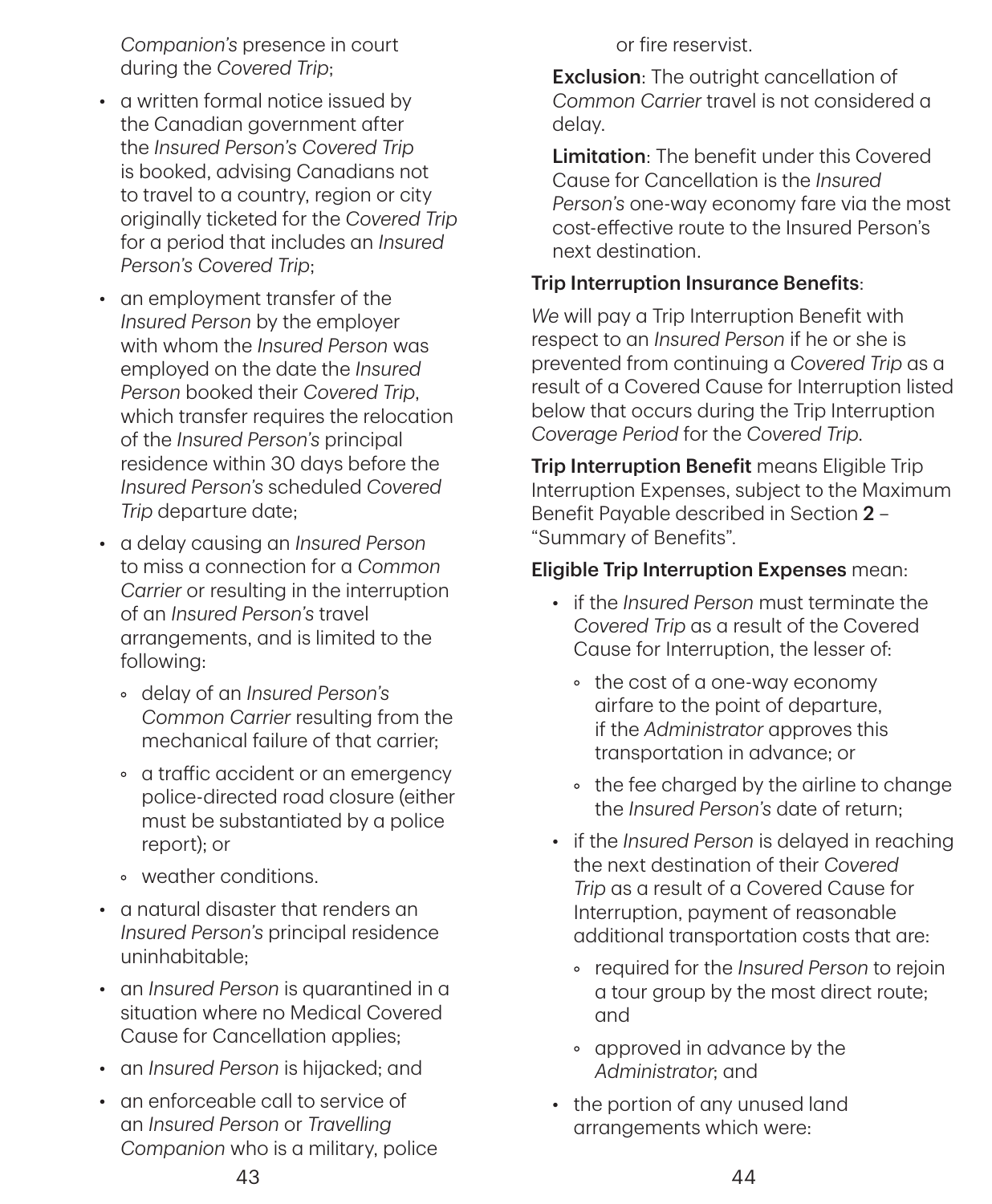- part of the *Insured Person's Covered Trip*;
- paid prior to the *Insured Person's* date of departure; and
- non‑refundable on the date the Covered Cause of Interruption occurred.

#### Covered Causes for Interruption

#### Covered Causes for Interruption mean

*Medical Covered Causes for Interruption* and *Non‑Medical Covered Causes for Interruption*, as described below.

### a) Medical Covered Causes for Interruption

mean:

- death of an *Insured person*;
- accidental injury or sickness of an *Insured Person* if:
	- it does not result from a *Pre‑Existing Medical Condition* that was not *Stable* during the *Pre‑Existing Medical Condition Period* immediately preceding the beginning of the *Coverage Period*; and
	- in the opinion of the *Administrator*, it requires immediate medical attention; and either:
		- it prevents the *Insured Person* from continuing with the *Covered Trip*; or
		- the *Insured Person* will be delayed in reaching the next destination of their *Covered Trip*;
- death of an *Immediate Family Member* of the *Insured Person*;
- sudden and unexpected sickness or accidental injury of an *Immediate Family Member*, which requires an overnight stay in a *Hospital*.

#### b) Non‑Medical Covered Causes for Interruption mean:

• a written formal notice issued during the *Covered Trip* by the Canadian government, advising Canadians not to travel to a country, region or city

originally ticketed for the *Covered Trip* for a period that includes an *Insured Person's Covered Trip*;

- a delay causing an *Insured Person* to miss a connection for a *Common Carrier* or resulting in the interruption of an *Insured Person's* travel arrangements, and is limited to the following:
	- a delay of an *Insured Person's Common Carrier*, resulting from the mechanical failure of that carrier;
	- a traffic accident or an emergency police‑directed road closure (either must be substantiated by a police report); or
	- weather conditions.
- a natural disaster that renders an *Insured Person's* principal residence uninhabitable;
- an *Insured Person's* quarantine or hijacking; and
- an enforceable call to service of an *Insured Person* who is a military, police or fire reservist.

Exclusion: The outright cancellation of a flight is not considered as a delay.

Limitation: The benefit under this Covered Cause for Interruption is the *Insured Person's* one‑way economy fare via the most cost‑effective route to the *Insured Person's* next destination.

#### What to do if *You* need to Cancel *Your Covered Trip*

Reimbursement for the portion of the *Insured Person's* unused travel arrangements which were paid in advance and the **full** cost was charged to *Your Account* and/or using *Your TD Points*. The amount payable under Trip Cancellation Insurance coverage is limited to the cancellation penalties in effect on the date the Covered Cause for Cancellation occurs, so it's important to cancel the *Insured Person's*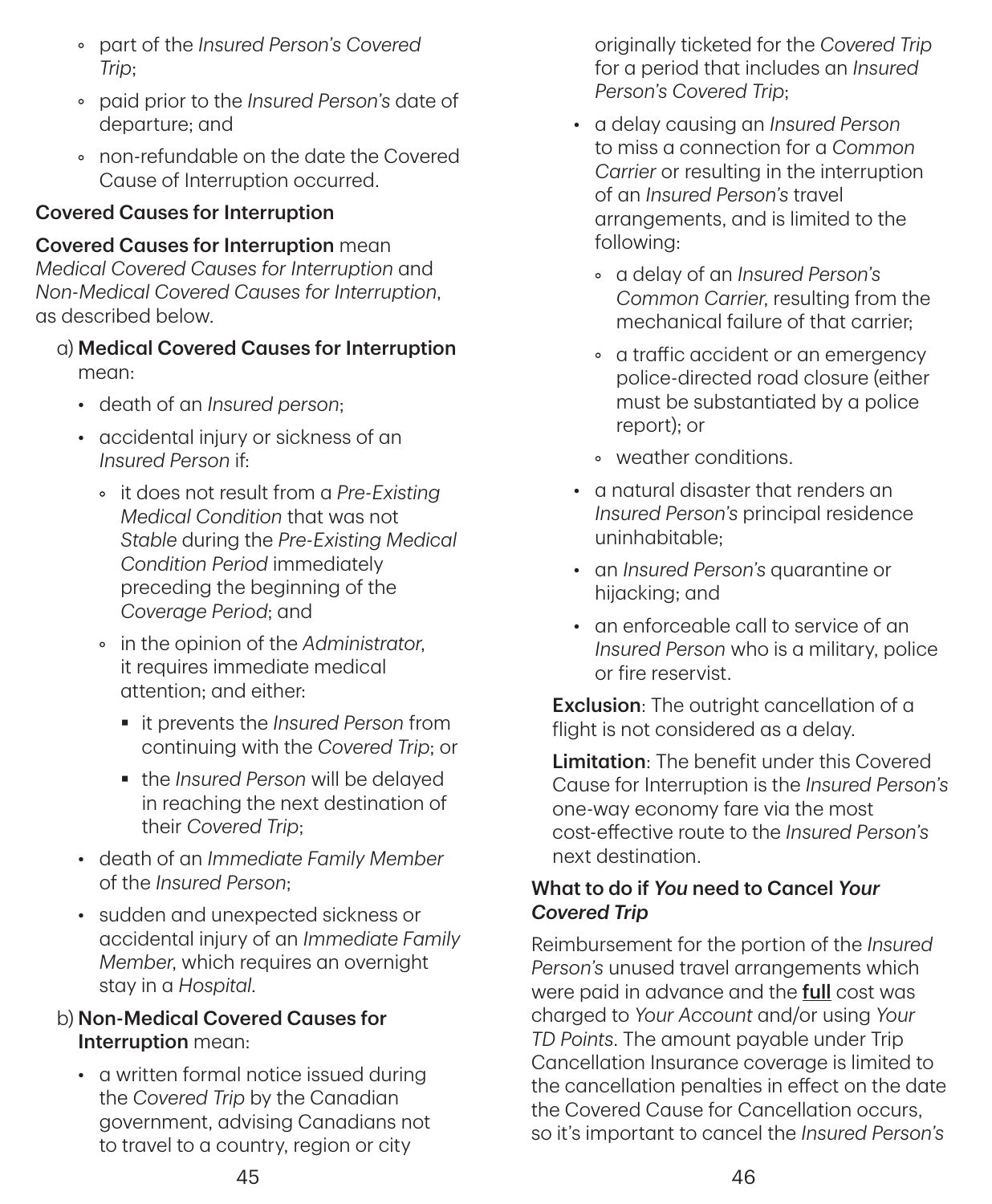plans immediately but no later than within 24 hours of cancellation with *Your* travel agent or travel supplier. After the *Insured Person* has cancelled their travel arrangements with the travel supplier, the *Insured Person* will need to call *Our Administrator* immediately, and follow the instructions in Section 8 – "How to Submit a Claim".

#### What to do if *You* need to Interrupt *Your Covered Trip*

The *Insured Person* must call *Our Administrator* immediately at the 24‑hour Emergency Assistance number found in Section 9 - "How to Contact *Our Administrator*". Some expenses are only covered if they're approved in advance by *Our Administrator*. All transportation expenses must be pre‑approved. Only the expenses that are non‑refundable on the day the Covered Cause for Interruption occurs are eligible for reimbursement, so contact *Our Administrator* immediately but no later than within 24 hours to discuss alternate travel arrangements.

# Section 6 – Limitations and Exclusions

#### Limitations and Exclusions that Apply to Trip Cancellation

For Trip Cancellation, this *Certificate* does not cover any *Treatment*, services, or expenses of any kind caused directly or indirectly as a result of the following:

- 1. *Pre‑Existing Medical Condition*
	- There is no coverage and no benefit will be payable for any *Pre‑Existing Medical Condition* that was not *Stable* during the *Pre‑Existing Medical Condition Period* immediately preceding the *Coverage Period*.
- 2. Reasonably foreseeable conditions
	- No benefit will be payable with respect to a sickness, accidental injury or quarantine of the *Insured Person* that was reasonably foreseeable when the Trip Cancellation *Coverage Period* began.
- 3. Cancellation penalties arising after Covered Cause for Cancellation
	- Benefits will be limited to cancellation penalties in effect on the date the Covered Cause for Cancellation arises, so it is important to cancel the *Insured Persons* travel plans immediately.
- 4. Causes not covered
	- No benefit will be payable with respect to cancellation of a *Covered Trip* for any reason other than those listed under Covered Causes for Cancellation.

#### Limitations and Exclusions that Apply to Trip Interruption

For Trip Interruption, this *Certificate* does not cover any *Treatment*, services, or expenses of any kind caused directly or indirectly as a result of the following:

- 1. *Pre‑Existing Medical Condition*
	- There is no coverage and no benefit will be payable for any *Pre‑Existing Medical Condition* that was not *Stable* during the *Pre‑Existing Medical Condition Period* immediately preceding the beginning of the *Coverage Period*.
- 2. Reasonably foreseeable conditions
	- No benefit will be payable with respect to a sickness or accidental injury of the *Insured Person* that was reasonably foreseeable when the *Insured Person* departed on the *Covered Trip*.
- 3. Interruption occurring outside the *Coverage Period*
	- No benefit will be payable with respect to an interruption that occurs before the Trip Interruption *Coverage Period* begins or after it ends.
- 4. Sums that become non‑refundable after the Covered Cause for Interruption occurs
	- Only the sums that are non-refundable on the day the Covered Cause for Interruption occurs will be eligible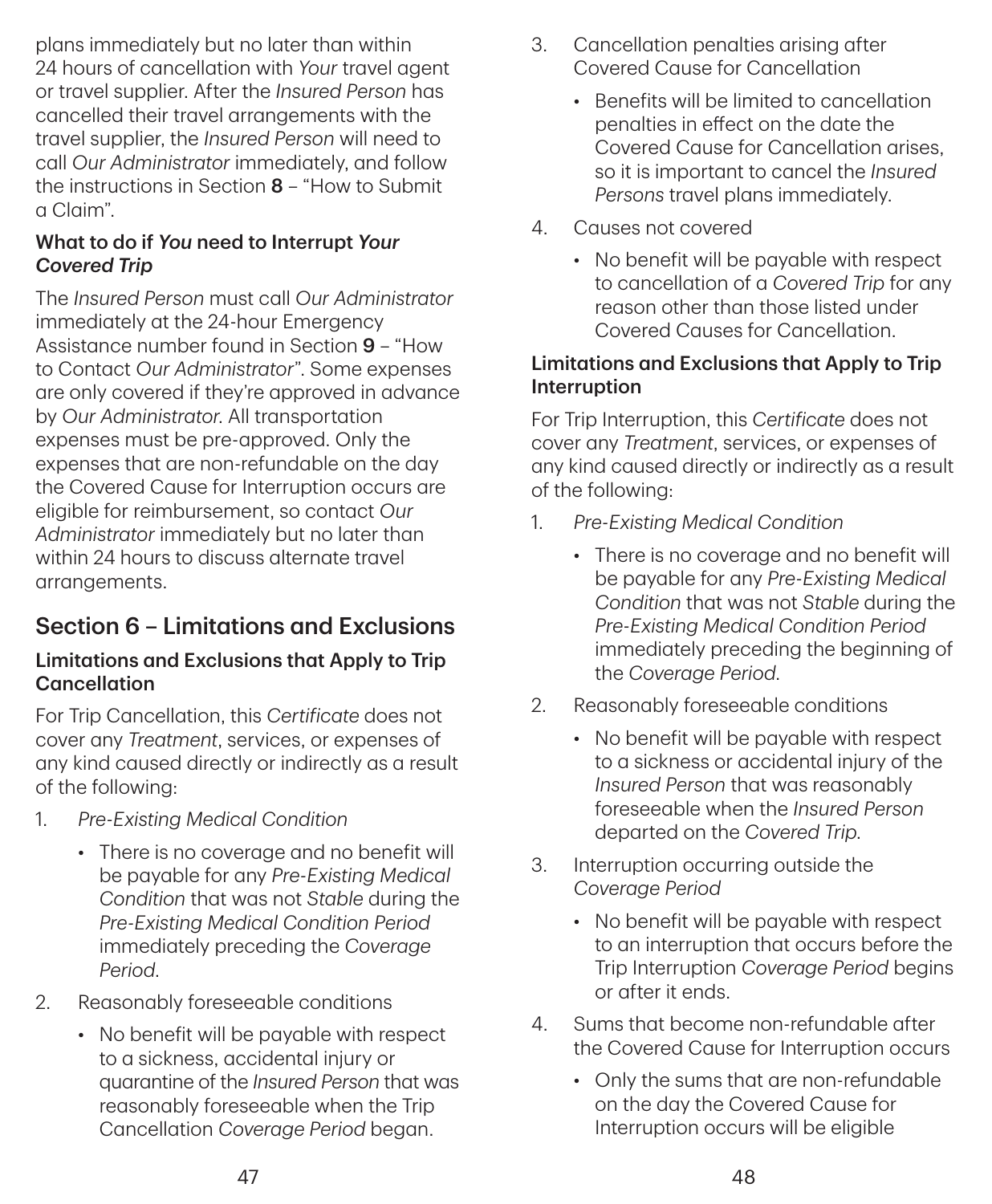for the purposes of this claim, so it's important to call the *Administrator* immediately to discuss alternate arrangements.

- 5. Causes not covered
	- No benefit will be payable with respect to Interruption of a *Covered Trip* for any reason other than those listed under Covered Causes for Interruption.
- 6. Unused Return Travel
	- Under no circumstance will Trip Interruption Benefits include the cost of prepaid unused return travel.

#### Limitations and Exclusions that Apply to Trip Cancellation and Trip Interruption

For all benefits, this *Certificate* does not cover any *Treatment*, services, or expenses of any kind caused directly or indirectly as a result of the following:

- 1. *Pre‑Existing Medical Condition*;
- 2. reasonably foreseeable *Medical Conditions*;
- 3. failure to report a Covered Cause for Trip Cancellation or Trip Interruption immediately;
- 4. failure to obtain advance approval from the *Administrator* for certain expenses, including travel arrangements.
- 5. False Claim

If *You* or an *Insured Person* makes a claim knowing it to be false or fraudulent in any respect, neither *You* nor the *Insured Person* will be entitled to the benefits of this coverage, nor to the payment of any claim under the Group Policies.

- 6. Illegal act
	- claim that results from or is related to *Your* involvement in the commission or attempted commission of a criminal offence or illegal act in the jurisdiction where the claim was incurred, including driving while impaired or over the legal limit.
- 7. Abuse of alcohol, drug, or intoxicants
	- claim that results from or is related to *Your* chronic use of alcohol, drugs or other intoxicants whether prior to or during *Your Covered Trip*; or
- 8. Claims related to expectant mother's complications of pregnancy, or delivery
	- claim related to routine pre-natal or post‑natal care; or
	- claim related to pregnancy, delivery or complications of either, arising 9 weeks before the expected date of delivery or any time after delivery.
- 9. Child born during the *Covered Trip*
	- claim related to *Your* child born during the *Covered Trip*.
- 10. War or civil unrest
	- an act of war, whether declared or undeclared; or
	- hostile or warlike action in time of peace or war; or
	- willing participation in a riot or civil unrest; or
	- rebellion: or
	- revolution: or
	- insurrection; or
	- any service in the armed forces while on duty.
- 11. Travel advisory
	- where an official travel advisory was issued by the Canadian government stating, "Avoid all non‑essential travel" or "Avoid all travel" regarding the country, region or city of Your destination, before *Your Coverage Period*; or
	- if the travel advisory or formal notice stating "Avoid all non‑essential travel" or "Avoid all travel" is issued after *Your Departure Date*, *Your* coverage under this policy in that specific country,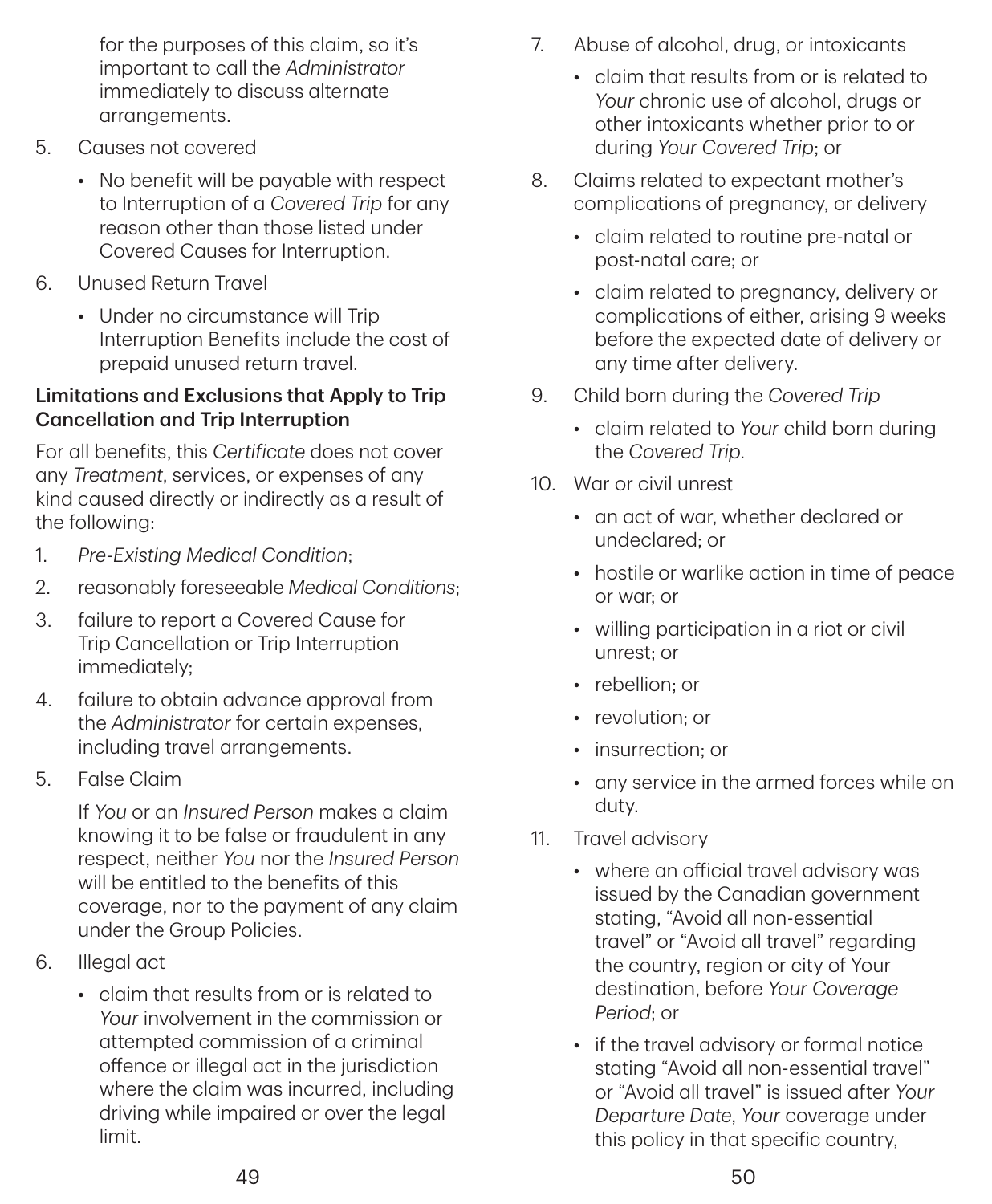region or area will be limited to a period that is reasonably necessary for *You* to safely evacuate the country, region or area.

To view the travel advisories, visit the Government of Canada Travel site.

- 12. Other Sports and High-Risk Activities
	- participation in:
		- any sporting activity for which *You* are paid;
		- any sporting event for which the winners are awarded cash prizes;
		- any extreme sport or activity involving a high level of risk, such as those indicated below, but not limited to:
			- parasailing, hang-gliding and paragliding;
			- **•** parachuting and sky diving;
			- **bungee** jumping:
			- *Mountaineering*;
			- cave exploration;
			- scuba diving, outside the limits of *Your* certification;
			- any airborne activity in any aircraft other than a passenger aircraft that holds a valid certificate of airworthiness;
			- any competition, speed event or other high-risk activity involving the use of a motor vehicle on land, water or air, including training activities, whether on approved tracks or elsewhere.
- 13. Intentional self‑inflicted injury
	- intentional self-inflicted injury, suicide or attempted suicide (whether or not the *Insured Person* is aware of the result of their actions), regardless of the *Insured Person's* state of mind.
- 14. Reasons for Cancellation or Interruption occurring outside the *Coverage Period*
	- an incident that occurs outside the *Coverage Period*.

For example, no benefit will be paid with respect to an incident that occurs after 11:59 p.m. ET on the last day of the *Coverage Period*, if *You* have not extended *Your Coverage Period*.

Note: The day of departure counts as a full day for this purpose.

- 15. Coverage and/or payment benefit prohibited by law
	- This coverage shall be null and void and no benefit will be payable where the coverage and/or payment of the benefit is prohibited by Canadian law or by any other applicable national economic or trade sanctions law or regulation.
- 16. *TD Points* or any other Frequent flyer plan rewards units
	- Under no circumstance will any benefit be payable in connection with the value of frequent flyer plan rewards units that have been lost or wasted.

# Section 7 – How To Become Insured

# How to Become Insured

*You* will have coverage if *You* meet the requirements in Section 3 – "Eligibility" for insurance.

#### When does *Your* Trip Cancellation and Trip Interruption Insurance Coverage Start and End

Trip Cancellation *Coverage Period* (when the Covered Causes for Cancellation occurs before *Your* trip)

• The Trip Cancellation *Coverage Period* begins on the date the *Covered Trip* is booked or reserved with the travel agent or other travel supplier and the **full** cost of the *Covered Trip* has been charged to *Your Account* using a TD Credit Card and/or *Your TD Points*.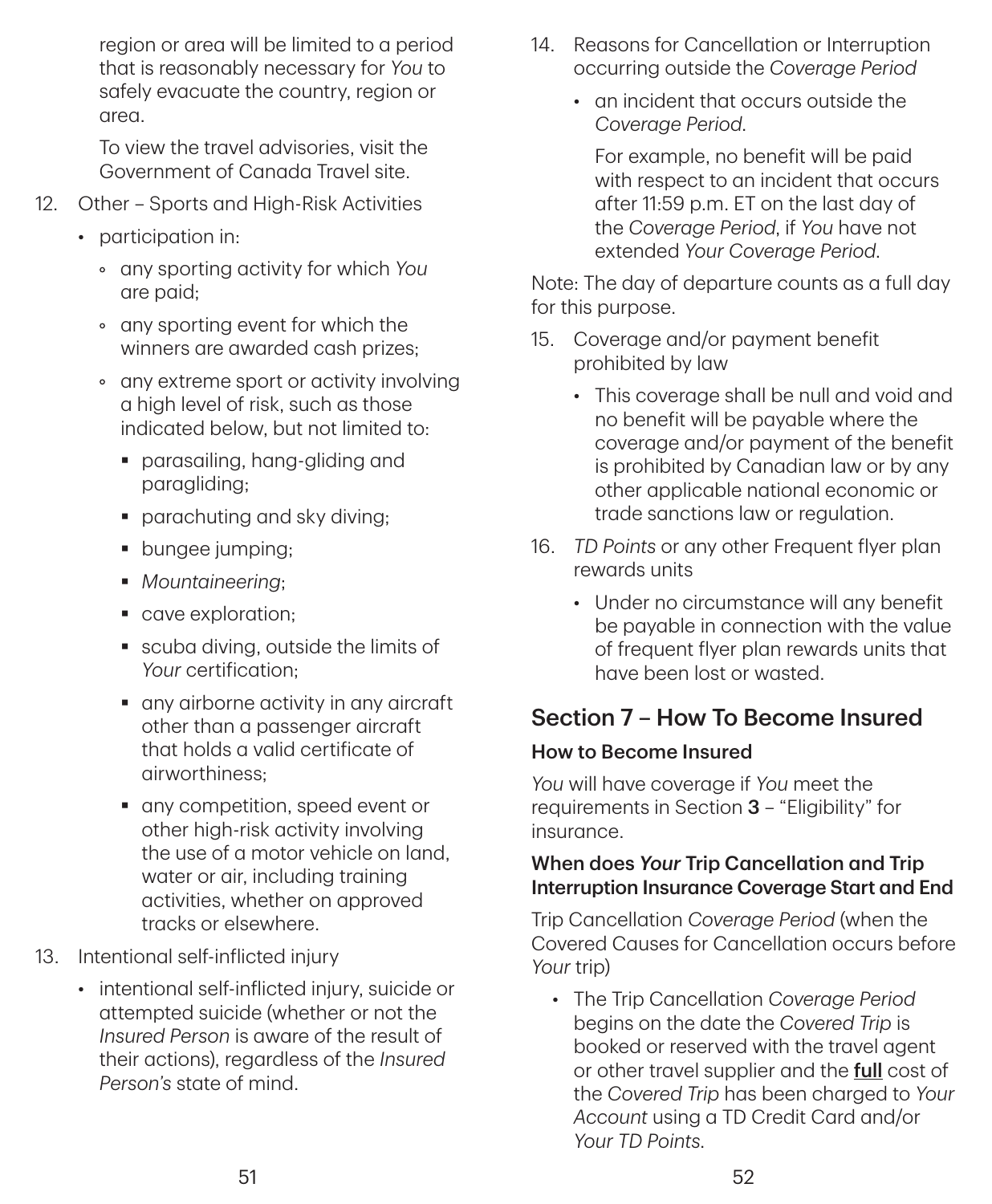The Trip Cancellation *Coverage Period* ends on the earlier of:

- the date the *Insured Person* departs or plans to depart on the *Covered Trip*; and
- the date this *Certificate* terminates.

Trip Interruption *Coverage Period* (when the Covered Causes for Interruption occurs during *Your* trip)

• The Trip Interruption *Coverage Period* begins on the date the *Insured Person* completes a portion of the *Covered Trip* as shown on their invoice or ticket provided the *Covered Trip* is booked or reserved with the *Insured Person's* travel agent or other travel supplier and the **full** cost of the *Covered Trip* has been charged to *Your Account* using a TD Credit Card and/or *Your TD Points*.

The Trip Interruption *Coverage Period* ends on the earlier of:

- the date the *Insured Person* is scheduled to return from the *Covered Trip*; or
- the date this *Certificate* terminates.

#### When *Your Certificate* Terminates

Coverage for the *Primary Cardholder* under this *Certificate* will terminate on the earliest of the following dates:

- the date the *Account* is cancelled, closed or otherwise ceases to be in *Good Standing*;
- the date the *Primary Cardholder* ceases to be eligible for coverage; or
- the date the Group Policy terminates.

Coverage for an *Insured Person* other than the *Primary Cardholder* under this *Certificate* will terminate on the earliest of the following dates:

- the date coverage terminates for the *Primary Cardholder*; or
- the date the *Insured Person* ceases to be eligible for coverage.

No benefits will be paid under this *Certificate* for losses incurred after coverage has terminated.

# Section 8 – How to Submit a Claim

IMPORTANT NOTE: *You* must report *Your* claim to *Our Administrator* immediately. *You* must provide completed claim form with required supporting documentation to *Our Administrator* as soon as possible, but no later than 1 year after the date it occurred.

#### Who to Contact to Submit a Claim

Once the *Insured Person* has cancelled or needs to interrupt their *Covered Trip* with the travel supplier, contact *Our Administrator* at 1‑866‑374‑1129 (toll‑free) from Canada or the U.S., or +1‑416‑977‑4425 (collect) from other countries.

#### Complete the Required Form

- 1. Request the Form: To request a claim form, call *Our Administrator* at 1‑866‑374‑1129 (toll‑free) from 8 a.m. to 8 p.m. ET, Monday to Friday.
- 2. Time limit from date of event: If *You* are making a claim, *You* must send *Our Administrator* the appropriate claim forms, together with written proof of loss (e.g., original invoices and tickets, medical and/or death certificates) as soon as possible. In every case, *You* must report *Your* claim and submit *Your* completed claim form with required documentation within 1 year from the date of the accident or the date the claim arises. Failure to provide the applicable documentation may invalidate *Your* claim.

#### Provide the Information requested

To make a Trip Cancellation or Trip Interruption claim, as part of the requirements above, under "Time limit from date of event," *We* will need documentation to substantiate the claim, including but not limited to the following:

- a completed claim form;
- *Your Account* statement and any other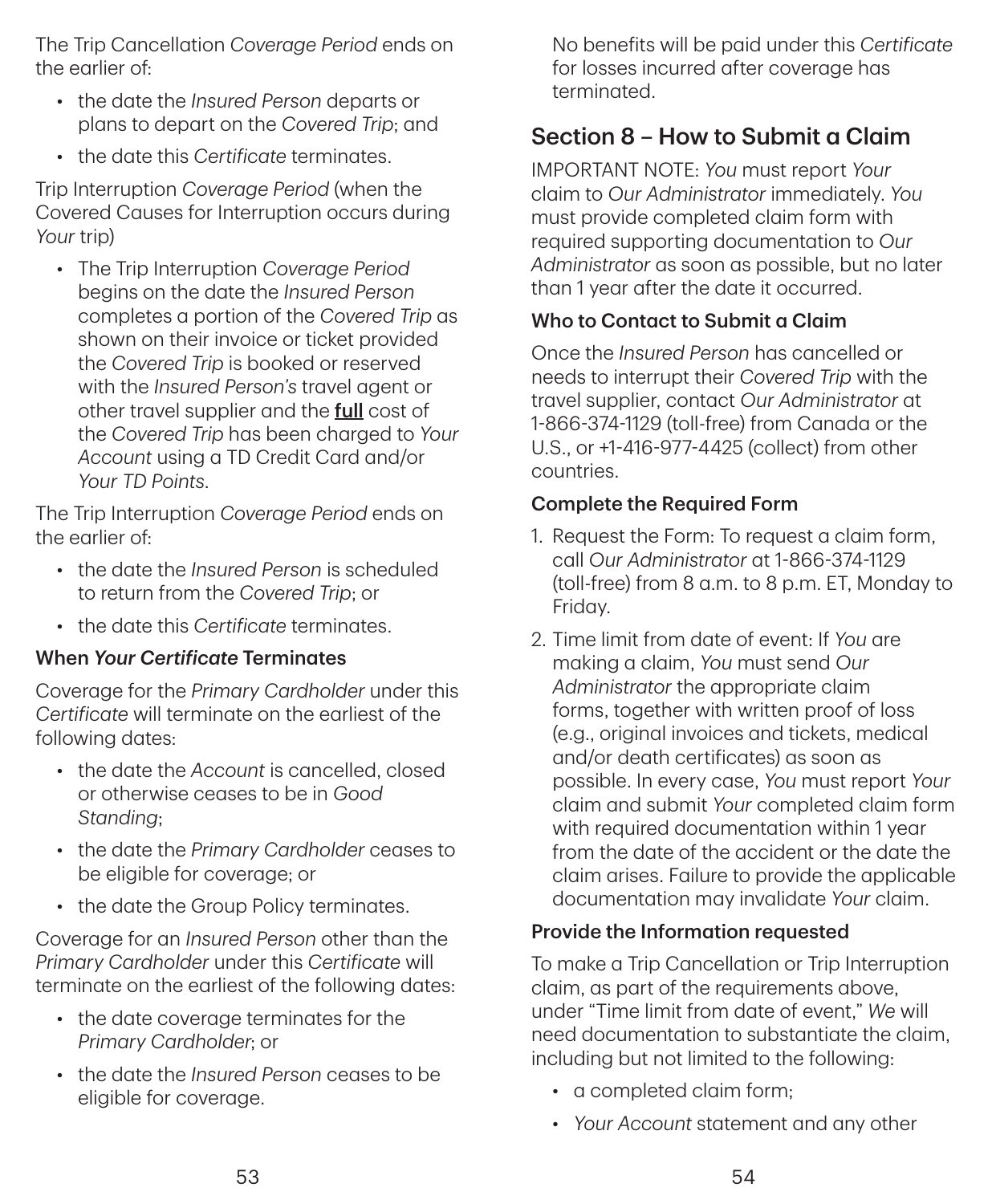documentation necessary to confirm that the **full** costs of Eligible Expenses were charged to *Your Account* and/or using *Your TD Points*;

- a medical document, fully completed by the legally qualified *Physician* in active personal attendance and in the locality where the *Medical Emergency* occurred, stating the reason why travel was not recommended, the diagnosis and all dates of *Treatment*;
- written evidence of the covered cause of cancellation, interruption or delay;
- a travel supplier or tour operator terms and conditions detailing any cancellation penalties or reimbursement for unused travel arrangements;
- complete original unused transportation tickets and vouchers;
- reports from the police or local authorities documenting the cause of the missed connection;
- all receipts for the prepaid land arrangements as detailed in *Your* travel documents or itinerary prior to departure;
- all receipts for subsistence allowance expenses as approved by *Our Administrator*;
- original passenger receipts for new tickets;
- detailed invoices and/or receipts from the service provider(s);
- any receipts for or proof of refund already obtained from travel suppliers or tour operators;
- the *Insured Person* will also be required to provide evidence of their actual or planned *Departure Date* from their province or territory of residence;
- where the claim relates to a *Medical Condition*, a signed "Release of Medical Information" authorization to allow *Us* to obtain any further information required to complete the claim review.

Note: If *Our Administrator* makes an advance payment for expenses that are later discovered to be ineligible under this *Certificate*, the *Insured Person* must reimburse *Us*.

#### If *You* Report the Claim Immediately

If *Our Administrator* guarantees or pays eligible expenses on behalf of an *Insured Person*, then *You* and, if applicable, the *Insured Person* must sign an authorization form allowing *Our Administrator* to recover those expenses:

- from any health plan or other insurance; and
- through rights *You* may have against other insurers or other parties (see Section 10 – "General Conditions", under "Right of Subrogation").

If *Our Administrator* pays eligible expenses that are covered under other insurance or another plan, *You* and the *Insured Person* (if applicable) must help *Our Administrator* to seek reimbursement as required.

The *Insured Person* must also provide evidence of the actual departure date from their province or territory of residence. If requested, an *Insured Person* must confirm any return dates to their province or territory of residence, including any return dates related to an interruption in a *Covered Trip*.

Note: If *Our Administrator* makes an advance payment for expenses that are later discovered to be ineligible under this *Certificate*, the *Insured Person* must reimburse *Us*.

#### If *You* Do Not Report the Claim Immediately

It is important to cancel or interrupt *Your Covered Trip* immediately, but no later than 24 hours following the Covered Cause for Cancellation or interruption because the amount payable under this *Certificate* may be limited to any penalties imposed by *Your* travel provider(s) which are in effect on the date the Covered Cause for Cancellation or interruption occurs. If not, benefits will be limited as described under "Trip Cancellation and Trip Interruption Insurance Limitations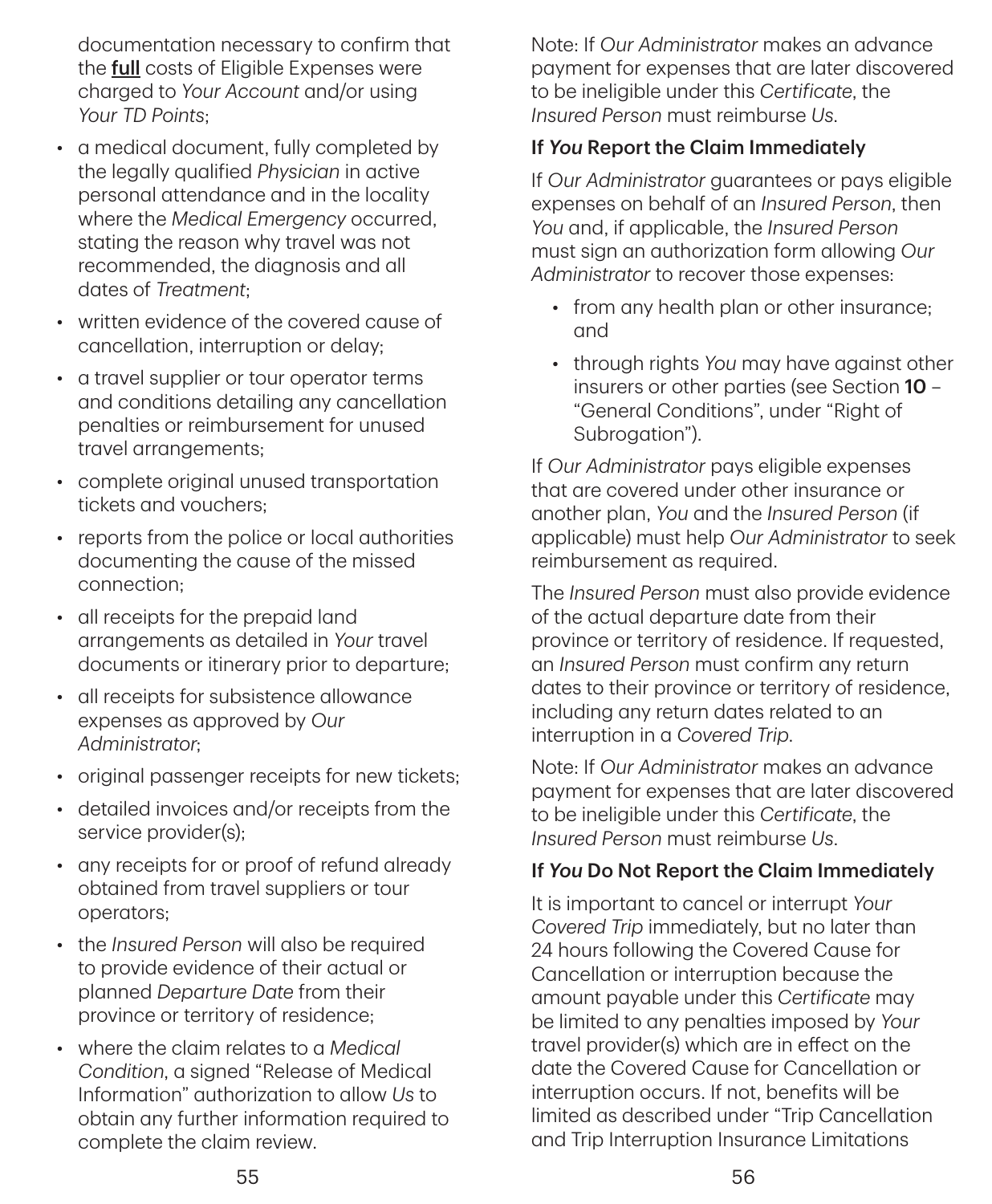and Exclusions". Refer to Section 9 – "How to Contact *Our Administrator*" for information on how to get a claim form.

#### What Claimant Can Expect from Insurer

Once *We* have approved the claim, *We* will notify *You* and payment will be made within 60 days after receipt of the required claim forms, documentation and written proof of loss. If the claim has been denied, *We* will inform *You* of the claim denial reasons within 60 days after receipt of the required claim forms and written proof of loss.

# Section 9 – How to Contact *Our Administrator*

#### 24‑hour Emergency Assistance Number

To enquire about these benefits, or to make arrangements with respect to Trip Cancellation and Trip Interruption Insurance, contact *Our Administrator*, 24 hours a day, 7 days a week, at 1‑866‑374‑1129 (toll‑free) from Canada or the U.S., or +1‑416‑977‑4425 (collect) from other countries.

To request a claim form or for claims support, call *Our Administrator* at 1‑866‑374‑1129 (toll‑free) from 8 a.m. to 8 p.m. ET, Monday to Friday.

# Section 10 – General Conditions

Unless this *Certificate* or the Group Policy states otherwise, the following conditions apply to *Your* coverage:

#### Access to Medical Care

*We* and/or *Our Administrator* will assist *You* to access care whenever possible, however will not be responsible for the availability, quality or results of any medical *Treatment*, care or transport, or for the failure of any *Insured Person* to obtain *Treatment*.

#### Benefit Payments

This *Certificate* contains provisions removing or restricting the right of the *Insured Person* to designate persons to whom or for whose benefit money is to be payable. This means

that under the Group Policy, neither *You* nor any *Insured Person* has the right to choose a beneficiary who will receive any benefits payable under this *Certificate*. Benefits are payable to *You* or, on *Your* behalf, to *Your* medical service provider.

#### **Currency**

All amounts shown are in Canadian currency.

#### Group Policy

All benefits under this *Certificate* are subject in every respect to the Group Policy, which alone constitutes the agreement under which benefits will be provided. The principal provisions of the Group Policy affecting *Insured Persons* are summarized in this *Certificate*. The Group Policy is on file at the office of the Policyholder and upon request, *You* are entitled to receive and examine a copy of the Group Policy.

#### Legal Action Limitation Period

Every action or proceeding against the insurer for the recovery of insurance money payable under the contract is absolutely barred unless commenced within the time set out in the *Insurance Act* (for actions or proceedings governed by the laws of Alberta or British Columbia), The *Insurance Act* (for actions or proceedings governed by the laws of Manitoba), the *Limitations Act*, 2002 (for actions or proceedings governed by the laws of Ontario), or other applicable legislation. For actions or proceedings governed by the laws of Quebec, the prescriptive period is set out in the *Civil Code of Quebec*.

#### Other insurance

All of *Our* coverages are excess insurance, meaning that any other sources of recovery *You* have will pay first, and this insurance coverage will be the last to pay. The total benefits payable under all *Your* insurance, including this *Certificate*, cannot be more than the actual expenses for a claim. If an *Insured Person* is also insured under any other insurance certificate or policy, *We* will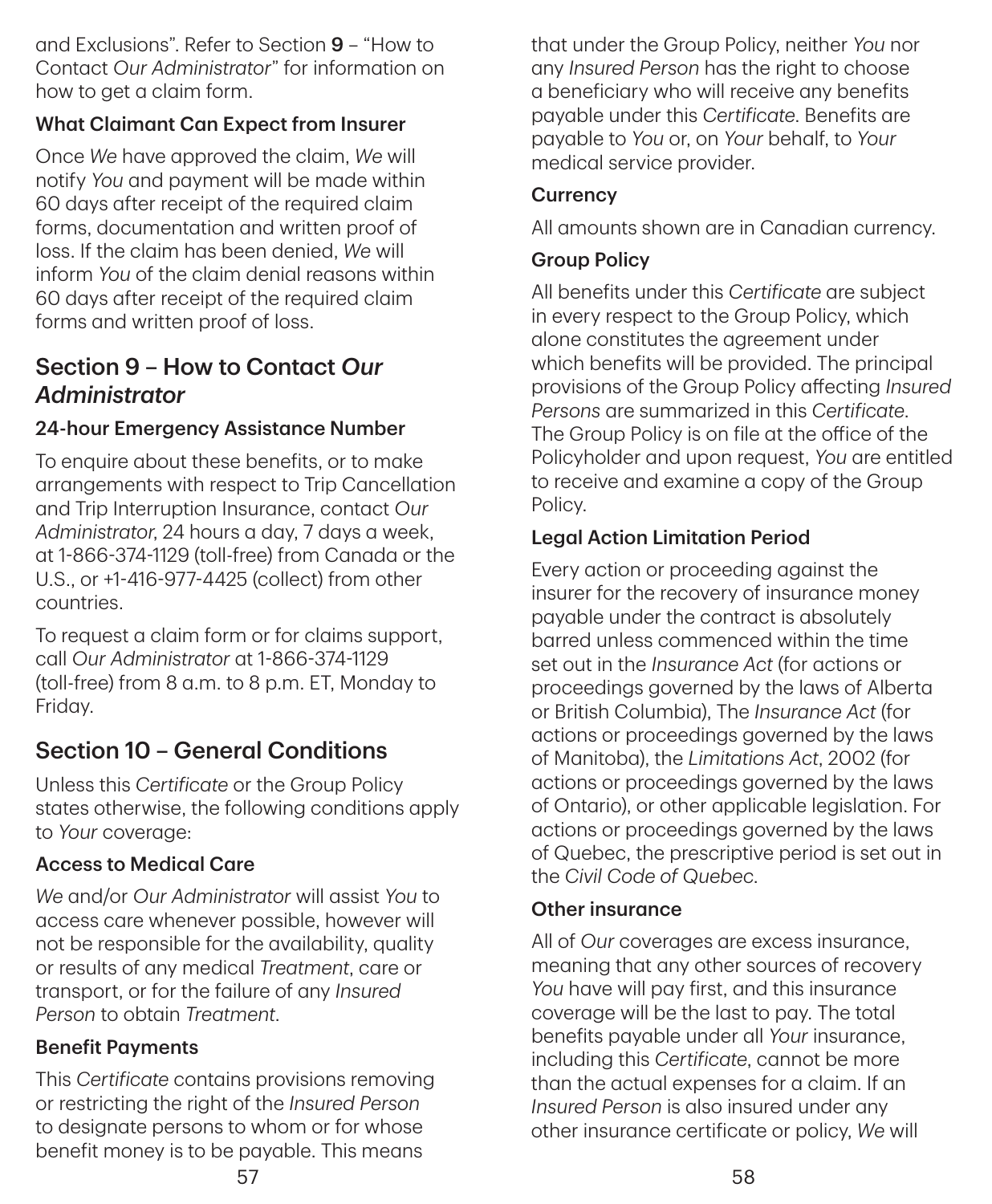coordinate payment of benefits with the other insurer.

#### Recovery

In the event that *You* are found to be ineligible for coverage, or that a claim is found to be invalid, or benefits are reduced in accordance with any policy exclusion or term or condition, *We* have the right to collect from *You* any amount which *We* have paid on *Your* behalf to service providers or other parties.

#### Relationship between *Us* and the Group Policyholder

TD Life Insurance Company and TD Home and Auto Insurance Company are affiliated with The Toronto‑Dominion Bank ("TD Bank").

#### Review and Medical Examination

When a claim is being processed, *We* will have the right and the opportunity, at *Our* own expense, to review all medical records related to the claim and to examine the *Insured Person* medically when and as often as may be reasonably required.

#### Right of Subrogation

There may be circumstances where another person or entity should have paid *You* for a loss but instead *We* paid *You* for the loss. If this occurs, *You* agree to cooperate with *Us* so *We* may demand payment from the person or entity who should have paid *You* for the loss. This may include:

- transferring to *Us* the debt or obligation owing to *You* from the other person or entity; or
- permitting *Us* to bring a lawsuit in *Your* name; or
- if *You* receive funds from the other person or entity, *You* will hold it in trust for *Us*; or
- acting so as not to prejudice any of *Our* rights to collect payment from the other person or entity.

*We* will pay the costs for the actions *We* take.

# COMMON CARRIER TRAVEL ACCIDENT INSURANCE

#### Coverage under this Certificate is provided by:

TD Life Insurance Company (Insurer) P.O. Box 1, TD Centre, Toronto, ON M5K 1A2

Claims administration and adjudication services are provided by:

Global Excel Management Inc. ("Administrator") 73 Queen Street, Sherbrooke, QC J1M 0C9 Phone: 1‑866‑374‑1129 or +1‑416‑977‑4425

# Section 1 – Introduction

### Certificate of Insurance

Claims administration and adjudication services are provided by Global Excel Management Inc. The *Certificate* applies to the TD First Class Travel Visa Infinite Card, which will be referred to as a "TD Credit Card" throughout the *Certificate*. TD Life Insurance Company ("TD Life") provides the insurance for this *Certificate* under Master Policy #TGV009 (the "Policy") issued to The Toronto‑Dominion Bank. This *Certificate* contains a clause which may limit the amount payable.

# Section 2 – Eligibility

*Insured Person* as defined provided that:

- *Your Account* privileges have not been terminated or suspended; and
- *Your Account* is not more than 90 days past due; and
- *Your* TD Credit Card must be in *Good Standing*.

# Section 3 – Definitions

In this *Certificate*, the following words and phrases shown in italics and capitalized have the meanings shown below. As *You* read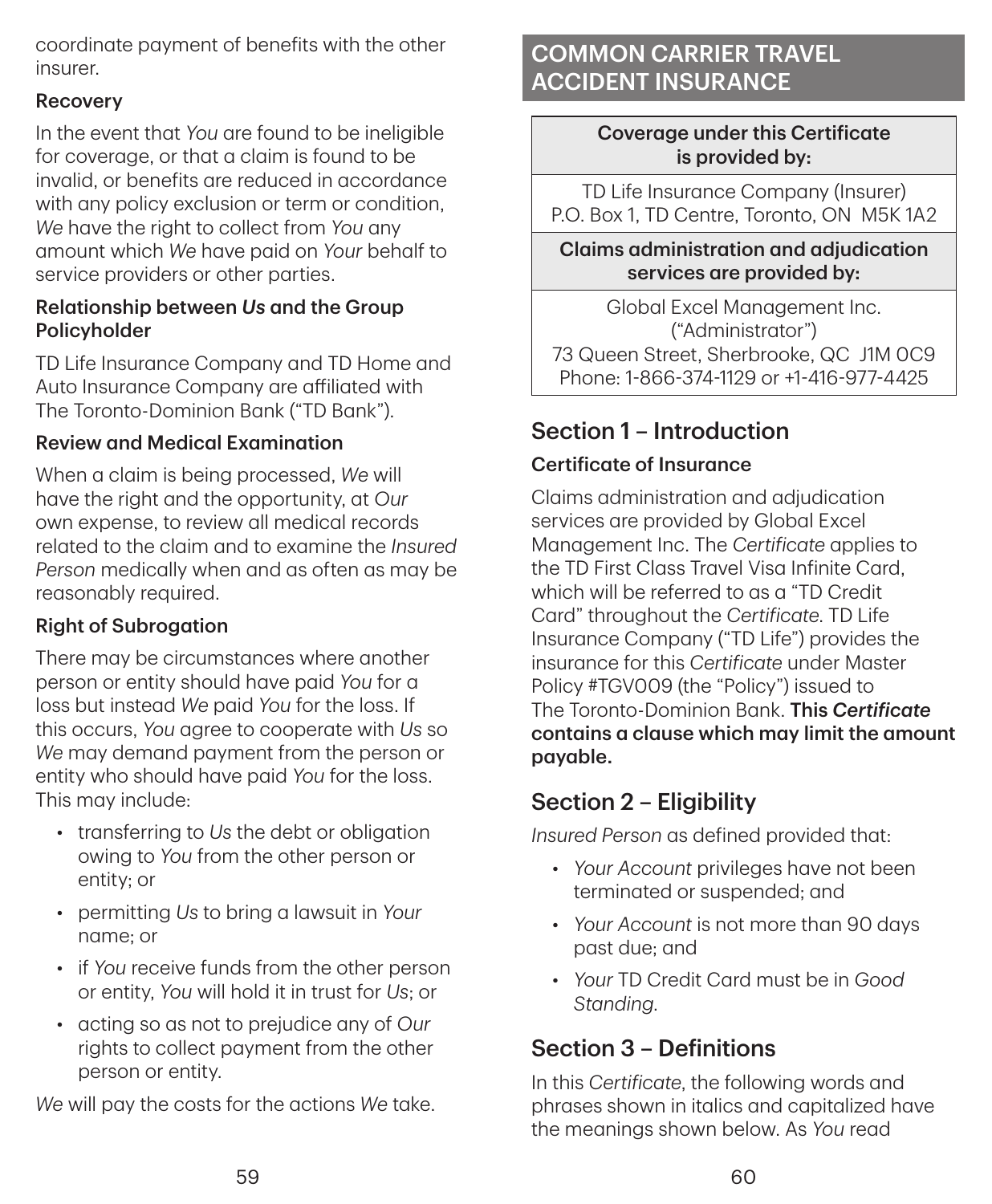through the *Certificate*, *You* may need to refer to this Section to ensure *You* have a full understanding of *Your* coverage, limitations and exclusions.

Accidental Bodily Injury means bodily injury, which is accidental, is the direct source of a *Loss*, is independent of disease, illness or other cause and occurs while this Policy is in force.

Account means the *Primary Cardholders* TD Credit Card Account that the *Bank* maintains.

Account Holder means the *Primary Cardholder* to whom the monthly *Account* statement is issued, and who is a resident of Canada and any *Additional Cardholder* who is a resident of Canada. The *Account Holder* may be referred to herein using "*You*" and "*Your*".

Additional Cardholder means a person to whom a TD Credit Card has been issued at the authorization of the *Primary Cardholder*.

Certificate means this Certificate of Insurance.

**Bank** means the Toronto-Dominion Bank.

Coma means a profound state of unconsciousness from which the *Insured Person* cannot be aroused to consciousness even by powerful stimulation, as determined by a physician. (Note: *Coma* benefits are available only to *Dependent Children*.)

Common Carrier means any licensed land, water or air conveyance operated by those whose occupation or business is transportation of persons or things without discrimination for hire. *Common Carrier* is extended to include any Airline having a Charter Air Carrier's Licence or its equivalent, provided it maintains regularly scheduled flights and publishes timetables and fares consistent with scheduled airline practices and provided the aircraft is limited to fixed-wing turbo-prop or jet aircraft. Rafts, amusement park rides, jet skis, balloons, ski lifts and hang‑gliders are not considered to be a *Common Carrier*.

Covered Trip means travel on a *Common Carrier*, the fare for which is fully charged

to *Your Account*, or paid for either in full or partially using *Your TD Points* earned on *Your* TD Travel Rewards Program. If *Your TD Points* have only partially paid for *Your Common Carrier* fare, the balance of that fare must be fully charged to *Your Account*.

Dependent Child(ren) mean(s) *Your* natural, adopted, or stepchildren who are:

- unmarried; and
- dependent on *You* for financial maintenance and support; and
	- under 21 years of age; or
	- under 25 years of age and attending an institution of higher learning, full time, in Canada; or
	- mentally or physically handicapped.

#### Good Standing means:

- the *Primary Cardholder* has applied for the *Account*;
- the *Bank* has approved and opened the *Account*;
- the *Primary Cardholde*r has not advised the *Bank* to close the *Account*; and
- the *Bank* has not suspended or revoked credit privileges or otherwise closed the *Account*.

Immediate Family Member means the *Spouse*, parents, grandparents, children age 18 and over, brother or sister of the *Insured Person*.

Insured Person means the *Account Holder*, as well as the *Account Holder's Spouse* and *Dependent Children* whose name is on a ticket or a rental agreement.

Loss means the types of *Accidental Bodily Injuries* for which this insurance provides coverage.

Primary Cardholder means a person who applied for a TD Credit Card, whose name is on the *Account* and to whom a TD Credit Card has been issued. A *Primary Cardholder* does not include an *Additional Cardholder*.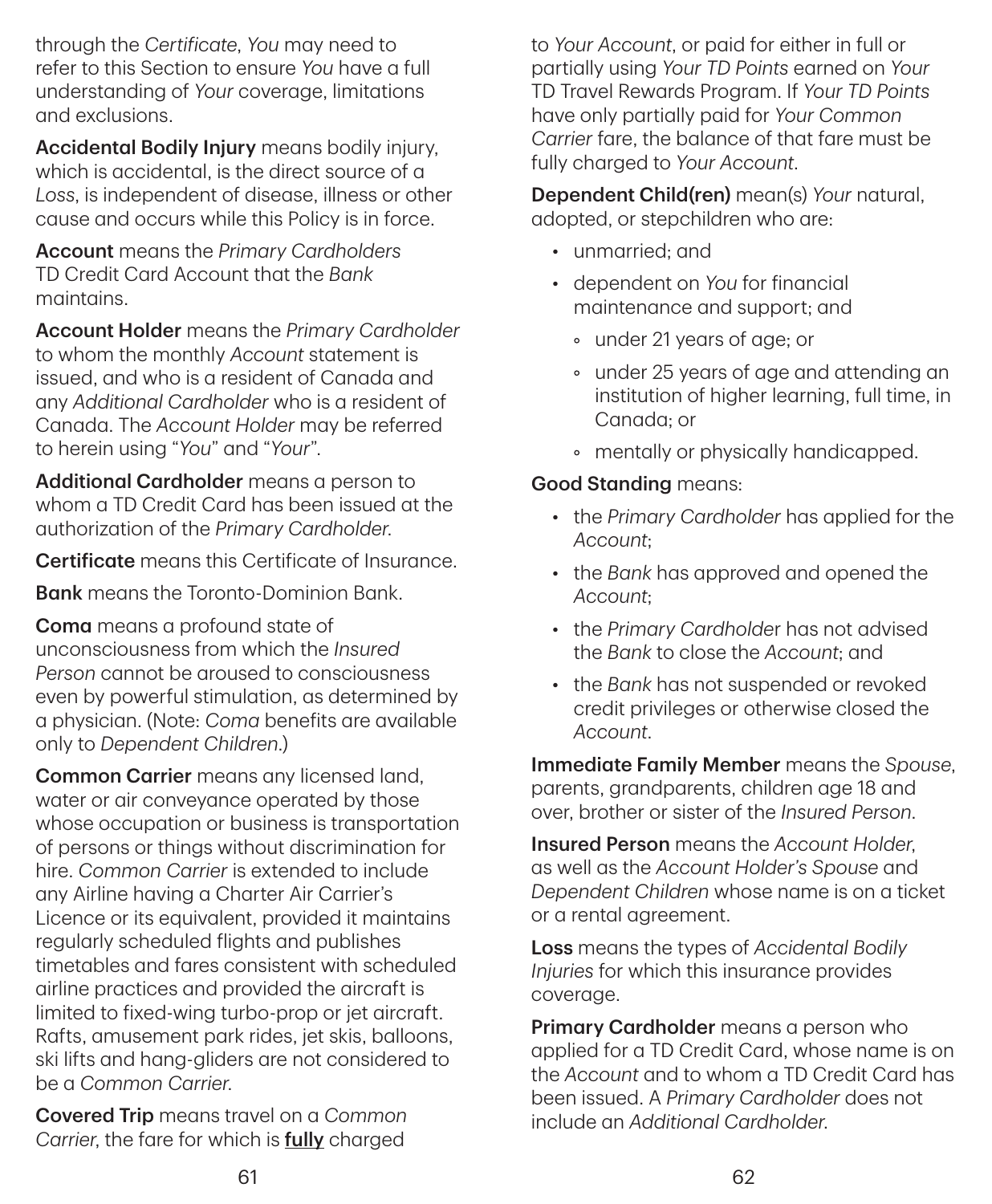Permanent Total Disability means that the *Accidental Bodily Injuries* sustained in a covered accident solely and directly:

- prevent the *Insured Person* from performing all the substantial and material duties of the *Insured Person's* occupation; and
- cause a condition which is medically determined, by a physician approved by *Our Administrator*, to be of continuous and indefinite duration; and
- require the continuous care of a physician, unless the *Insured Person* has reached their maximum point of recovery; and
- prevent the *Insured Person* from engaging in any gainful occupation for which the *Insured Person* is qualified, or could be qualified, by reason of education, training, experience, or skill.

The *Permanent Total Disability* must have existed for 12 consecutive months.

(Note: *Permanent Total Disability* benefits are not available to *Dependent Children*.)

Rental Car means a four-wheel private passenger motor vehicle designed for travel on public roads and rented from a licensed rental company for no more than 48 consecutive days. It does not include trucks, trailers, campers, recreational vehicles or motor vehicles propelling or towing a trailer or any other object, off‑road vehicles (meaning any vehicle used on roads that are not publicly maintained), vans, or minivans that are manufactured to seat more than 8 occupants (including the driver) or when the vehicle is used to carry, haul or transport any type of cargo or property or passengers for hire.

#### Spouse means:

- The person who the *Account Holder* is legally married to; or
- the person the *Account Holder* has lived with for at least 1 continuous year in the same household and publicly refers to as their partner.

TD Points mean the rewards units earned for goods and services charged to the Account through the TD Travel Rewards Program associated to the *Account*.

We, Us and Our mean TD Life Insurance Company.

# Section 4 – Common Carrier Accident **Coverage**

Benefits will be paid as specified in the Schedule of Benefits below if an *Insured Person* suffers a *Loss* arising from and occurring on a *Covered Trip* while the *Insured Person* is:

- 1. riding as a passenger in or entering or exiting any *Common Carrier*; or
- 2. at the airport, terminal or station, at the beginning or end of the *Covered Trip*.

If the purchase of the *Common Carrier* passage fare is not made prior to the *Insured Person's* arrival at the airport, terminal or station, coverage begins at the time the entire *Common Carrier* passage fare is charged to the *Insured Person's Account*.

Coverage includes circumstances arising from and occurring on a *Covered Trip* while the *Insured Person* is riding as a passenger in, entering or exiting any *Common Carrier*, while travelling directly to or from the airport, terminal, or station:

- 1. immediately preceding the departure of the scheduled *Common Carrier* conveyance on which the *Insured Person* has purchased passage; and
- 2. immediately following the arrival of the scheduled *Common Carrier* conveyance on which the *Insured Person* was a passenger.

# Section 5 – Rental Car Accident Coverage

Benefits will be paid as specified in the Schedule of Benefits below if an *Insured Person* suffers a *Loss* while operating or riding as a passenger in, or boarding or alighting from any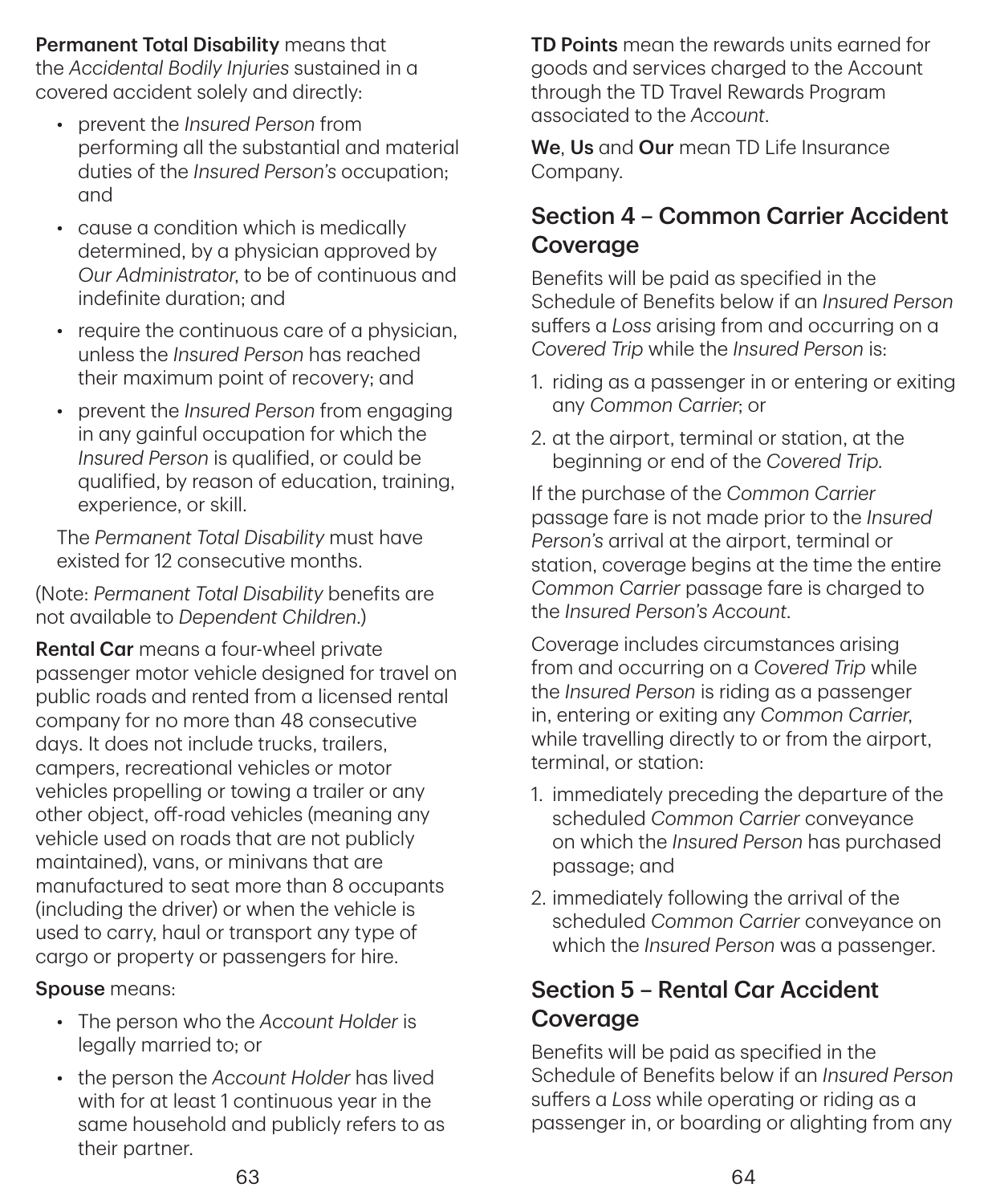#### *Rental Car* provided that:

- a) the cost of the *Rental Car* was fully charged to *Your Account*; or paid either in full or partially using *Your TD Points* earned under *Your TD Points* program. If *Your TD Points* have only partially paid for the cost of *Your Rental Car*, the balance of that cost must be fully charged to *Your Account*; and
- b) there has been no violation of the rental agreement by the *Account Holder*; and
- c) the driver of the rented automobile is not legally intoxicated nor under influence of any narcotic unless prescribed by a licensed physician.

The maximum benefit payable for any one *Rental Car* Accident is \$2,000,000 in total.

# Section 6 – Schedule of Benefits and Important Conditions

If an *Insured Person* has multiple *Losses* as the result of one accident, only the single largest benefit amount applicable to the *Loss* suffered is payable. The following benefits are provided if the *Loss* occurs as a result of an accident within 1 year from the date of the accident:

#### A. Accidental Death or Dismemberment, Loss of Sight, Speech or Hearing and Paralysis **Benefits**

| <b>Accidental Loss of</b>                                                                                             | <b>Benefit Amount</b>  |
|-----------------------------------------------------------------------------------------------------------------------|------------------------|
| l ife                                                                                                                 | \$500,000              |
| Speech and Hearing                                                                                                    | \$500,000              |
| <b>Both Hands or Both Feet</b><br>or Sight of Both Eyes or a<br>Combination of a Hand.<br>or Foot or Sight of One Eye | \$500,000              |
| One Arm or One Leg                                                                                                    | \$375,000              |
| One Hand or One Foot<br>or Sight of One Eye<br>Speech or Hearing                                                      | \$333,350<br>\$333,350 |
|                                                                                                                       |                        |
| Thumb and Index Finger<br>of the Same Hand                                                                            | \$166.650              |

### **Paralysis**

| Quadriplegia<br>(complete paralysis of<br>both upper and lower limbs)                 | \$500,000 |
|---------------------------------------------------------------------------------------|-----------|
| Paraplegia<br>(complete paralysis of<br>both lower limbs)                             | \$500,000 |
| Hemiplegia<br>(complete paralysis of<br>upper and lower limbs<br>of one side of body) |           |

"*Loss*" with reference to hand or foot means complete severance through or above the knuckle joint of at least four fingers of the same hand or three fingers and a thumb of the same hand or the ankle joint; with reference to arm or leg means complete severance through or above the elbow or knee joint; with reference to sight of an eye means the permanent loss of vision in one eye; and with reference to thumb and index finger means complete severance through or above the knuckle joints of the thumb and index finger.

"*Loss*" with reference to speech means the permanent and irrecoverable loss of the capability of speech without the aid of mechanical devices; with reference to hearing means the permanent and irrecoverable loss of hearing in both ears.

"Paralysis" means complete and irreversible loss of all motion or all practical use of an arm or leg provided the loss is continuous for 12 consecutive months.

#### B.Permanent Total Disability and Coma **Benefits**

| Loss                       | <b>Benefit Amount</b> |
|----------------------------|-----------------------|
| Permanent Total Disability | \$500,000             |
| Coma                       | \$500,000             |

i. *Permanent Total Disability* benefits are available only to *You* and *Your Spouse*. Benefit amount (less any amount paid under Section 6 – "Schedule of Benefits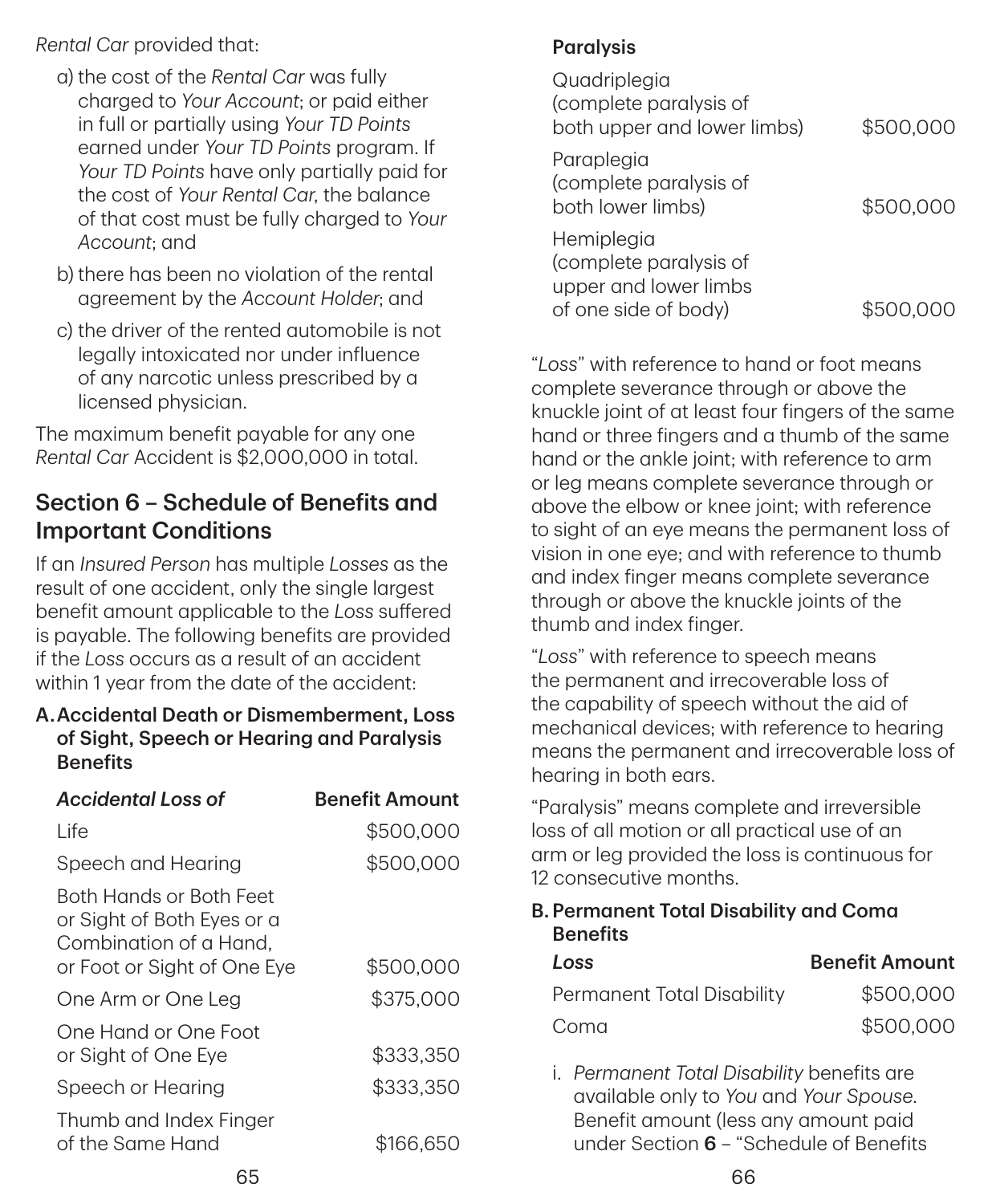and Important Conditions" (A) and (B) is payable if an *Insured Person* sustains *Permanent Total Disability* within 365 days after the date of the accident and the *Permanent Total Disability* continues for 12 consecutive months.

ii. *Coma* benefits are available only to *Your Dependent Child(ren)*. An elimination period of 31 days applies, which commences on the date the *Dependent Child(ren)* enter into a *Coma*. *Coma* benefits are not payable, nor do they accrue, during an elimination period. The *Coma* benefit amount is payable monthly at a rate of 1% of the benefit amount shown above until the earliest of: 1) the date the *Dependent Child* dies; 2) the date the *Dependent Child* is no longer in a *Coma*; or 3) total payments equal the *Coma* benefit amount shown above. If the *Dependent Child* dies as a result of the accident during the period for which this *Coma* benefit is payable, we will pay a lump sum equal to the *Dependent Child's* loss of life benefit amount, less *Coma* benefit amounts already paid.

#### C.Exposure and Disappearance

- i. When by reason of an accident described in Section 4 – "Common Carrier Accidental Coverage", the *Insured Person* is unavoidably exposed to the elements and as a result of such exposure suffers a *Loss*, the amount set out in the Schedule of Benefits shall be paid.
- ii. If the *Insured Person* has not been found within 1 year of the disappearance, stranding, sinking, wrecking or breakdown of a *Common Carrier* in which the *Insured Person* was covered as an occupant, it will be assumed that the *Insured Person* has suffered a loss of life.

# Section 7 – Special Benefits

a) Family Transportation Benefit

- i. When an *Insured Person* is confined as an in‑patient in a hospital due to *Accidental Bodily Injuries* that result in a *Loss*, TD Life will pay for the expenses incurred to transport an *Immediate Family Member* of the *Insured Person* to the hospital. Such personal attendance must be recommended by an attending physician, and such transportation must be via *Common Carrier* on the most direct route available.
- ii. When an *Insured Person's Loss* of life results in a *Loss* of life benefit amount being payable, TD Life will pay for the expenses incurred by an *Immediate Family Member* of the *Insured Person* for transportation to the place where the *Insured Person's* body is located for the purpose of identifying the *Insured Person's* body. Such transportation must be via *Common Carrier* on the most direct route available.

The maximum Family Transportation Benefit payable is \$5,000 per Insured Person who is hospitalized as described above.

b) Repatriation Benefit

When *Accidental Bodily Injuries* result in a *Loss* of life benefit amount being payable, and the *Loss* of life occurs at least 100 kilometres from the *Insured Person's* permanent city of residence, TD Life will pay for the cost of preparation and transportation of *Insured Person's* body to such place of residence. The maximum Repatriation Benefit payable is \$10,000 per *Loss* of life.

c) Rehabilitation Benefit

When *Accidental Bodily Injury* results in a *Loss*, an additional amount will be paid for covered Rehabilitation expenses. Covered expenses are the reasonable and necessary expenses actually incurred up to a maximum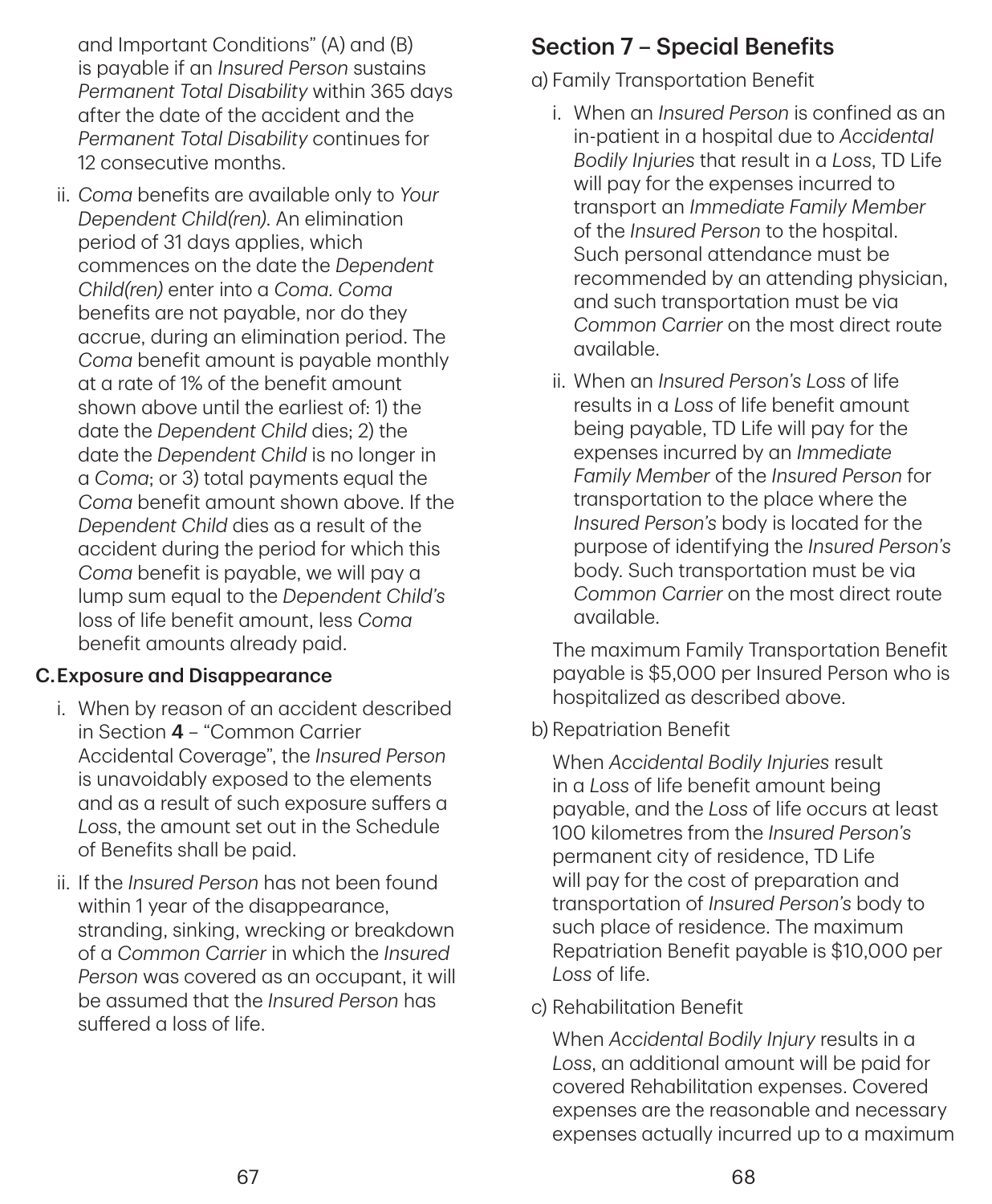of \$10,000 for treatment by a therapist or confinement in an institution of an *Insured Person* provided:

- i. such treatment is required in order to retrain the *Insured Person* for work in any gainful occupation, including the *Insured Person's* regular occupation; and
- ii. expenses are incurred within 2 years from the date of the accident. No payment will be made for ordinary living, travelling or clothing expenses.

# Section 8 – Payment of Benefits

The *Loss* of life benefit of an *Account Holder* will be paid to the designated beneficiary. This choice must be in writing and filed with *Our Administrator*. All other benefit amounts for *Losses* suffered by the *Account Holder* are paid to the *Account Holder*. The *Loss* of life benefit of a *Spouse* or *Dependent Child* will be paid to the *Account Holder*, if living, otherwise to the designated beneficiary. This choice must be in writing and filed with *Our Administrator*. All other benefit amounts for *Losses* suffered by the *Spouse* or *Dependent Child* are paid to the *Spouse* or *Dependent Child*, except that any amount payable for *Losses* sustained by a minor will be paid to the minor's legal guardian. If the *Insured Person* has not chosen a beneficiary, or if there is no beneficiary alive when the *Insured Person* dies, TD Life will pay the benefit amount to the *Account Holder's* estate.

# Section 9 – Exclusions

This Policy does not cover *Loss* caused by or resulting from any of the following:

- a) *Loss* occurring while the employee is in, entering or exiting any aircraft while acting or training as a pilot or crew member.
- b) *Loss* resulting from suicide, attempted suicide or *Loss* that is intentionally self‑inflicted.
- c) *Loss* caused by bacterial infection except bacterial infection of an *Accidental Bodily*

*Injury*, or if death results from the accidental ingestion of a substance contaminated by bacteria.

d) *Loss* caused by or resulting from:

- an act of war, whether declared or undeclared; or
- hostile or warlike action in time of peace or war; or
- willing participation in a war, riot or civil unrest; or
- rebellion: or
- revolution: or
- insurrection; or
- any service in the armed forces while on duty.

# Section 10 – How to Submit a Claim

IMPORTANT NOTE: *You* must report *Your* claim to *Our Administrator* within 30 days after the date of the occurrence of commencement of any *Loss* covered by this *Certificate* or as soon as reasonably possible. *You* must provide completed claim form with required supporting documentation to *Our Administrator* as soon as possible, but no later than 90 days after the date of *Loss*.

#### Who to Contact to Submit a Claim

To submit a claim, please contact *Our Administrator* at 1‑866‑374‑1129 (toll‑free) from Canada or the U.S.; or +1‑416‑977‑4425 (collect) from other countries.

#### Complete the Required Form

- 1) Request the Form: To request a claim form, call *Our Administrator* at 1‑866‑372‑1129 (toll‑free) from 8 a.m. to 8 p.m. ET, Monday to Friday.
- 2) Time limit from date of event: If *You* are making a claim, *You* must report *Your* claim to *Our Administrator* within 30 days after the date of *Loss*. *You* must send *Our Administrator* the appropriate claim forms, together with written proof of *Loss*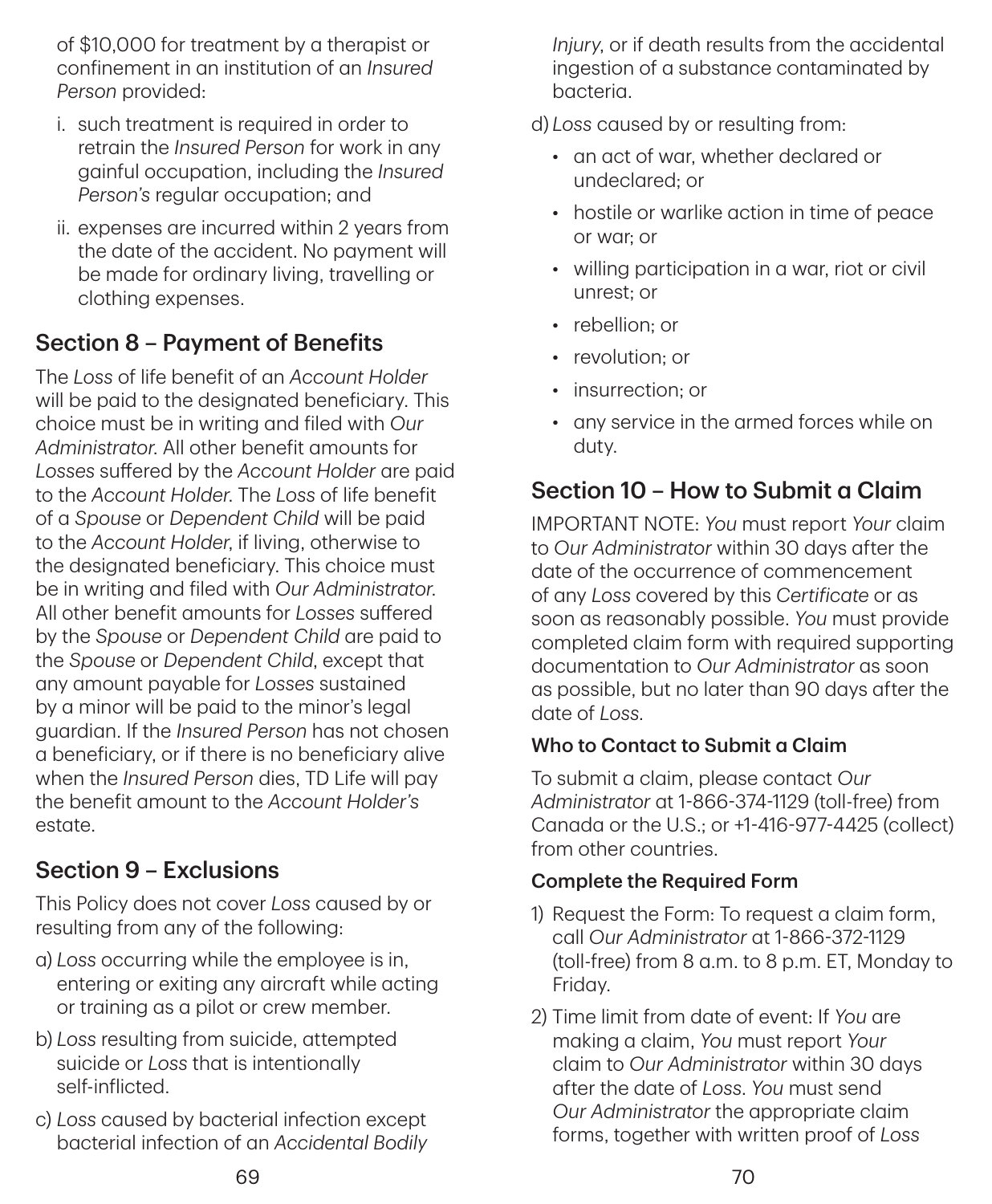(e.g., original invoices and tickets, medical and/or death certificates) as soon as possible, but no later than 90 days after the date of *Loss*. Failure to provide the applicable documentation may invalidate *Your* claim.

# Section 11 – When *Your* Coverage **Terminates**

The insurance coverage of any *Insured Person* shall terminate on the earliest of the following:

- a) the date the Policy is terminated;
- b) the expiration of the Policy term for which premium has been paid;
- c) the date the *Account Holder's Account* is cancelled or their *Account* privileges are terminated.

# Section 12 – General Conditions

#### Conformance with Statutes

Any terms of this Policy which are in conflict with the applicable statutes, laws or regulations of the province or territory in which this Policy is issued are amended to conform to such statutes.

#### Group Policy

This *Certificate* is a description of coverage provided by Policy #TGV009 issued to The Toronto‑Dominion Bank. All terms and conditions of the Policy govern. In no event does possession of multiple certificates or TD Credit Cards entitle an *Insured Person* to benefits in excess of those described herein for any *Loss* sustained.

#### Legal Action Limitation Period

Every action or proceeding against the insurer for the recovery of insurance money payable under the contract is absolutely barred unless commenced within the time set out in the *Insurance Act* (for actions or proceedings governed by the laws of Alberta or British Columbia), *The Insurance Act* (for actions or proceedings governed by the laws of Manitoba), the *Limitations Act*, 2002 (for

actions or proceedings governed by the laws of Ontario), or other applicable legislation. For actions or proceedings governed by the laws of Quebec, the prescriptive period is set out in the *Civil Code of Quebec*.

#### Physical Examination and Autopsy

*Our Administrator* has the right to have the *Insured Person* examined by a physician approved by *Our Administrator*, as often as reasonably necessary while a claim is pending. *Our Administrator* may also have an autopsy done, unless prohibited by law. Any examinations or autopsies that we require will be done at *Our Administrator's* expense and by a physician.

# DELAYED AND LOST BAGGAGE **INSURANCE**

#### Coverage under this Certificate is provided by:

TD Home and Auto Insurance Company (Insurer)

P.O. Box 1, TD Centre, Toronto, ON M5K 1A2

#### Claims administration and adjudication services are provided by:

Global Excel Management Inc. ("Administrator") 73 Queen Street, Sherbrooke, QC J1M 0C9 Phone: 1‑866‑374‑1129 or +1‑416‑977‑4425

# Section 1 – Introduction

#### Certificate of Insurance

Claims administration and adjudication services are provided by Global Excel Management Inc. The *Certificate* applies to the TD First Class Travel Visa Infinite Card, which will be referred to as a "TD Credit Card" or "Card" throughout the *Certificate*. TD Home and Auto Insurance Company ("TDH&A") provides the insurance for this *Certificate* under Master Policy #TDVB112008 (the "Policy") issued to The Toronto‑Dominion Bank. This *Certificate*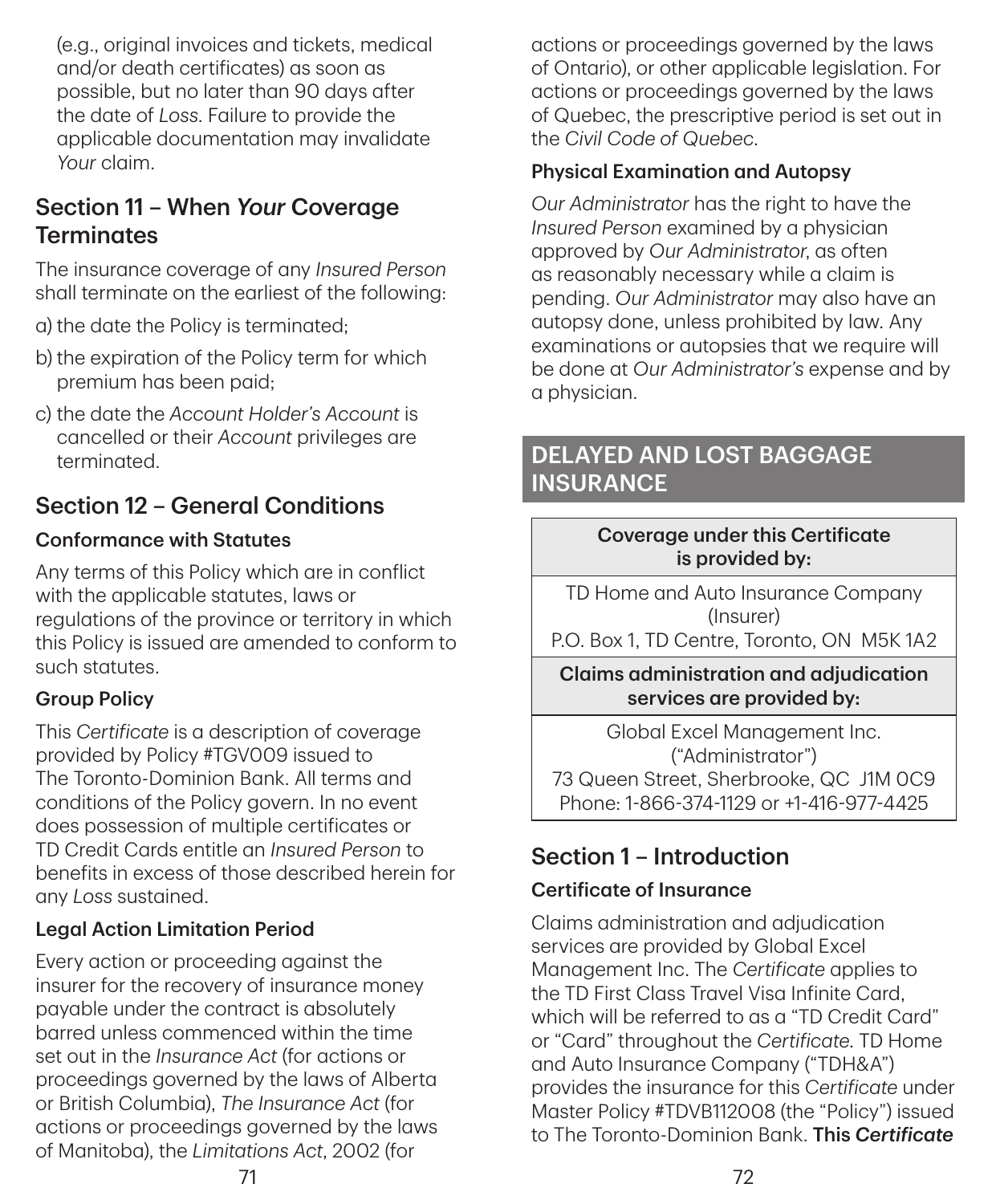contains a clause which may limit the amount payable.

# Section 2 – Summary of Benefits

| <b>Benefit</b> | <b>Maximum Benefit</b><br>Payable |
|----------------|-----------------------------------|
| Delayed/Lost   | \$1,000 per                       |
| Baggage        | Covered Person<br>per Trip        |

### Section 3 – Eligibility

*Covered Person* as defined provided that:

- *Your Account* privileges have not been terminated or suspended; and
- *Your Account* is not more than 90 days past due; and
- *Your* TD Credit Card must be in *Good Standing*.

# Section 4 – Definitions

In this *Certificate*, the following words and phrases shown in italics and capitalized have the meanings shown below. As *You* read through the *Certificate*, *You* may need to refer to this Section to ensure *You* have a full understanding of *Your* coverage, limitations and exclusions.

Account means the *Primary Cardholders* TD Credit Card Account that the *Bank* maintains.

Account Holder means the *Primary Cardholder* to whom the monthly *Account* statement is issued and who is a resident of Canada, and any *Additional Cardholder* who is a resident of Canada. The *Account Holder* may be referred herein as "*You*" or "*Your*".

Additional Cardholder means a person to whom a TD Credit Card has been issued at the authorization of the *Primary Cardholder*.

Baggage Delay mean a *Covered Person's Checked Baggage* is delayed by more than 6 hours from the *Covered Person's* time of arrival at the *Final Destination*.

**Bank** means The Toronto-Dominion Bank.

Certificate means this Certificate of Insurance.

Checked Baggage means suitcases or other containers specifically designated for carrying personal belongings, for which a baggage claim check has been issued to the *Covered Person* by a *Common Carrier*.

Common Carrier means any land, air, or water conveyance, which is licensed to carry passengers for compensation and which undertakes to carry all persons indifferently who may apply for passage, so long as there is room, and there is no legal excuse for refusal.

Covered Person means the *Account Holder*, *Account Holder's Spouse* or *Dependent Children* whose name is on the *Ticket*, or, if no name is on the *Ticket*, for whom a *Ticket* has been purchased.

Dependent Child(ren) mean(s) *Your* natural, adopted, or stepchildren who are:

- unmarried; and
- dependent on *You* for financial maintenance and support; and
	- under 21 years of age; or
	- under 25 years of age and attending an institution of higher learning, full time, in Canada; or
	- permanently, mentally and physically challenged and incapable of self‑support.

**Essential Items** mean essential clothing and toiletries that the *Covered Person* was carrying in the baggage, which the *Covered Person* must replace during the period of *Baggage Delay*.

Final Destination means the away-from-home ticketed destination for any particular day of travel, as shown on *Your Ticket*.

Good Standing: An *Account* is in *Good Standing* if:

• the *Primary Cardholder* has applied for the *Account*;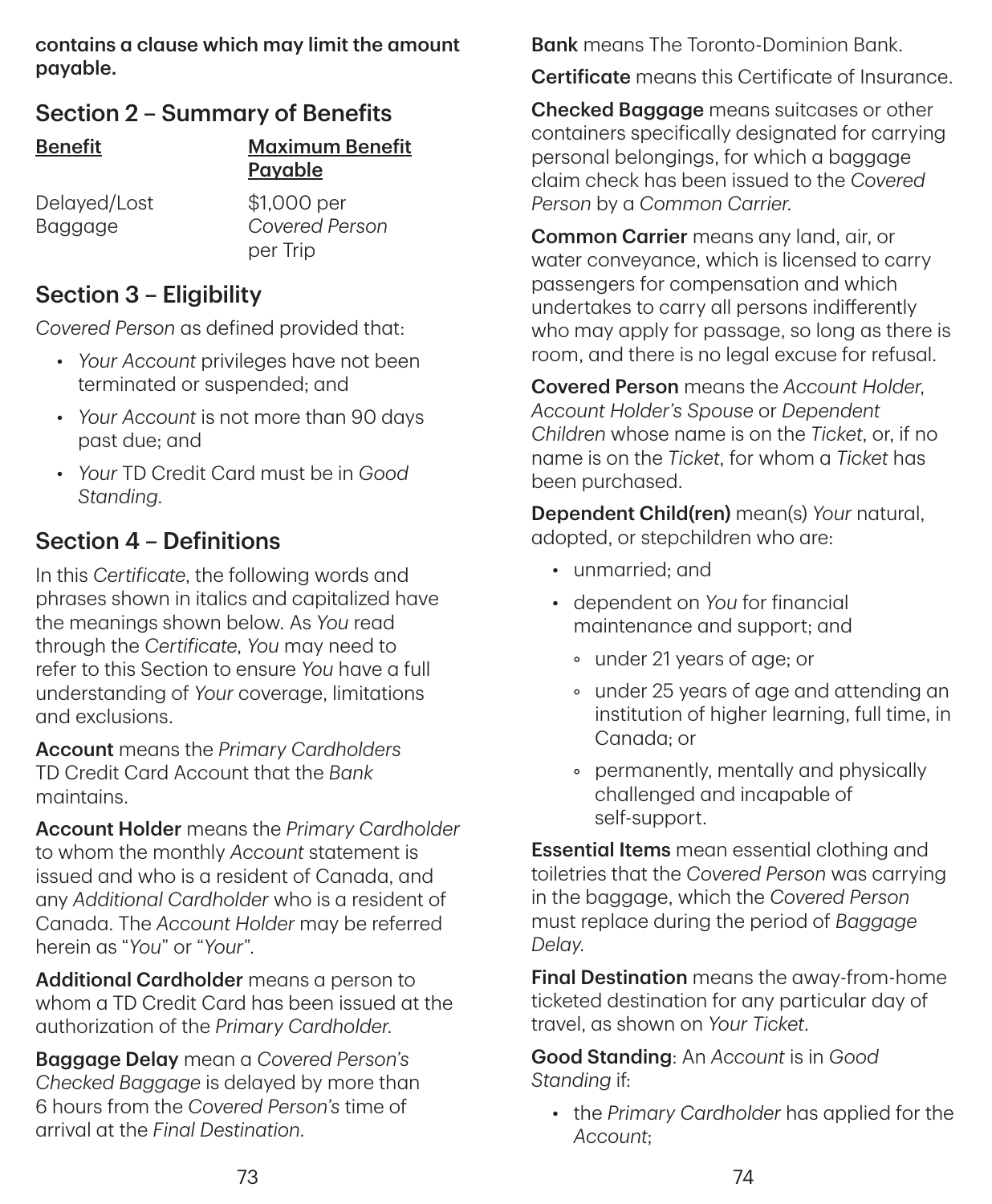- the *Bank* has approved and opened the *Account*;
- the *Primary Cardholde*r has not advised the *Bank* to close the *Account*; and
- the *Bank* has not suspended or revoked credit privileges or otherwise closed the *Account*.

Primary Cardholder means a person who applied for a TD Credit Card, whose name is on the Account and to whom a TD Credit Card has been issued. A *Primary Cardholder* does not include an *Additional Cardholder*.

#### Spouse means:

- the person who the *Account Holder* is legally married to; or
- the person the *Account Holder* has lived with for at least 1 continuous year in the same household and publicly refers to as their partner.

TD Points mean the rewards units earned for goods and services charged to the Account through the TD Travel Rewards Program associated to the *Account*.

**Ticket** means evidence of the fare paid for travel on a *Common Carrier* and paid in full by (1) charge to *Your Account*, (2) by redemption of *TD Points* earned under *Your* TD Travel Rewards Program, or (3) by a combination of (1) and (2).

Our means TD Life Insurance Company.

### Section 5 – Description of Insurance Coverage

Delayed and Lost Baggage coverage provides benefits when baggage is delayed, lost or stolen while with the *Common Carrier*.

#### A. Delayed Baggage

In the event of *Baggage Delay*, the *Account Holder* will be reimbursed for the cost to replace *Essential Items* provided those purchases are made before the baggage is returned to the *Covered Person* but in no event more than 96 hours after arriving at the *Final Destination*.

B. Lost Baggage

In the event the *Common Carrier* never locates the *Covered Person's Checked Baggage*, the *Covered Person* will be reimbursed for the portion of the replacement cost of lost personal property that is not paid by the *Common Carrier* or other insurance.

The total benefits payable in respect of sub‑sections A and B are subject to a maximum of \$1,000 per *Covered Person* per Trip.

To activate coverage, use *Your* TD Credit Card to pay the full cost of the *Ticket*. Coverage will be in force while baggage is in the custody of the *Common Carrier*.

# Section 6 – Limitations and Exclusions

No coverage is provided for: Losses occurring when the *Checked Baggage* is delayed on a *Covered Person's* return home to their province or residence; expenses incurred more than 96 hours after arriving at the *Final Destination* shown on the *Ticket*; expenses incurred after the *Checked Baggage* is returned to the *Covered Person*; losses caused by or resulting from any criminal act by the *Covered Person*; baggage not checked; baggage held, seized, quarantined or destroyed by customs or government agency; money; securities; credit cards and other negotiable instruments; *Tickets* and documents.

# Section 7 – Termination of Coverage

Coverage terminates on the earliest of the following:

- 1. When *Your Account* is closed;
- 2. When *Your Account* is 90 or more days past due, but coverage is automatically reinstated when the *Account* is returned to *Good Standing*;
- 3. When the Policy is cancelled except that the Insurer will remain liable for the claim if the event giving rise to the claim occurred prior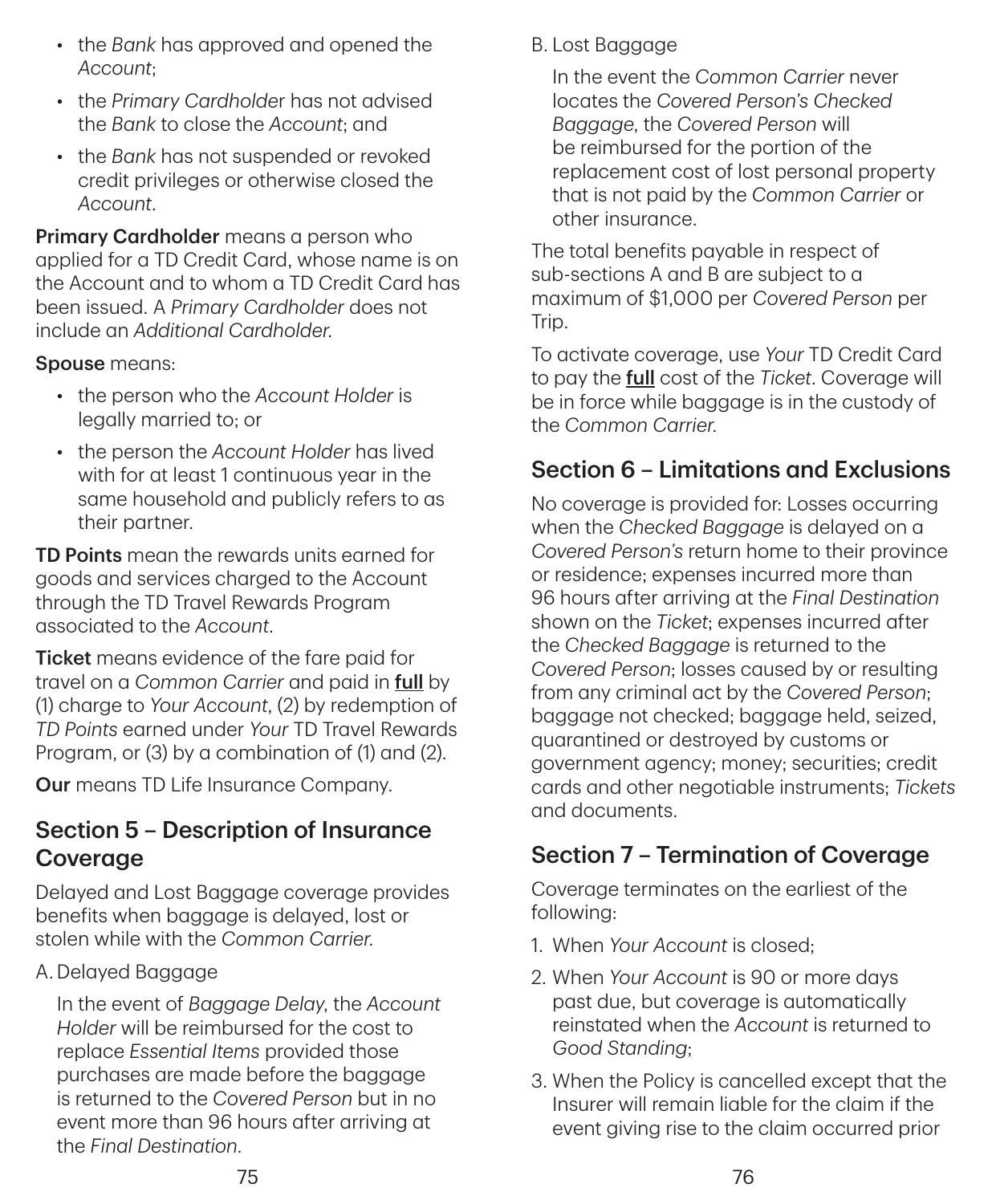to the effective termination date and the claim is otherwise valid.

# Section 8 – How to Submit A Claim

The *Account Holder* must furnish the Insurer with proof of claim. This shall include a signed *Loss* report.

### Who to Contact to Submit a Claim

a) Initial Notification – If You have incurred a claim covered under the Delayed/Lost Baggage Plan, *You* must give notice by contacting Our *Administrator* within 45 days from the date of the occurrence of the delay.

Call 1‑866‑374‑1129 (toll‑free) from Canada or the U.S., or +1‑416‑977‑4425 (collect) from other countries between 8:00 a.m. and 8:00 p.m. ET, Monday to Friday.

The *Covered Person* will be asked to provide or, if writing, should provide:

- the name, address, and telephone number;
- the account number;
- the date, time and place of the occurrence of the delay or *Loss*; and
- the amount of the claim.

b) Written Proof – Complete the Required Form

- Request the Form: To request a claim form, call *Our Administrator* at 1‑866‑374‑1129 (toll‑free) Canada or the U.S., or +1‑416‑977‑4425 (collect) from other countries from 8 a.m. to 8 p.m. ET, Monday to Friday.
- Time limit from date of event: If *You* are making a claim, *You* must send *Our Administrator* the appropriate claim forms, together with written proof of *Loss* (e.g., original invoices and *Tickets*) as soon as possible. In every case, *You* must submit *Your* completed claim form with required documentation within 90 days from the date of occurrence of the delay or *Loss*. Failure to provide the applicable documentation may invalidate *Your* claim.

#### Provide the information requested

The *Loss* report shall include but may not be limited to:

- a copy of the *Ticket*;
- a copy of the baggage claim *Ticket*;
- a copy of the *Account* charge receipt or TD Credit Card statement for the cost of the *Ticket* and/or proof of redemption;
- a copy of a statement from *Your* homeowner's or tenant's insurance carrier indicating the extent to which *You* have been reimbursed for any items permanently lost with *Your* baggage;
- itemized receipts for actual expenses incurred for essential clothing and toiletries;
- a written statement from the *Common Carrier* confirming all of the following specifics:
	- the date and time of delay or *Loss*;
	- the date and time that baggage was returned, or if not returned, a statement of the amount of liability accepted by the *Common Carrier*, if any;
	- the reason or circumstances surrounding the delay or *Loss*; and
	- any other information reasonably required by the Insurer.

#### What Claimant Can Expect from Insurer

Once *We* have approved the claim, *We* will notify *You* and payment will be made within 60 days after receipt of the required claim forms, documentation and written proof of *Loss*. If the claim has been denied, *We* will inform *You* of the claim denial reasons within 60 days after receipt of the required claim forms and written proof of *Loss*.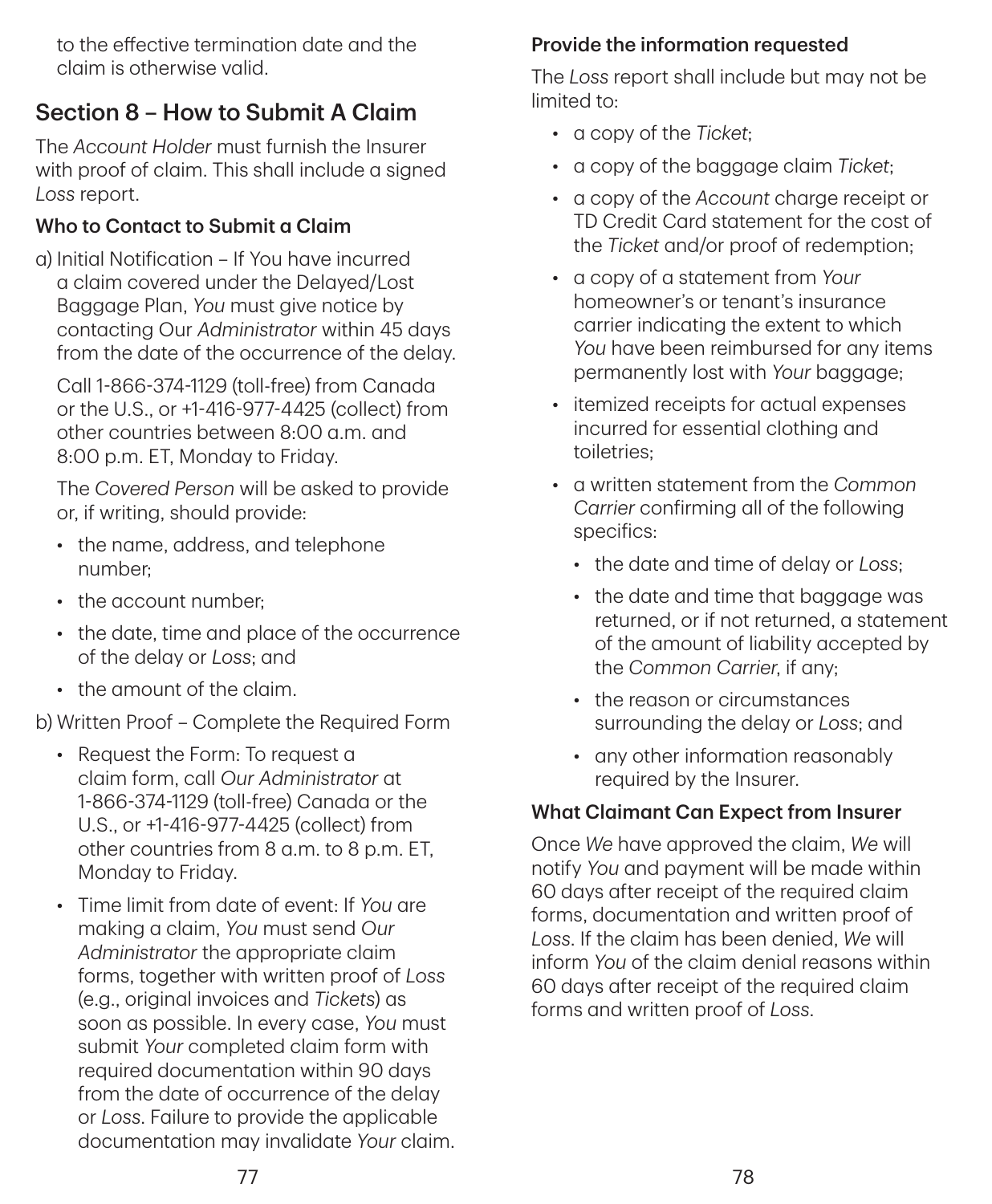# Section 9 – General Conditions

# Conformance with Statutes

Any terms of this Policy which are in conflict with the applicable statutes, laws or regulations of the province or territory in which this Policy is issued are amended to conform to such statutes.

# False Claim

If an *Account Holde*r makes any claim knowing it to be false or fraudulent in any respect, such *Account Holder* shall no longer be entitled to the benefits of this protection nor to the payment of any claim made under the Policy.

# Legal Action Limitation Period

Every action or proceeding against the Insurer for the recovery of insurance money payable under the contract is absolutely barred unless commenced within the time set out in the *Insurance Act* (for actions or proceedings governed by the laws of Alberta or British Columbia), *The Insurance Act* (for actions or proceedings governed by the laws of Manitoba), the *Limitations Act, 2002* (for actions or proceedings governed by the laws of Ontario), or other applicable legislation. For actions or proceedings governed by the laws of Quebec, the prescriptive period is set out in the *Civil Code of Quebec*.

# Master Group Policy

This *Certificate* is a description of coverage provided by Policy #TDVB112008 issued to The Toronto‑Dominion Bank. All terms and conditions of the Policy govern. In no event does possession of multiple certificates or TD Credit Cards entitle a *Covered Person* to benefits in excess of those described herein for any *Loss* sustained.

### Other insurance

All of *Our* policies are excess insurance, meaning that any other sources of recovery *You* have will pay first, and this insurance policy will be the last to pay. The total benefits payable under all *Your* insurance, including this *Certificate*, cannot be more than the actual

expenses for a claim. If a *Covered Person* is also insured under any other insurance certificate or policy, *We* will coordinate payment of benefits with the other insurer.

# Subrogation with Respect to Lost Baggage

As a condition to the payment of any claim to an *Account Holder* under the *Certificate*, the *Account Holder* and/or any *Covered Person* shall, upon request, transfer or assign to the Insurer all legal rights against all other parties for the *Loss*. The *Account Holder* shall give the Insurer all such assistance as the Insurer may reasonably require to secure its rights and remedies, including the execution of all documents necessary to enable the Insurer to bring suit in the name of the *Account Holder* and/or *Covered Person*.

# AUTO RENTAL COLLISION / LOSS DAMAGE INSURANCE

### Coverage under this Certificate is provided by:

TD Home and Auto Insurance Company (Insurer)

P.O. Box 1, TD Centre, Toronto, ON M5K 1A2

#### Claims administration and adjudication services are provided by:

Global Excel Management Inc. ("Administrator") 73 Queen Street, Sherbrooke, QC J1M 0C9 Phone: 1‑866‑374‑1129 or +1‑416‑977‑4425

Please note that in Alberta and British Columbia, Statutory Conditions are deemed to be part of every contract that includes insurance against loss or damage to property and said Statutory Conditions are included in the Policy.

# Section 1 – Introduction

# Certificate of Insurance

The *Certificate* below applies to the TD First Class Travel Visa Infinite Card, which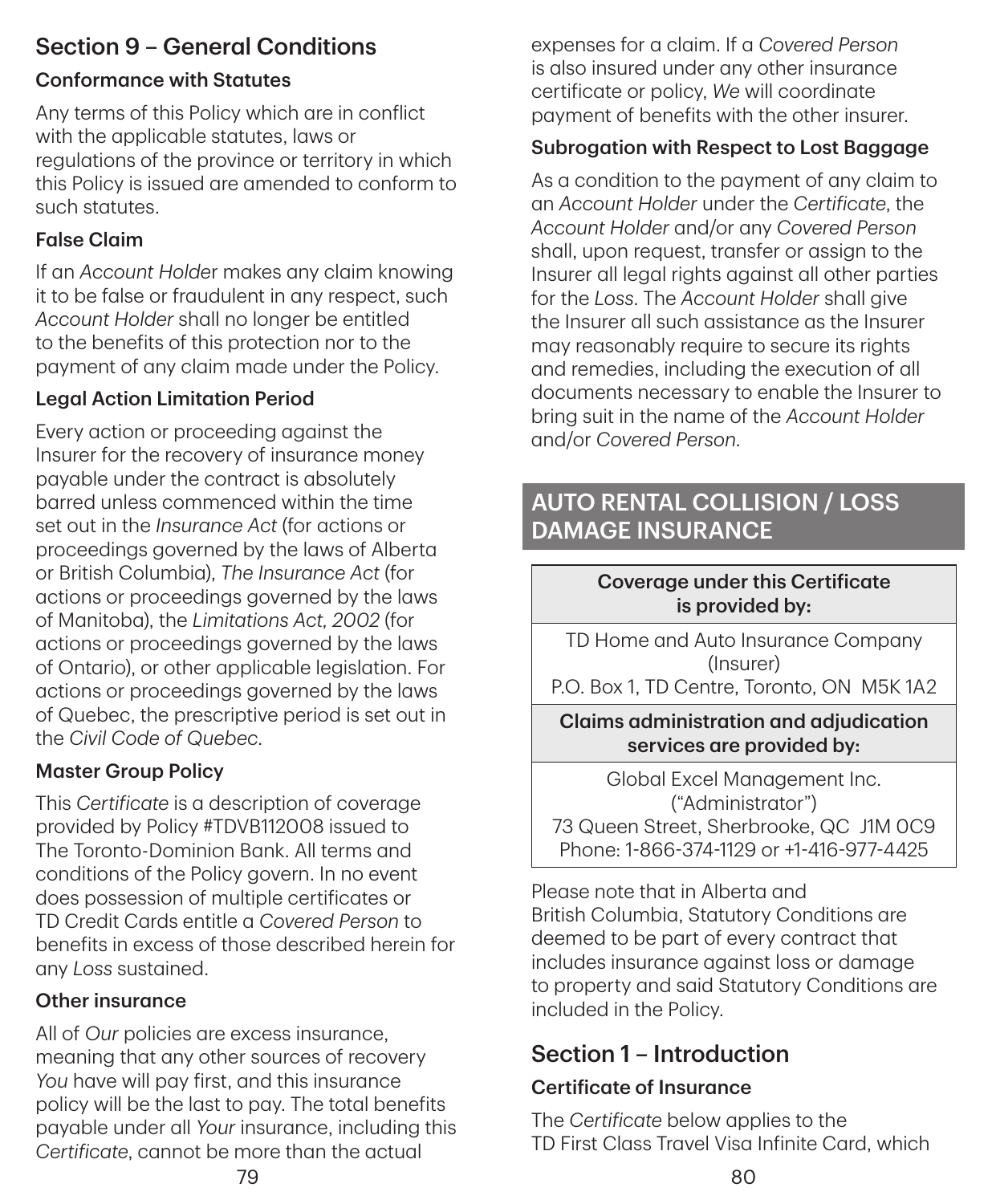will be referred to as a "TD Credit Card" throughout the *Certificate*. Please read this *Certificate* carefully. It outlines what Collision/ Loss Damage Insurance is and what is covered along with the conditions under which a payment will be made when *You* rent and operate a rental vehicle but do not accept the Collision Damage Waiver (CDW) or its equivalent offered by the *Rental Agency*. It also provides instructions on how to make a claim. This *Certificate* should be kept in a safe place and carried with *You* when *You* travel.

TD Home and Auto Insurance Company (referred to in this *Certificate* as the "Insurer"), provides the insurance for this *Certificate* under Policy TDV092010 (referred to in this *Certificate* as the "Policy"). *Our Administrator* administers the insurance on behalf of TD Home and Auto Insurance Company, and provides claims assistance, claims payment and administrative services under the Group Policy.

This Certificate is not a contract of insurance. It contains only a summary of the principal provisions of the Policy.

All benefits are subject in every respect to the Policy which alone constitutes the Agreement under which payments are made. This *Certificate* contains a clause which may limit the amount payable.

This coverage may be cancelled, changed or modified at the option of the card issuer or the Insurer Company with at least 30 days written notice to the *Primary Cardholder*.

#### How to contact *Us*

*You* may contact our *Administrator* by calling: 1‑866‑374‑1129 (toll‑free) from Canada or the U.S. or +1‑416‑977‑4425 (collect) from other countries.

# Section 2 – Eligibility

### Who is Eligible for Coverage?

*Insured Persons* as defined provided that:

1. *Your* Card *Account* privileges have not been terminated or suspended; and/or

2. *Your* Card *Account* is not more than 90 days past due.

#### Coverage Activation

For coverage to be in effect, *You* must:

- 1. Use *Your* TD Credit Card to pay for the entire rental from a *Rental Agency*.
- 2. Decline the *Rental Agency's* CDW option or similar coverage offered by the *Rental Agency* on the rental contract. If there is no space on the vehicle rental contract for *You* to indicate that *You* have declined the coverage, then indicate in writing on the contract "I decline CDW provided by this merchant".
	- Rental vehicles which are part of prepaid travel packages are also covered if the total package was paid by *Your* TD Credit Card.
	- *You* are covered if *You* receive a "free rental" as a result of a promotion where *You* have had to make previous vehicle rentals and if each such previous rental was entirely paid for with *Your* TD Credit Card.
	- *You* are covered if *You* receive a "free rental" day(s) as a result of the TD Travel Rewards Program for the number of days of free rental (or similar TD Credit Card program). If the free rental day(s) are combined with rental days for which *You* pay the negotiated rate, this entire balance must be paid by *Your* TD Credit Card.
	- *You* are covered if *TD Points* are used to obtain the rental. If partial payment is paid using *Your TD Points*, the remaining balance of that rental must be paid using *Your* TD Credit Card in order to be covered.

#### *TD Points* or any other Frequent Flyer Plan Rewards Units

Under no circumstances will any benefit be payable in connection with the value of *TD Points* or frequent flyer plan rewards units that have been lost or wasted.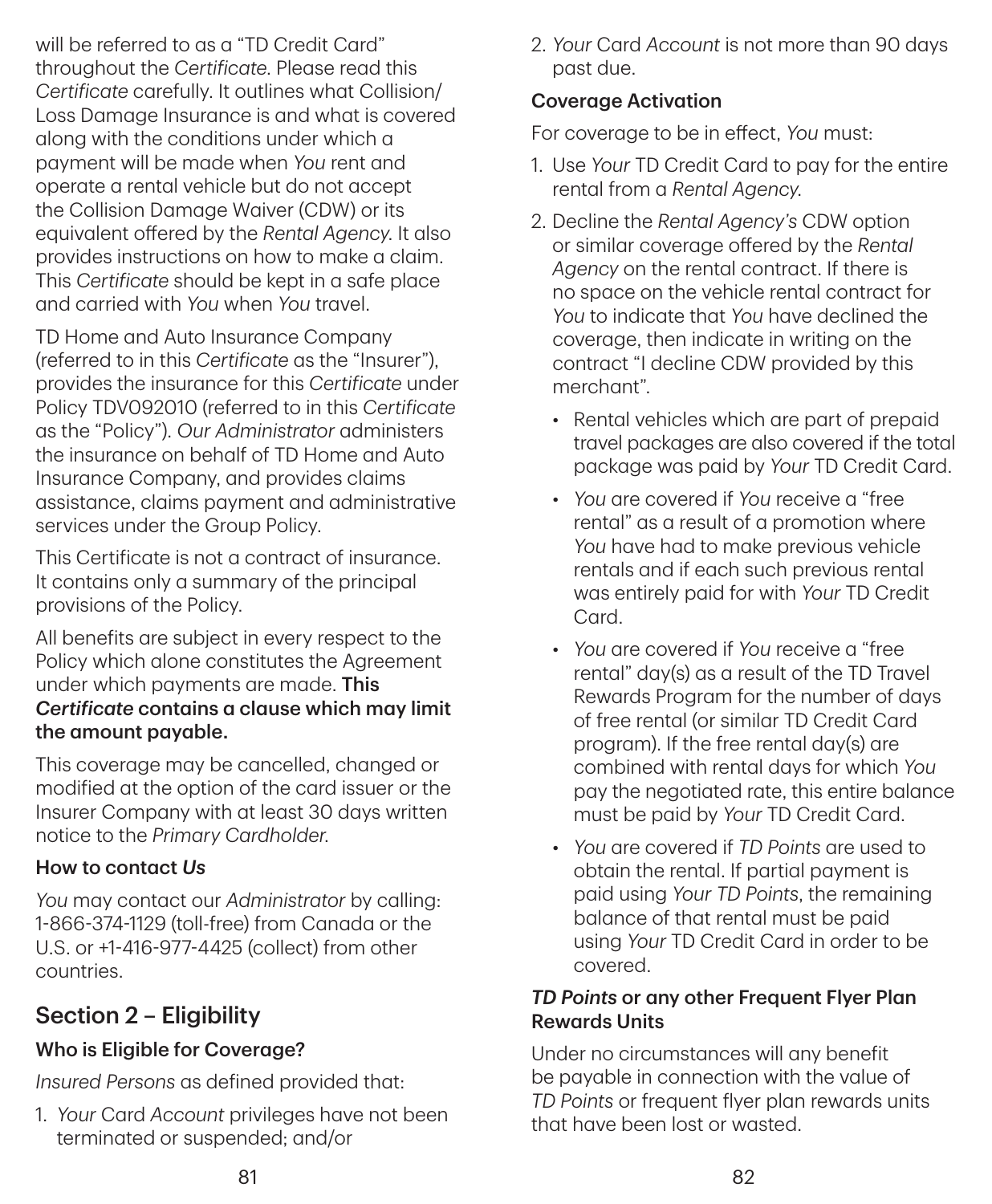# Section 3 – Definitions

In this *Certificate*, the following words and phrases shown in italics and capitalized have the meanings shown below. As *You* read through the *Certificate*, *You* may need to refer to this Section to ensure *You* have a full understanding of *Your* coverage, limitations and exclusions.

Account means the *Primary Cardholders* TD Credit Card Account that the *Bank* maintains.

Account Holder means the *Primary Cardholder* to whom the monthly *Account* statement is issued and who is a resident of Canada, and any *Additional Cardholder* who is a resident of Canada. The *Account Holder* may be referred herein as "*You*" or "*Your*".

Additional Cardholder means a person to whom a TD Credit Card has been issued at the authorization of the *Primary Cardholde*r.

**Bank** means The Toronto-Dominion Bank.

Car Sharing means a car rental club which gives its members 24‑hour access to a fleet of cars parked in a convenient location.

Certificate means this Certificate of Insurance.

#### Good Standing means:

- the *Primary Cardholder* has applied for the *Account*;
- the *Bank* has approved and opened the *Account*;
- the *Primary Cardholder* has not advised the *Bank* to close the *Account*; and
- the *Bank* has not suspended or revoked credit privileges or otherwise closed the *Account*.

#### Insured Person means:

1. *You* the *Account Holder* who presents themselves in person at the *Rental Agency*, signs the rental contract, declines the *Rental Agency's* Collision Damage Waiver (CDW) or its equivalent and takes possession of the rental vehicle and who complies with the terms of this Policy.

2. Any other person who drives the same rental vehicle with *Your* permission whether or not such person has been listed on the rental vehicle contract or has been identified to the *Rental Agency* at the time of making the rental, however, *You* and all drivers must otherwise qualify under and follow the terms of the rental contract and must be legally licensed and permitted to drive the rental vehicle under the laws of the jurisdiction in which the rental vehicle shall be used.

Important: Check with *Your* personal automobile insurer and the *Rental Agency* to ensure that *You* and all other drivers have adequate third‑party liability, personal injury and damage to property coverage. This policy only covers loss or damage to the rental vehicle as stipulated herein.

Loss of Use means the amount paid to a *Rental Agency* to compensate it when a rental vehicle is unavailable for rental while undergoing repairs for damage incurred during the rental period.

**Primary Cardholder** means a person who has applied for a TD Credit Card, whose name is on the *Account* and to whom a TD Credit Card has been issued.

Rental Agency means an auto *Rental Agency* licensed to rent vehicles and which provides a rental agreement. Throughout this *Certificate* the terms 'rental company' and 'rental agency' refer to both traditional auto rental agencies and *Car Sharing* Programs.

Rental Agency's CDW means an optional Collision Damage Waiver (CDW) or similar coverage offered by car rental companies that relieves renters of financial responsibility if the car is damaged or stolen while under rental contract. *Rental Agency's CDW* is not insurance.

Tax-free Car means a tax-free car package that provides tourists with a short‑term (17 days to 6 months), tax-free vehicle lease agreement with a guaranteed buyback. The Collision/Loss Damage Insurance program will not provide coverage for Tax‑free cars.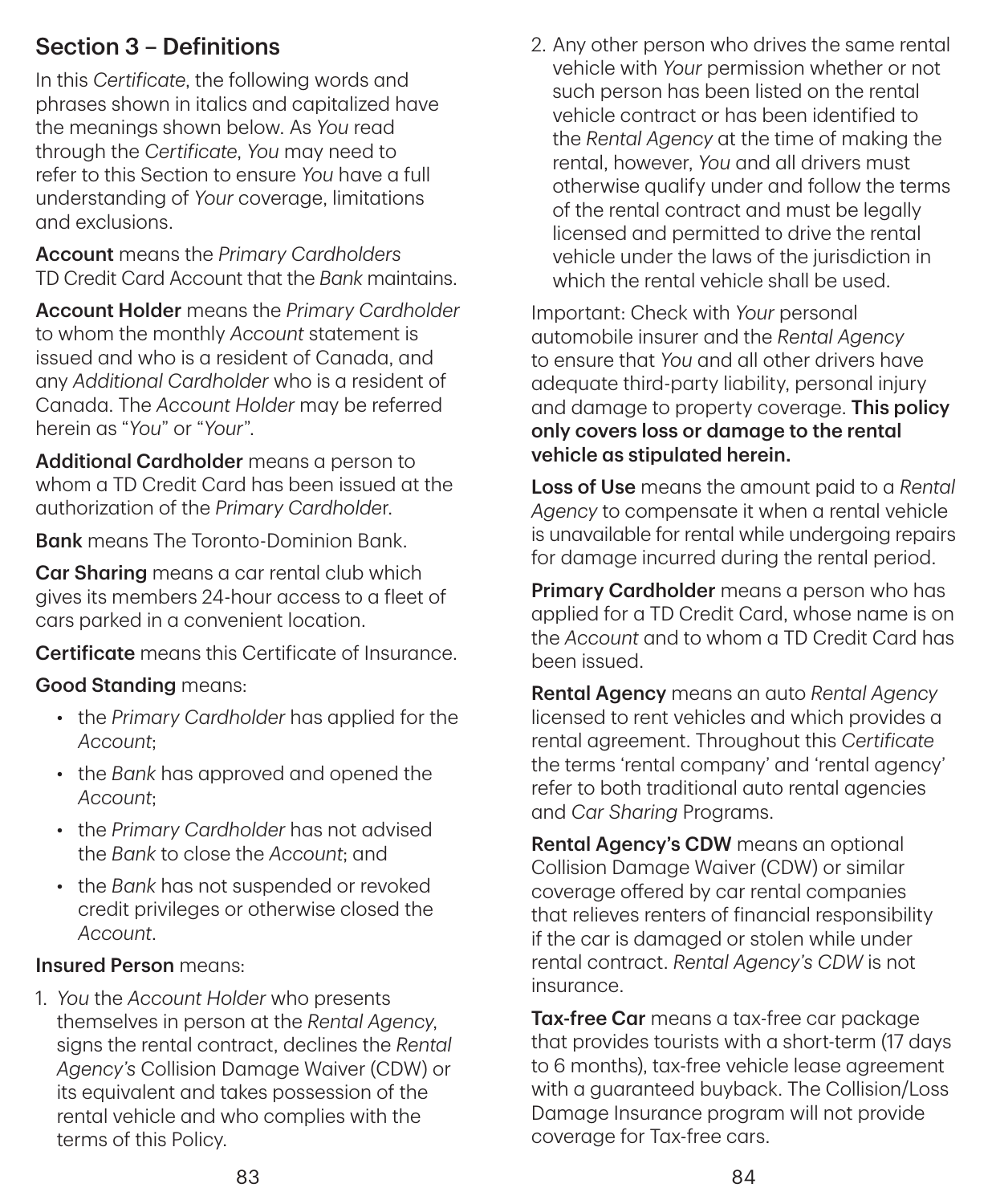TD Points mean the rewards units earned for goods and services charged to the Account through the TD Travel Rewards Program associated to the *Account*.

# Section 4 – Description of Insurance **Coverage**

#### Collision/Loss Damage Insurance at a Glance

- Only the *Cardholder* may rent a vehicle and decline the *Rental Agency's CDW* or an equivalent coverage offering. This coverage applies only to the *Insured Person's* personal and business use of the rental vehicle.
- *Your* TD Credit Card must be in good standing.
- *You* must initiate and complete the entire rental transaction with the same TD Credit Card.
- The full cost of the rental must be charged to *Your* TD Credit Card to activate coverage.
- Coverage is limited to one rental vehicle at a time, i.e., if during the same period there is more than one vehicle rented by the *Cardholder*, only the first rental will be eligible for these benefits.
- The length of time *You* rent the same vehicle or vehicles must not exceed 48 consecutive days, which follow one immediately after the other. In order to break the consecutive day cycle, a full calendar day must exist between rental periods. If the rental period exceeds 48 consecutive days, coverage will not be provided from the first day onwards, e.g., coverage will not be provided for either the first 48 consecutive days or any subsequent days. Coverage may not be extended for more than 48 days by renewing or taking out a new rental agreement with the same or another *Rental Agency* for the same vehicle or another vehicle.
- Coverage is limited to loss/damage to, or theft of a rental vehicle only up to the rental vehicle's actual cash value plus valid *Loss of Use* charges.
- The *Cardholder* must decline on the rental contract the CDW option or its equivalent offered by the *Rental Agency*. (The Collision/Loss Damage Insurance coverage does not pay for the premium charged by the *Rental Agency* for the CDW offered by the *Rental Agency*.)
- Most vehicles are covered by the Policy. (A list of vehicles excluded from this coverage is outlined in the subsection "Types of Vehicles Covered".)
- Collision/Loss Damage (CLD) Insurance provides coverage when *You* use *Your* TD Credit Card to pay for the full cost of a rental vehicle and decline the CDW (or an equivalent coverage) offered by the *Rental Agency*. There is no additional charge for the CLD Insurance. The coverage compensates *You* or a *Rental Agency* for loss/damages up to the actual cash value of the rented vehicle and valid *Rental Agency Loss of Use* charges when the conditions described below are met.
- Coverage is available except where prohibited by law.
- Claims must be reported within 48 hours of the damage/loss occurring by calling 1‑866‑374‑1129 (toll‑free) from Canada or the U.S., or +1‑416‑977‑4425 (collect) from other countries.

#### PLEASE READ THE FOLLOWING COVERAGE DESCRIPTION CAREFULLY FOR MORE DETAILED INFORMATION ON CONDITIONS AND EXCLUSIONS.

CLD Insurance is primary insurance (except for losses that may be waived or assumed by the *Rental Agency* or their insurer, and in such circumstances where local government insurance legislation states otherwise) which pays the amount for which *You* are liable to the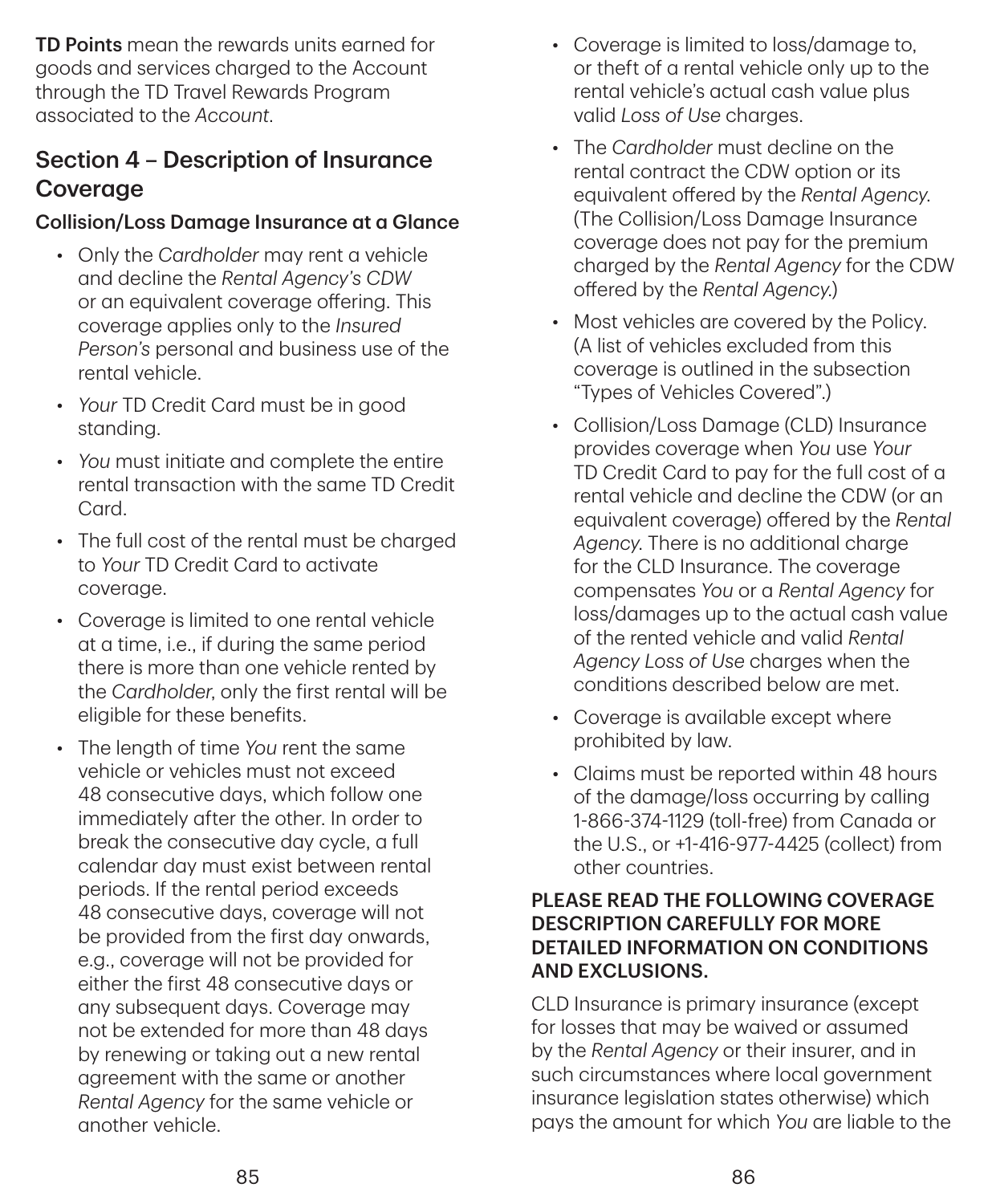*Rental Agency* up to the actual cash value of the damaged or stolen rental vehicle as well as valid *Loss of Use* charges resulting from damage or theft occurring while *You* are the renter of the rental vehicle.

The length of time *You* rent the same vehicle or vehicles must not exceed 48 consecutive days. If *You* rent the same vehicle or vehicles for more than 48 consecutive days, no coverage is provided for any part of your rental period.

### Where Coverage is Available

This coverage is available on a 24‑hour basis unless precluded by law or the coverage is in violation of the terms of the rental contract in the jurisdiction in which it was formed (other than described in Section 5 – "Limitations and Exclusions", under #7). (See Section 9 – "Helpful Hints" for tips on locations where use of this coverage may be challenged and what to do when a *Rental Agency* makes the rental or return of a vehicle difficult.)

### Types of Vehicles Covered

The types of rental vehicles covered include:

All cars, sport utility vehicles, and Mini‑Vans (defined as vans made by an automobile manufacturer and classified by the manufacturer or a government authority as Mini‑Vans made to transport a maximum of 8 people including the driver and which are used exclusively for the transportation of passengers and their luggage) except those excluded below.

# Section 5 – Limitations and Exclusions

Collision/Loss Damage (CLD) Insurance does NOT include loss arising directly or indirectly from:

- 1. a replacement vehicle for which *Your* personal automobile insurance is covering all or part of the cost of the rental;
- 2. third party liability;
- 3. personal injury or damage to property, except the rental vehicle itself or its equipment;
- 4. the operation of the rental vehicle at any time during which any *Insured Person* is driving while intoxicated or under the influence of any narcotic;
- 5. any dishonest, fraudulent or criminal act committed by any *Insured Person*;
- 6. wear and tear, gradual deterioration, or mechanical or electrical breakdown or failure, inherent vice or damage, insects or vermin;
- 7. operation of the rental vehicle in violation of the terms of the rental agreement except:
	- a) *Insured Persons* as defined, may operate the rental vehicle;
	- b) the rental vehicle may be driven on publicly maintained gravel roads;
	- c) the rental vehicle may be driven across provincial and state boundaries in Canada and the U.S. and between Canada and the U.S.

NOTE: It must be noted that loss/damage arising while the vehicle is being operated, as described in #7, is covered by this insurance. However, the *Rental Agency's* third‑party insurance will not be in force and, as such, *You* must ensure that *You* are adequately insured privately for third‑party liability.

- 8. seizure or destruction under a quarantine or customs regulations or confiscated by order of any government or public authority;
- 9. transportation of contraband or illegal trade;
- 10. war; or civil unrest; or an act of war, whether declared or undeclared; or hostile or warlike action in time of peace or war; or willing participation in a riot or civil unrest; or rebellion; or revolution; or insurrection; or any service in the armed forces while on duty;
- 11. transportation of property or passengers for hire;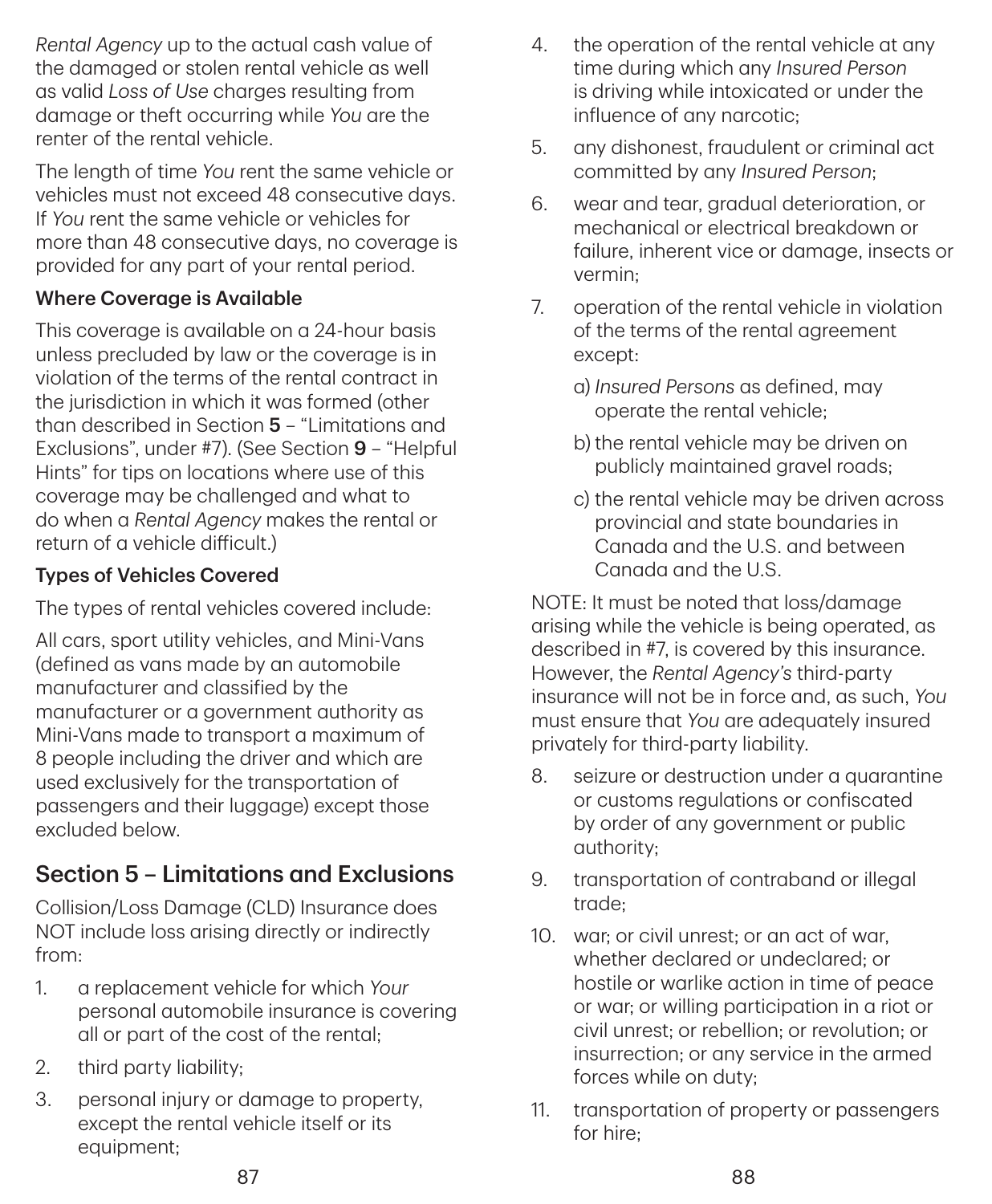- 12. nuclear reaction, nuclear radiation, or radioactive contamination;
- 13. intentional damage to the rental vehicle by an *Insured Person*.

#### Vehicles that are NOT covered are:

- 1. vans, cargo vans or mini cargo vans (other than mini‑vans as described above);
- 2. trucks, pick‑up trucks or any vehicle that can be spontaneously reconfigured into a pick‑up truck;
- 3. limousines;
- 4. off-road vehicles meaning any vehicle used on roads that are not publicly maintained roads unless used to ingress and egress private property;
- 5. motorcycles, mopeds or motor bikes;
- 6. trailers, campers, recreational vehicles or vehicles not licensed for road use;
- 7. vehicles towing or propelling trailers or any other object;
- 8. mini-buses or buses:
- 9. any vehicle with a Manufacturer's Suggested Retail Price (MSRP), excluding all taxes, over sixty‑five thousand dollars (\$65,000) Canadian, at the time and place of loss;
- 10. exotic vehicles, meaning vehicles such as Aston Martin, Bentley, Bricklin, Daimler, DeLorean, Excalibur, Ferrari, Jensen, Lamborghini, Lotus, Maserati, Porsche, Rolls Royce;
- 11. any vehicle which is either wholly or in part hand made, hand finished or has a limited production of under 2,500 vehicles per year;
- 12. antique vehicles, meaning a vehicle over 20 years old or which has not been manufactured for 10 years or more;
- 13. *Tax‑free cars.*

Luxury vehicles such as BMW, Cadillac, Lincoln and Mercedes Benz are covered as long as they meet the above requirements.

### Section 6 – When Coverage **Terminates**

There is NO Coverage when:

- 1. The *Rental Agency* reassumes control of the rental vehicle.
- 2. This Policy is cancelled.
- 3. *Your* rental period is more than 48 consecutive days, or *Your* rental period is extended for more than 48 consecutive days by renewing or taking out a new rental agreement with the same or another *Rental Agency* for the same vehicle or other vehicles.
- 4. *Your* TD Credit Card is cancelled or *Card* privileges are otherwise terminated.

# Section 7 – In the event of an Accident/Theft

- Within 48 hours, call *Our Administrator* at 1‑866‑374‑1129 (toll‑free) from Canada or the U.S., or +1‑416‑977‑4425 (collect) from other countries. *Our Administrator's* representative will answer *Your* questions and send *You* a claim form.
- Decide with the rental agent which one of *You* will make the claim.

If the rental agent decides to settle the claim directly, complete the accident report claim form and assign the right for the *Rental Agency* to make the claim on *Your* behalf on the claim form or other authorized forms. It is important to note that *You* remain responsible for the damage/loss and that *You* may be contacted in the future to answer inquiries resulting from the claims process. The rental agent may fax the required documentation to +1‑819‑569‑2814 (toll‑free).

Original documentation may also be required in some instances. (If *You* have any questions, are having any difficulties, or would like the claims *Administrator* to be involved immediately, call the number provided above).

• If *You* will be making the claim, *You* must call the claims *Administrator* within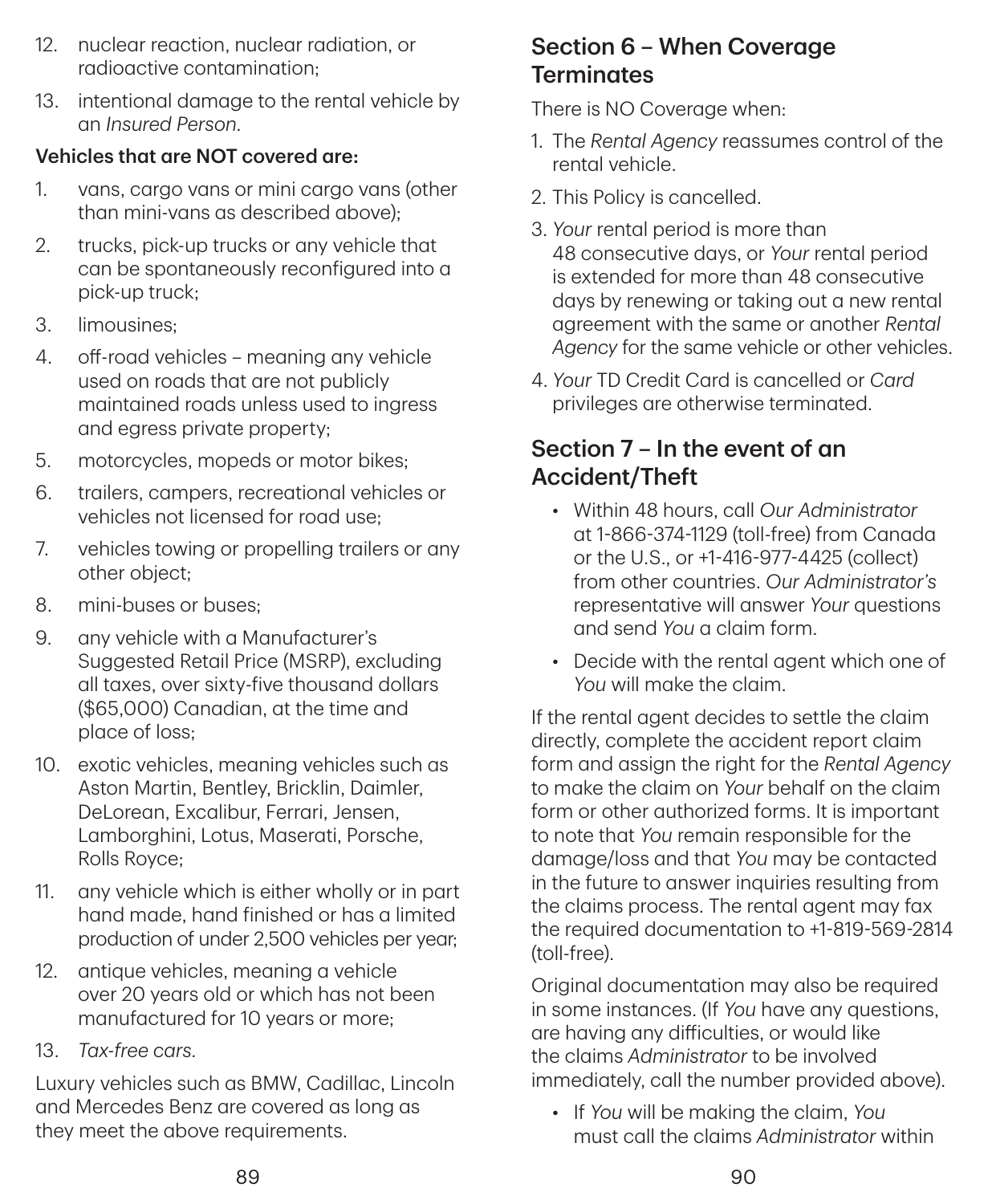48 hours of the damage/theft having occurred. *Your* claim must be submitted with as much documentation, as requested by *Our Administrator* below, within 45 days of discovering the loss/ damage. *You* will need to provide all documentation within 90 days of the date of damage or theft to the claims *Administrator*.

- The following claim documentation is required:
	- the claim form, completed and signed;
	- *Your* sales draft showing that the rental was paid in full with the TD Credit Card and/or proof of redemption;
	- the original copy of the vehicle rental agreement;
	- the accident or damage report, if available;
	- the itemized repair bill, or if not available, a copy of the estimate;
	- the receipt for paid repairs;
	- the police report, when available;
	- a copy of *Your* billing or pre‑billing statement if any repair charges were billed to *Your Account*;
- Under normal circumstances, the claim will be paid within 15 days after the claims *Administrator* has received all necessary documentation. If the claim cannot be assessed on the basis of the information that has been provided, it will be closed.

After *Our Administrator* has paid *Your* claim, *Your* rights and recoveries will be transferred to the Insurer to the extent of *Our Administrator's* payment for the loss/damage incurred when the rental vehicle was *Your* responsibility. This means the Insurer will then be entitled, at its own expense, to sue in *Your* name. If the *Insurer* chooses to sue another party in *Your* name, *You* must give the Insurer all the assistance they may reasonably require to secure its rights and remedies. This may include providing *Your*

signature on all necessary documents that enable the Insurer to sue in *Your* name.

Once *You* report damage, loss or theft, a claim file will be opened and will remain open for 6 months from the date of the damage or theft.

Payment will only be made on a claim or any part of a claim that is completely substantiated as required by the claims *Administrator* within 6 months of the date of loss/damage.

*You* should use due diligence and do all things necessary to avoid or reduce any loss or damage to property protected by this Collision/ Loss Damage Insurance. If *You* make a claim knowing it to be false or fraudulent in any respect, *You* will not be entitled to the benefits of this protection, nor to the payment of any claim made under this Policy.

# Section 8 – General Conditions

### Legal Action Limitation Period

Every action or proceeding against the insurer for the recovery of insurance money payable under the contract is absolutely barred unless commenced within the time set out in the *Insurance Act* (for actions or proceedings governed by the laws of Alberta or British Columbia), *The Insurance Act* (for actions or proceedings governed by the laws of Manitoba), the *Limitations Act, 2002* (for actions or proceedings governed by the laws of Ontario), or other applicable legislation. For actions or proceedings governed by the laws of Quebec, the prescriptive period is set out in the *Civil Code of Quebec*.

# Section 9 – Helpful Hints

Before *You* rent a vehicle, find out if *You* are required to provide a deposit if *You* wish to decline the *Rental Agency's CDW*. If possible, select a *Rental Agency* which provides an excellent rate AND allows *You* to decline the CDW without having to make a deposit.

*Rental Agencies* in some countries may resist *Your* declining their CDW coverage. These *Rental Agencies* may try to encourage *You* to take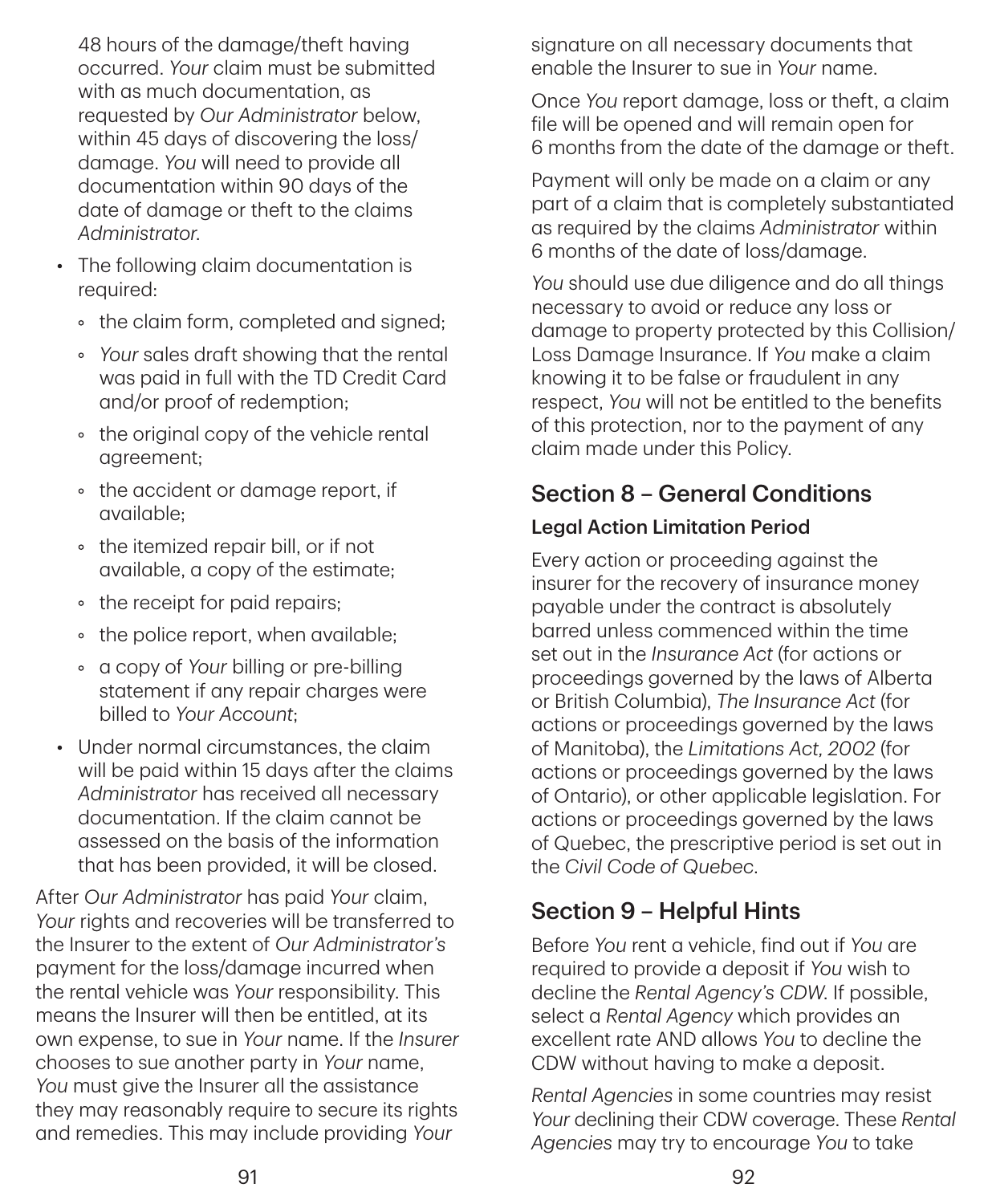their coverage or to provide a deposit. If *You* experience difficulty using *Your* CLD Insurance coverage, please call 1‑866‑374‑1129 (toll‑free) from Canada or the U.S., or +1‑416‑977‑4425 (collect) from other countries and provide:

- the name of the *Rental Agency* involved;
- the *Rental Agency's* address;
- the date of the rental;
- the name of the *Rental Agency* representative with whom *You* spoke, and *Your* rental contract number.

The *Rental Agency* will then be contacted and acquainted with the CLD Insurance coverage.

In certain locations, the law requires that *Rental* Agencies provide Collision Damage Coverage in the price of the vehicle rental. In these locations (and in Costa Rica or elsewhere where *Cardholders* may be required to accept CDW), the CLD Insurance will provide coverage for any required deductible provided that all the procedures outlined in the *Certificate* are followed and the *Rental Agency's* Deductible Waiver has been declined on the rental contract.

*You* will not be compensated for any payment *You* may have made to obtain the *Rental Agency's CDW*.

Check the rental vehicle carefully for scratches or dents before and after *You* drive the vehicle. Be sure to point out where the scratches or dents are located to a *Rental Agency* representative.

If the vehicle has sustained damage of any kind, immediately phone one of the numbers provided and do not sign a blank sales draft to cover the damage and *Loss of Use* charges or, a sales draft with an estimated cost of repair and *Loss of Use* charges. The rental agent may make a claim on Your behalf to recover repair and *Loss of Use* charges by following the procedures outlined in Section 7 – "In the Event of an Accident/Theft".

# PURCHASE SECURITY AND EXTENDED WARRANTY PROTECTION

#### Coverage under this Certificate is provided by:

TD Home and Auto Insurance Company ("Insurer")

P.O. Box 1, TD Centre, Toronto, ON M5K 1A2

Claims administration and adjudication services are provided by:

Global Excel Management Inc. ("Administrator") 73 Queen Street, Sherbrooke, QC J1M 0C9 Phone: 1‑866‑374‑1129 or +1‑416‑977‑4425

# Section 1 – Introduction

# Certificate of Insurance

The Certificate of Insurance ("*Certificate*") below applies to the TD First Class Travel Visa Infinite Card, which will be referred to as a "TD Credit Card" throughout the *Certificate*. Note: This insurance is excess insurance, meaning that any other sources of recovery *You* have will pay first, and this insurance policy will be the last to pay. For example, if *You're* covered under home insurance, *You* will be eligible for the amount of the deductible under this *Certificate*.

Claims administration and adjudication services are provided by Global Excel Management Inc. The terms of the TD Credit Card Purchase Security and Extended Warranty Protection Group Policy #TDVP112008 ("Group Policy") issued by TD Home and Auto Insurance Company ("Insurer") to The Toronto‑Dominion Bank are described in this *Certificate*. Please note that in Alberta, Statutory Conditions are deemed to be part of every contract that includes insurance against loss or damage to property and said Statutory Conditions are included in the Group Policy.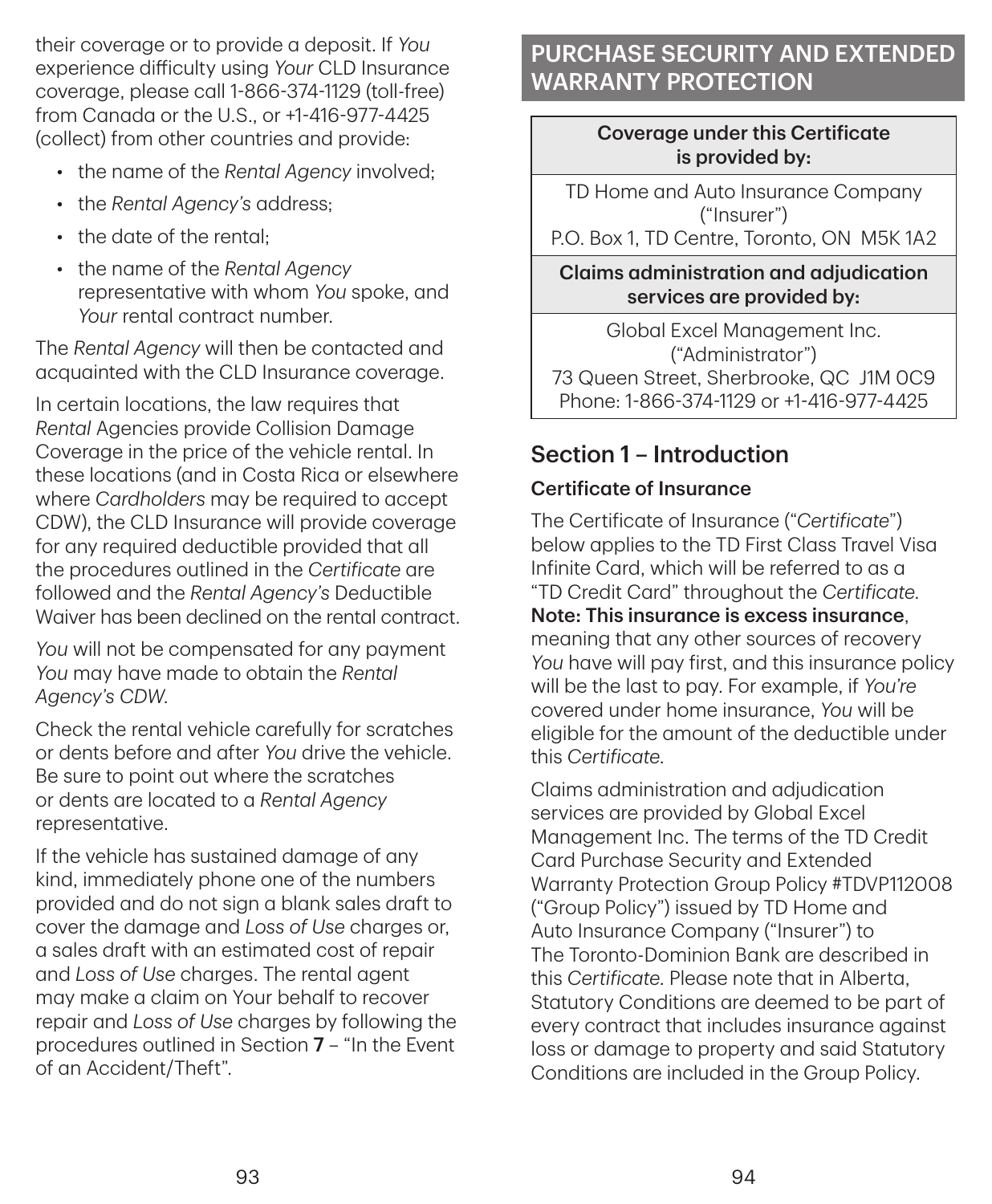# Section 2 – Definitions

In this *Certificate*, the following words and phrases shown in italics and capitalized have the meanings shown below. As *You* read through the *Certificate*, *You* may need to refer to this Section to ensure *You* have a full understanding of *Your* coverage, limitations and exclusions.

Account means the *Primary Cardholder's* TD Credit Card Account that the *Bank* maintains.

Account Holder means the *Primary Cardholder* to whom the monthly *Account* statement is issued and who is a resident of Canada, and any *Additional Cardholder* who is a resident of Canada. The *Account Holder* may be referred herein as "*You*" or "*Your*".

Additional Cardholder means a person to whom a TD Credit Card has been issued at the authorization of the *Primary Cardholder*.

**Insured Item** means a new item of personal property (a pair or set being one item) for personal use for which the full *Purchase Price* has been charged to the *Account* of the *Account Holder*.

Manufacturer's Warranty means an express written warranty issued by or on behalf of the manufacturer of the *Insured Item* at the point of sale at the time of purchase of an *Insured Item*. The *Manufacturer's Warranty* must be valid in Canada.

**Primary Cardholder** means a person who applied for a TD Credit Card, whose name is on the *Account* and to whom a TD Credit Card has been issued. A *Primary Cardholder* does not include an *Additional Cardholder*.

Purchase Price means the actual cost to the *Account Holder* of the *Insured Item*, including any applicable sales tax.

#### Spouse means:

- the person who the *Account Holder* is legally married to; or
- the person the *Account Holder* has lived

with for at least 1 continuous year in the same household and publicly refers to as their partner.

# Section 3 – Description of Insurance Coverage

#### a) Purchase Security

Purchase Security automatically protects most *Insured Items* purchased with the TD Credit Card for 90 days from purchase for all risk of direct physical loss or damage, except as herein provided, anywhere in the world, in excess of other applicable insurance. If the item is lost, stolen or damaged, it will be replaced or repaired, or the *Account Holder* will be reimbursed for the *Purchase Price*.

#### b) Extended Warranty Protection

- (i) Extended Warranty Protection automatically provides extended warranty coverage for *Insured Items*, such coverage to commence immediately following the expiry of the applicable *Manufacturer's Warranty* for a period equal to the period of the *Manufacturer's Warranty* coverage or 1 year, whichever is the lesser on most items purchased with the TD Credit Card as long as there is a *Manufacturer's Warranty* valid in Canada (automatic coverage is limited to warranties 5 years or less). *Manufacturer's Warranties* greater than 5 years are covered if registered with the *Administrator* within the first year after purchase of the item.
- (ii) To register an *Insured Item* with a warranty greater than 5 years for Extended Warranty Protection, the *Account Holder* must contact the *Administrator* and provide:
	- a copy of the sales receipt;
	- the Credit Card record of charge or Credit Card statement;
	- the serial number of the item, if available;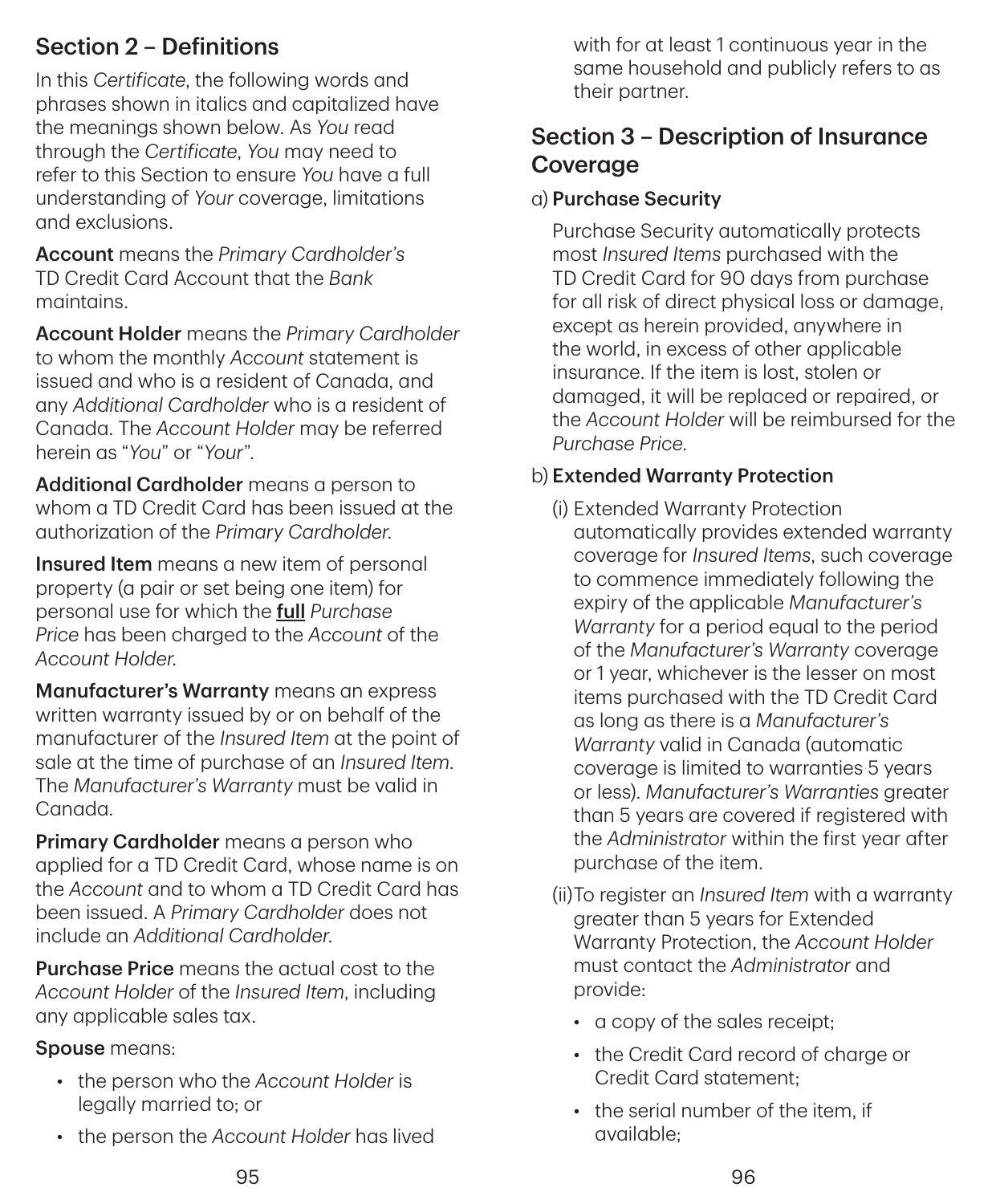- the original *Manufacturer's Warranty* valid in Canada; and
- a description of the product.

# Section 4 – Policy Limits

There is a maximum aggregate lifetime benefit per *Account Holde*r of \$60,000 for all TD Credit Cards of the *Account Holder*. The *Account Holder* will be entitled to receive no more than the full *Purchase Price* of the *Insured Item* as recorded on the *Account* receipt or *Account* statement. Claims for items belonging to a pair or set will be paid for at the Purchase Price of the pair or set provided the parts of the pair or set are unusable individually and cannot be replaced individually. The *Administrator*, at its sole option, may elect to:

- a) Repair, rebuild or replace the item lost or damaged (whether wholly or in part), upon notifying the *Account Holder* of its intention to do so within 45 days following receipt of the required Loss Report; or
- b) Pay cash for said item, not exceeding the full *Purchase Price* thereof paid using the *Account* and subject to the exclusions, terms and limits of liability as stated in this *Certificate*.

# Section 5 – Exclusions

Any loss or damage of any aspect of any product, device, or equipment to function properly as caused by any change in date will be excluded. This exclusion applies to Purchase Security and to Extended Warranty Protection.

#### Purchase Security

- (a) Coverage is not extended to loss or damage to the following:
	- 1. cash or its equivalent, travellers cheques, tickets and any negotiable instruments;
	- 2. art objects, bullion, rare or precious coins;
	- 3. perishables, animals or living plants;
- 4. jewellery and watches in baggage unless carried by hand and under the personal supervision of the *Account Holder* or *Account Holder's* travelling companion previously known to the *Account Holder*;
- 5. automobiles, motorboats, aircrafts, motorcycles, drones, motor scooters and other motorized vehicles, parts and accessories thereof;
- 6. ancillary costs incurred in respect of an *Insured Item* and not forming part of the *Purchase Price*;
- 7. parts and/or labour required as a result of mechanical breakdown;
- 8. used and pre‑owned items, including antiques and demos;
- 9. any item purchased by and/or used for a business or commercial purpose;
- 10. items consumed in use; and
- 11. services.
- (b) Loss or damage resulting from the following perils are excluded from coverage:
	- 1. abuse or fraud;
	- 2. flood or earthquake;
	- 3. war, invasion, hostilities, rebellion, insurrection, terrorism, confiscation by authorities, contraband or illegal activity;
	- 4. normal wear and tear;
	- 5. mysterious disappearance (used herein to mean disappearance in an unexplained manner marked by an absence of evidence of the wrongful act of another);
	- 6. radioactive contamination;
	- 7. inherent product defects;
	- 8. normal course of play; or
	- 9. willful acts or omissions; and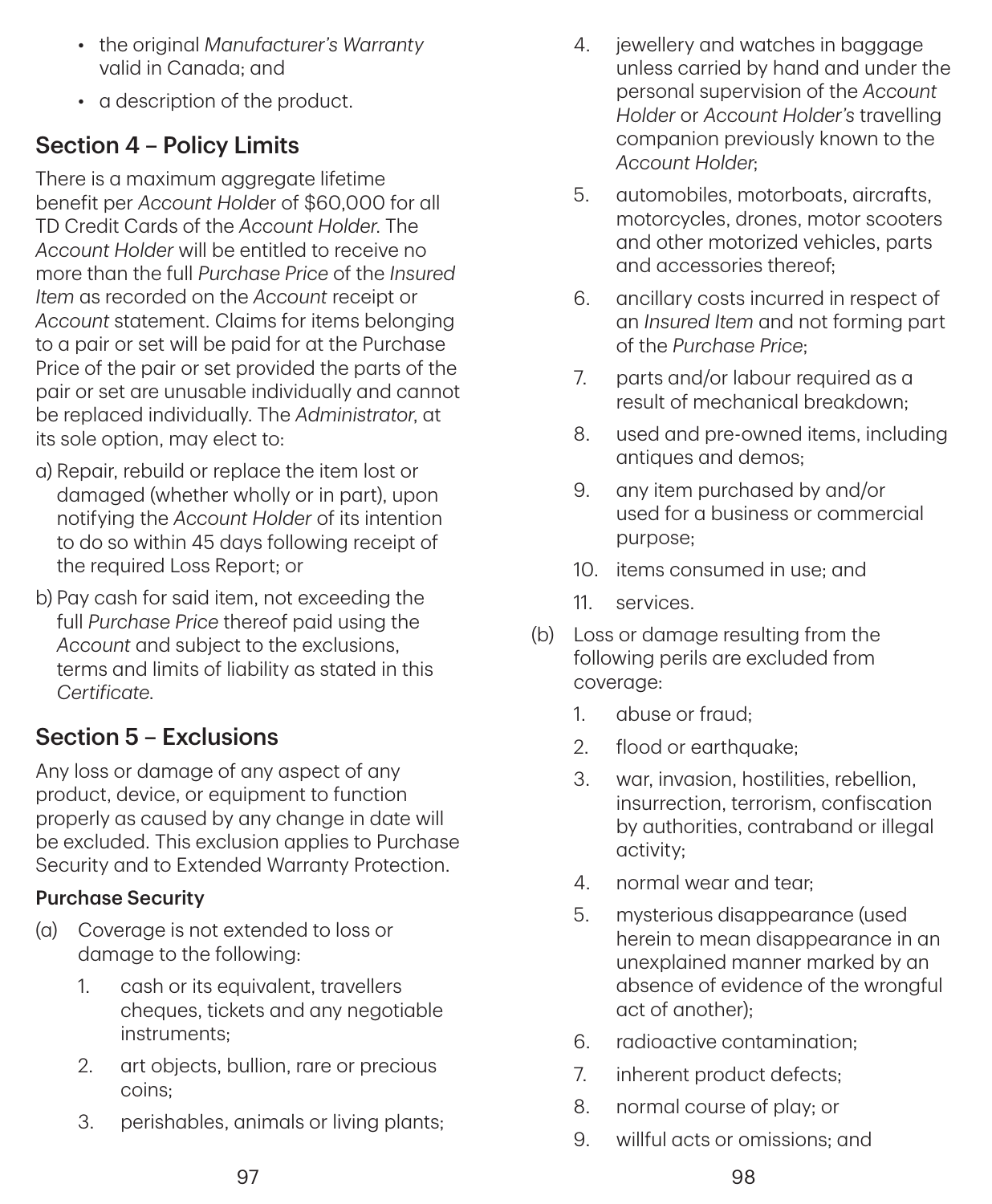10. indirect, incidental or consequential damages, including bodily injury, property damage, economic loss, punitive or exemplary damages and legal costs are not covered.

### Extended Warranty Protection

In addition to any exclusions which may be set out in the *Manufacturer's Warranty*, this *Certificate* does not cover:

- 1. wear and tear, gradual reduction in operating performance, negligence, misuse and abuse;
- 2. automobiles, motor boats, aircraft, motorcycles, drones, motor scooters and other motorized vehicles and parts and accessories thereof;
- 3. willful acts or omissions and improper installation or alteration;
- 4. ancillary costs;
- 5. used or pre‑owned items, including demos;
- 6. any item purchased by and/or used for a business or commercial purpose; and
- 7. consequential damages, including bodily injury, property damages, economic loss, punitive or exemplary damages and legal costs are not covered;
- 8. inherent product defects.

# Section 6 – How to Submit a Claim

# Who to Contact to Submit a Claim

To submit a claim, please contact *Our Administrator* at 1‑866‑374‑1129 (toll‑free) or +1‑416‑977‑4425 (collect) between 8:00 a.m. and 8:00 p.m. ET, Monday to Friday.

# Provide the Information requested:

# (a) Initial Notification

If *You* have incurred a loss covered under the Purchase Security or Extended Warranty Protection, *You* must give notice by contacting the *Administrator* within 45 days from the date of loss or damage.

The *Account Holder* will be asked to provide or, if writing, should provide:

- the name, address and telephone number;
- the *Account* number used to purchase the *Insured Item*;
- a description of the *Insured Item*; and
- the date, place, amount and cause of the loss or damage.

### (b) Written Proof

(i) Purchase Security

A Loss Report will be mailed by the *Administrator*. Complete in full, sign and return within 90 days from the date of loss or damage. The Loss Report shall include but may not be limited to:

- a copy of the *Account* charge receipt and/or *Account* statement;
- a copy of the store receipt;
- the serial number of the *Insured Item* (where applicable); and
- any other information reasonably required by the *Administrator* such as a police or insurance claim report.
- (ii) Extended Warranty Protection

*You* must report the claim information as detailed above prior to proceeding with the repair or replacement. The *Administrator* will:

- 1. Authorize the repair, if appropriate; and
- 2. Ask the *Account Holder* to:
	- return the *Insured Item* to the manufacturer's service dealer as specified on the *Manufacturer's Warranty*;
	- have the authorized dealer contact the Insurer; and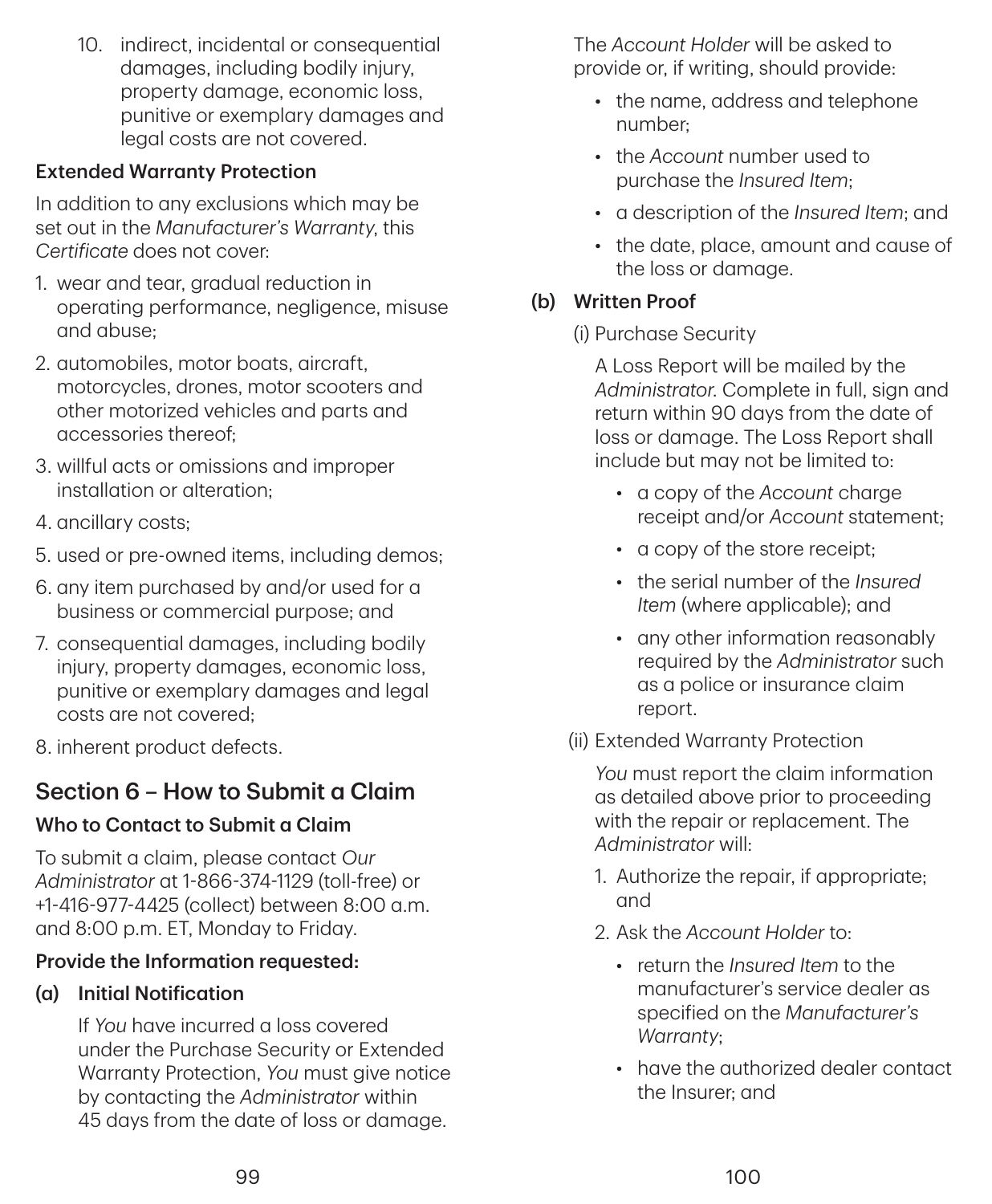- if repairable, pay for the repair and submit:
	- a copy of the *Account* charge receipt and/or *Account* statement;
	- a copy of the paid repair invoice;
	- a copy of the store receipt;
	- the serial number of the *Insured Item*; and
	- a copy of the *Manufacturer's Warranty*.

In the event that the damaged *Insured Item* is not repairable, submit all applicable information to the *Administrator* as outlined above. The *Administrator* may require the *Account Holder*, at the *Account Holder's* expense, to send the damaged *Insured Item* to an address designated by the *Administrator*.

If the claim is made in respect of an *Insured Item* which is a gift, the claim may be made by the *Account Holder* or the recipient of the gift subject to compliance with the terms and conditions of the *Certificate*.

# Section 7 – When Your Coverage **Terminates**

This coverage terminates on the earliest of the following:

- a) When *Your Account* is closed;
- b) When *Your Account* is 90 or more days past due but coverage is automatically reinstated when the *Account* is returned to good standing; and
- c) The date the Group Policy terminates.

# Section 8 – General Conditions

# Benefits *Account Holder* Only

This protection provided by the Purchase Security and Extended Warranty Protection Plans shall inure to the benefit of the *Account Holder*. No other person or entity shall have any right, remedy or claim, legal or equitable, to the benefits.

# **Currency**

All amounts shown are in Canadian currency.

### Due Diligence

The *Account Holder* shall use due diligence and do all things reasonable to avoid or diminish any loss of or damage to property protected by the Master Policy. Where damage or loss is due to a malicious act, burglary, robbery, theft or attempt thereat, or is suspected to be so due, the *Account Holder* shall give immediate notice to the police or other authorities having jurisdiction. The Insurer will require evidence of such notice with the *Loss* Report prior to settlement of a claim.

# False Claim

If an *Account Holder* makes any claim knowing it to be false or fraudulent in any respect, such *Account Holder* shall no longer be entitled to the benefits of this protection or to the payment of any claim made under the Master Policy.

### Group Policy

All benefits under this *Certificate* are subject in every respect to the Group Policy, which alone constitutes the agreement under which benefits will be provided. This Group Policy is issued to the *Bank*. The principal provisions of the Group Policy affecting *Account Holders* are summarized in this Certificate. The Group Policy is on file at the office of the *Bank*.

# Legal Action Limitation Period

Every action or proceeding against the insurer for the recovery of insurance money payable under the contract is absolutely barred unless commenced within the time set out in the *Insurance Act* (for actions or proceedings governed by the laws of Alberta or British Columbia), *The Insurance Act* (for actions or proceedings governed by the laws of Manitoba), the *Limitations Act, 2002* (for actions or proceedings governed by the laws of Ontario), or other applicable legislation. For actions or proceedings governed by the laws of Quebec, the prescriptive period is set out in the C*ivil Code of Quebec*.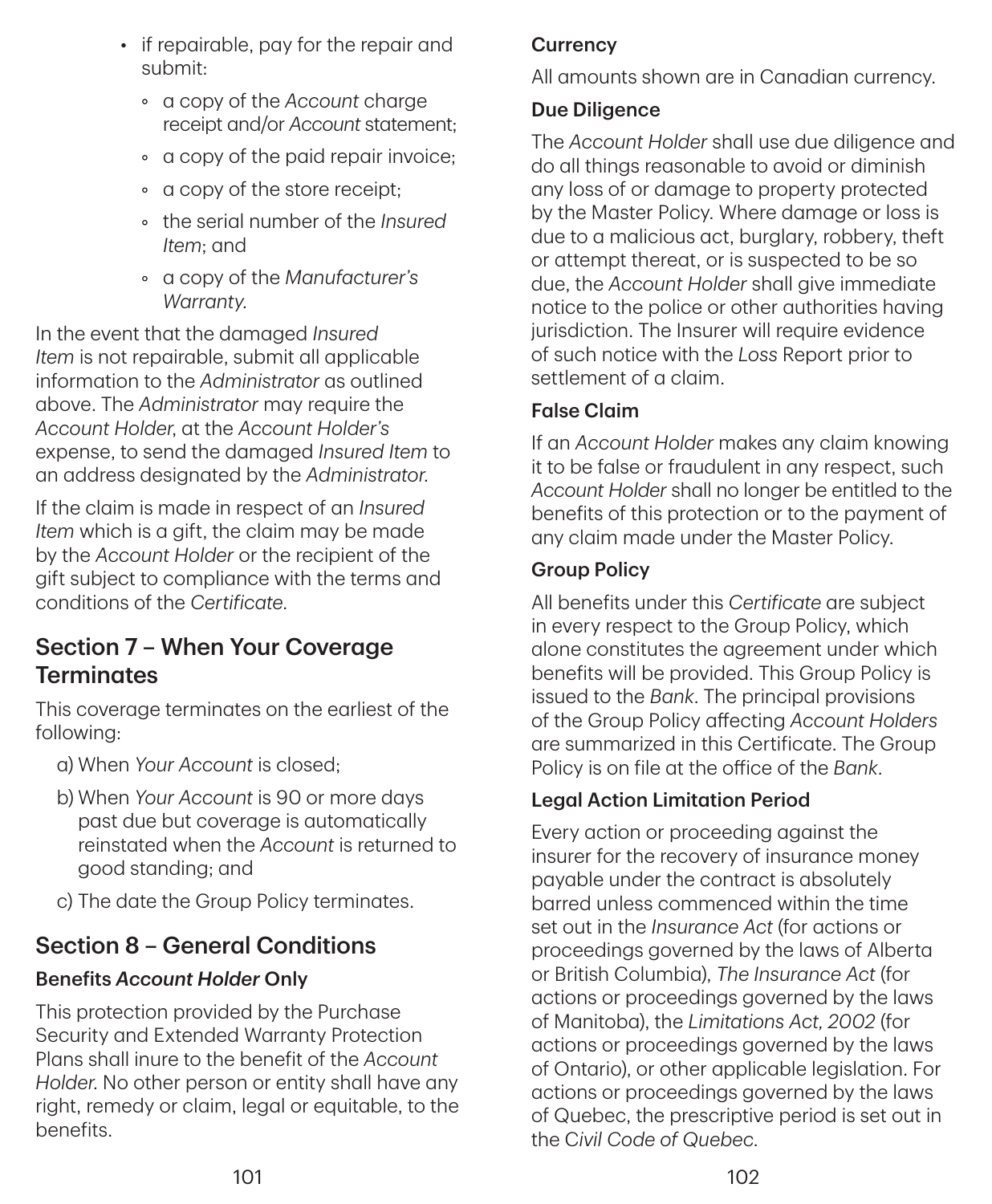#### Other insurance

All of *Our* coverages are excess insurance, meaning that any other sources of recovery *You* have will pay first, and this insurance policy will be the last to pay. The total benefits payable under all *Your* insurance, including this *Certificate*, cannot be more than the actual expenses for a claim. If an *Account Holder* is also insured under any other insurance certificate or policy, *We* will coordinate payment of benefits with the other insurer.

#### Subrogation

Following the Insurer's payment of an *Account Holder's* claim or loss or damage, the Insurer shall be subrogated to the extent of the cost of such payment, to all rights and remedies of the *Account Holder* against any party in respect of such loss or damage, and shall be entitled at its own expense to sue in the name of the *Account Holder*. The *Account Holder* shall give the Insurer all such assistance as the Insurer may reasonably require to secure its rights and remedies, including the execution of all documents necessary to enable the Insurer to bring suit in the name of the *Account Holder*.

# EMERGENCY TRAVEL ASSISTANCE **SERVICES**

#### Emergency Travel Assistance Services is provided by:

Global Excel Management Inc. ("Administrator") 73 Queen Street, Sherbrooke, QC J1M 0C9 Phone: 1‑800‑871‑8334 or +1‑416‑977‑8297

Provided by *Our Administrator* under a service agreement with TD Life Insurance Company ("TD Life").

#### This is not an insurance benefit but assistance services only.

This is a service provided by *Our Administrator*. The Emergency Travel Assistance Services below applies to the TD First Class Travel Visa

Infinite Card, which will be referred to as a "TD Credit Card" throughout.

### Description of Emergency Travel Assistance Services

Multilingual Assistance Coordinators are on call 24 hours a day. *Our Administrator's* Assistance Coordinators are supported by a network of medical professionals, including physicians experienced in emergency medical assistance.

For Emergency Assistance 24 hours a day, call *Our Administrator* at 1‑800‑871‑8334 (toll‑free) from Canada or the U.S., or +1‑416‑977‑8297 (collect) from other countries.

# Section 1 – Definitions

Account means the *Primary Cardholder's* TD Credit Card Account that the *Bank* maintains.

Account Holder means the *Primary Cardholder* to whom the monthly *Account* statement is issued, and who is a resident of Canada and any *Additional Cardholder* who is resident of Canada. The *Account Holder* may be referred to herein using "*You*" and "*Your*".

**Bank** means The Toronto-Dominion Bank.

**Primary Cardholder** means a person who applied for a TD Credit Card, whose name is on the *Account* and to whom a TD Credit Card has been issued.

Additional Cardholder means a person to whom a TD Credit Card has been issued at the authorization of the *Primary Cardholder*.

**Our** means TD Life Insurance Company.

# Section 2 – Medical Assistance Services Medical Referrals

#### Medical Referrals

If a medical emergency arises while travelling, *You* can contact *Our Administrator's* Emergency Assistance Centre and *You* will be referred to the nearest designated physician or medical facility.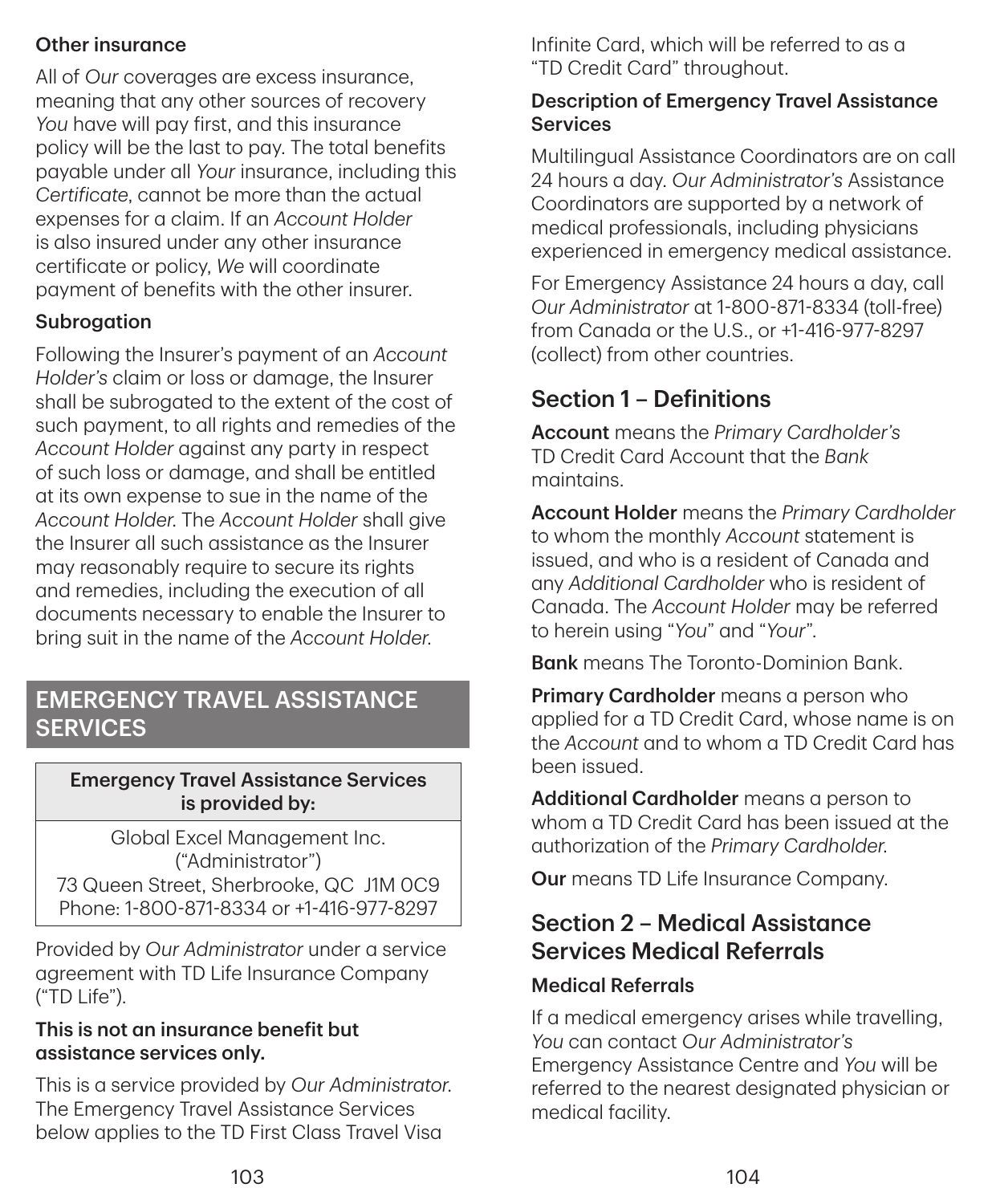#### Medical Consultation and Monitoring

*Our Administrator's* network of medical professionals is available 24 hours a day, 365 days a year, to consult with *Your* attending physician to ensure that *Your* medical needs are being met. *Our Administrator's* network of medical professionals is experienced in working with physicians outside of Canada to determine the adequacy of care being received and the need for further assistance.

#### Medical Transportation

When *Our Administrator*, in consultation with its network of medical professionals and in conjunction with *Your* attending physician, determines that a transfer to another medical facility is necessary, *Our Administrator* will coordinate all aspects of the transport to and from the hospital and airport, at the point of departure and arrival. *Our Administrator's* Assistance Coordinators will arrange for qualified medical accompaniment, if necessary.

Neither the *Bank*, TD Life or any other insurer, nor *Our Administrator* is responsible for the availability, quality or results of any medical treatment *You* receive or fail to receive for any reason.

# Section 3 – Payment Assistance

*Our Administrator* can assist *You* in arranging or coordinating payment to emergency medical or hospital service providers. Full liability for payment of these services will rest with *You*.

# Section 4 – Travel Assistance Services

*You* are fully liable for repaying the following services that are charged to *Your* TD Credit Card.

#### Legal Assistance

*Our Administrator* can assist *You* to post bail and pay legal fees, if necessary.

# Emergency Cash Transfer

In the event of theft, loss or emergency, *Our Administrator* can assist *You* to obtain cash which will be charged to *Your* TD Credit Card.

### Lost Document and Ticket Replacement

In the event of theft or loss, *Our Administrator* can assist *You* to replace the necessary travel documents or tickets.

#### Lost Luggage Assistance

In the event of theft or loss, *Our Administrator* can assist *You* to locate or replace luggage and personal effects.

*Account Holders* are also eligible for Delayed and Lost Baggage Insurance; however, this coverage is entirely separate (see *Your* Delayed and Lost Baggage certificate of insurance).

### Translation Services

*Our Administrator* can provide immediate translation services in an emergency situation.

*Our Administrator* will make a good faith effort to provide these services, however, it has no liability to *You* if local laws, insurrection, epidemic, unavailability of health care providers, strikes, severe weather, geographic inaccessibility or other factors beyond their control delay, interfere or prevent the provision of these services.

All trade‑marks are the property of their respective owners.

- \* T rademark of Visa International Service Association and used under license.
- ® The TD logo and other trademarks are the property of The Toronto‑Dominion Bank or its subsidiaries.